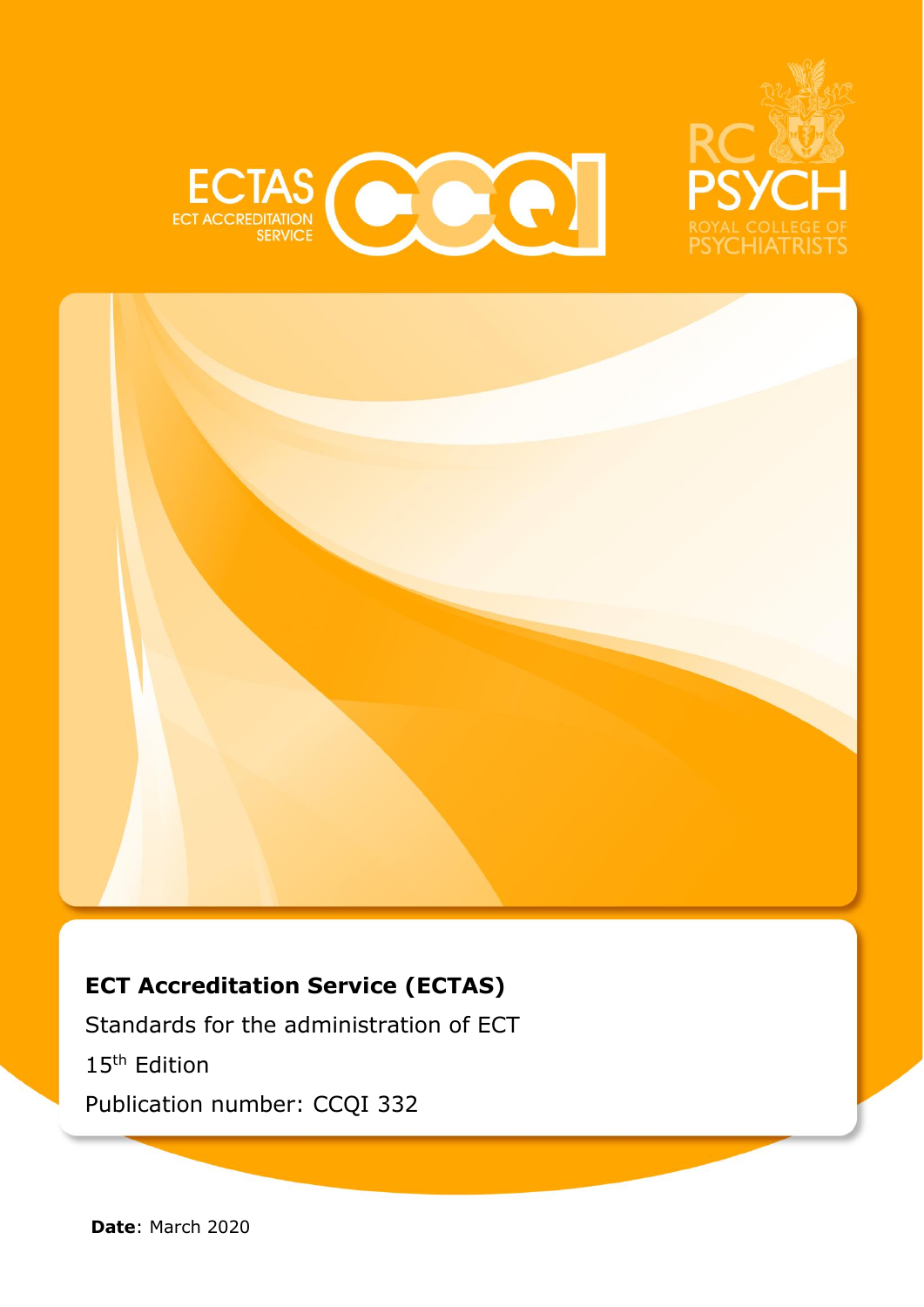#### **Correspondence:**

ECT Accreditation Scheme (ECTAS) Royal College of Psychiatrists' Centre for Quality Improvement 21 Prescot Street London E1 8BB

**Tel:** 020 8618 4053 **Email:** [ectas@rcpsych.ac.uk](mailto:ectas@rcpsych.ac.uk) **Web:** [www.rcpsych.ac.uk/ectas](http://www.rcpsych.ac.uk/ectas)

This publication is available at [www.rcpsych.ac.uk/ectas](http://www.rcpsych.ac.uk/ectas)

Any enquiries relating to this publication should be sent to us at: [ectas@rcpsych.ac.uk](mailto:ectas@rcpsych.ac.uk)

Note: revision made to standard 55 post-publication (July 2020.)

Note: revision made to standard 84 post-publication (February 2021.)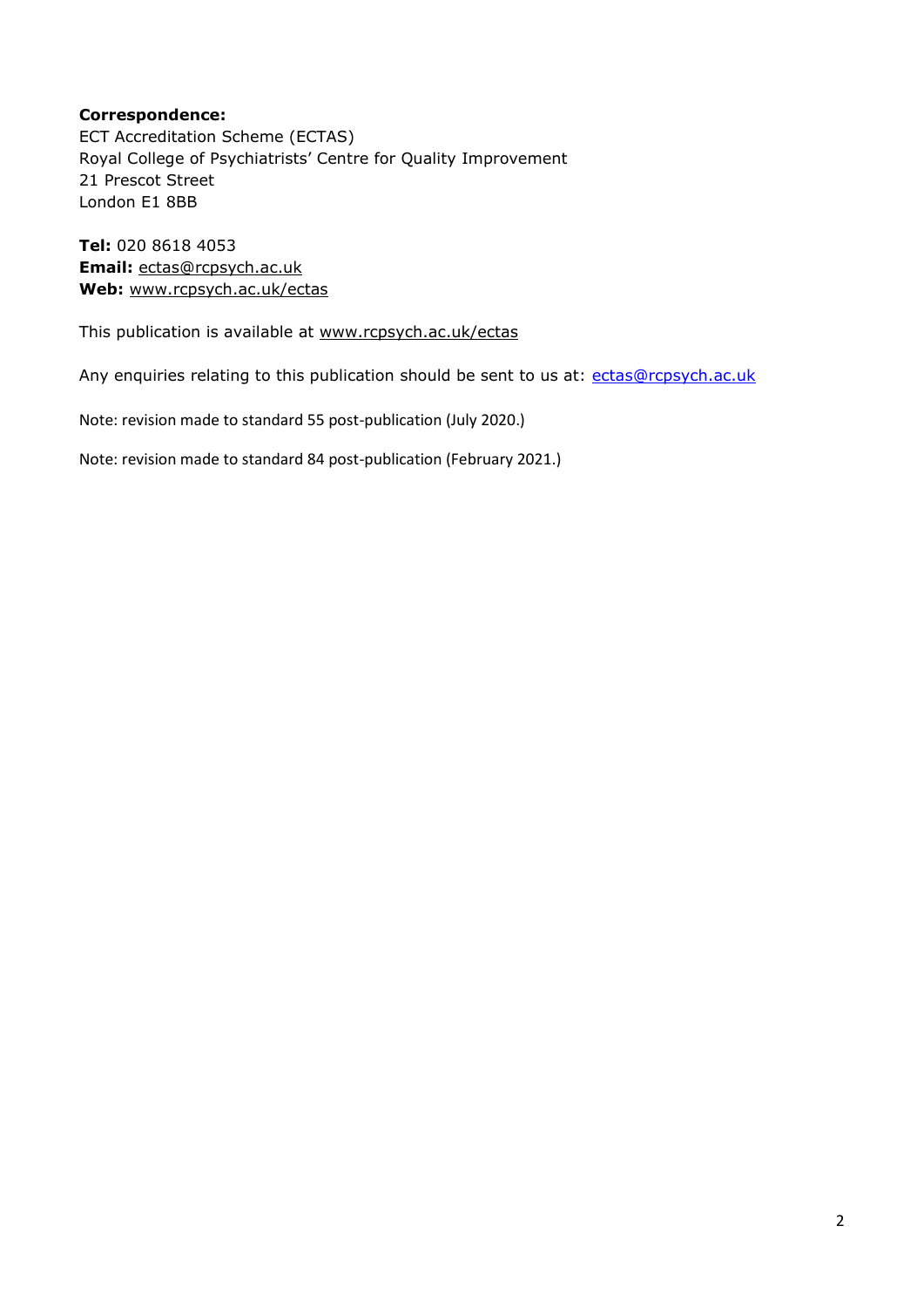### **Contents**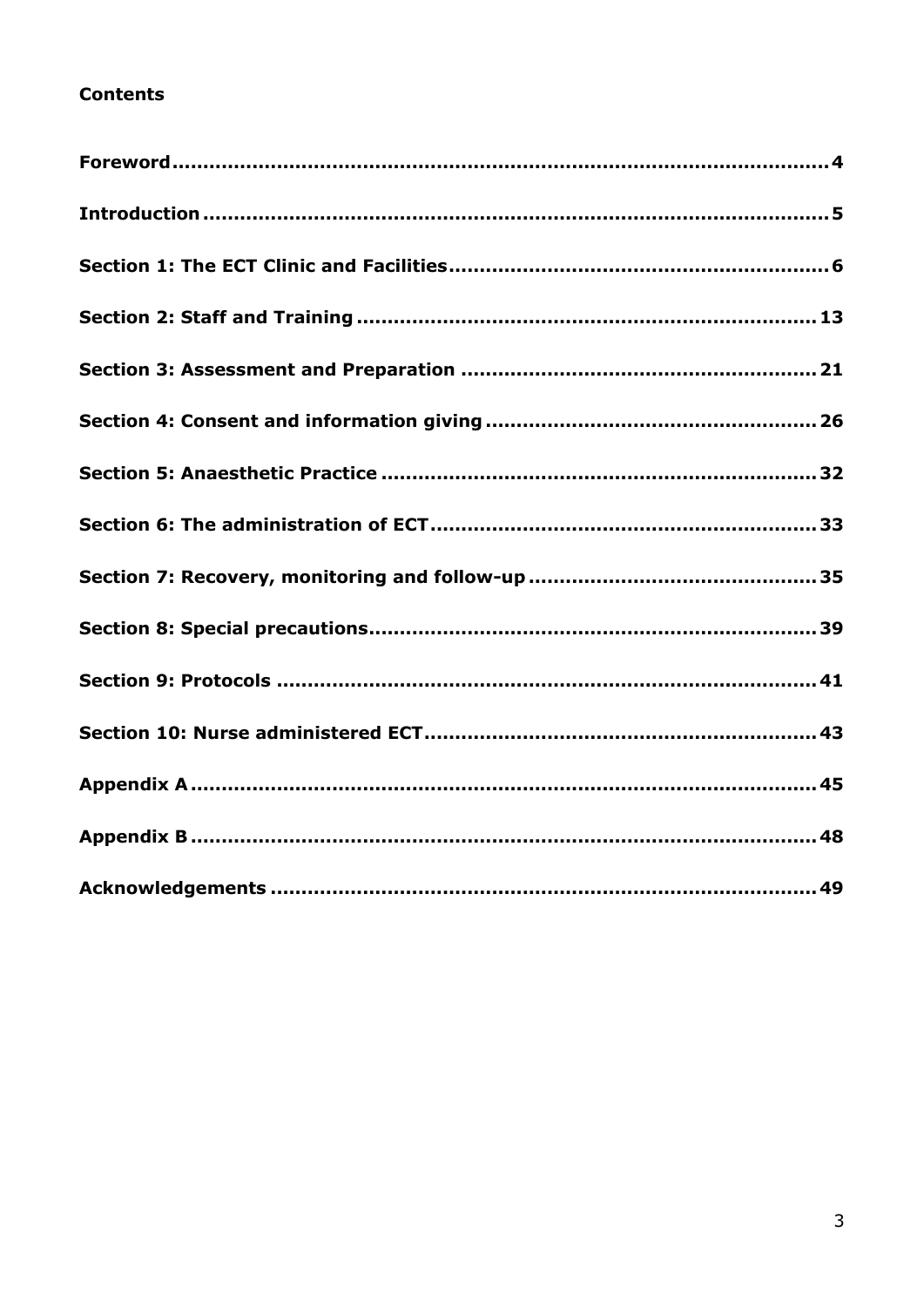### <span id="page-3-0"></span>**Foreword**

I am delighted to introduce this latest edition of the ECTAS standards, which represents a major revision of this document. Since the formation of ECTAS in 2003, standards have been developed and reviewed regularly, and, as a result, have grown in number and complexity and with some repetition. The standards have also had to evolve to reflect developments in practice, particularly in relation to nurse-administered ECT, and changes in legislation and practice across all the territories covered by ECTAS.

The Advisory Group, with input from staff from ECTAS member clinics, has worked hard to produce a revamped and slimmed-down set of standards which are easier to navigate and avoid duplication. Following the demarcation of standards which pertain to particular commendation domains in the last edition, guidance notes have been added in this edition to give clarity to clinics as to what is required to meet certain standards. This will help all current member clinics, as well as potential new ones, be more confident that they are meeting the standards for accreditation and, in many cases, commendations for high-quality care.

The development of these standards has harnessed the expertise of many psychiatrists, nurses, anaesthetists and ODPs. I would like to thank all members of the Advisory Group for their endeavours and for the free and frank discussions which have shaped this document. I would particularly like to thank the ECTAS team, without whose support and expertise these standards could not have been published. I am confident that these standards will continue to make a major contribution to the provision of high-quality ECT services.

**Dr Vimal Sivasanker Chair, ECTAS Advisory Group**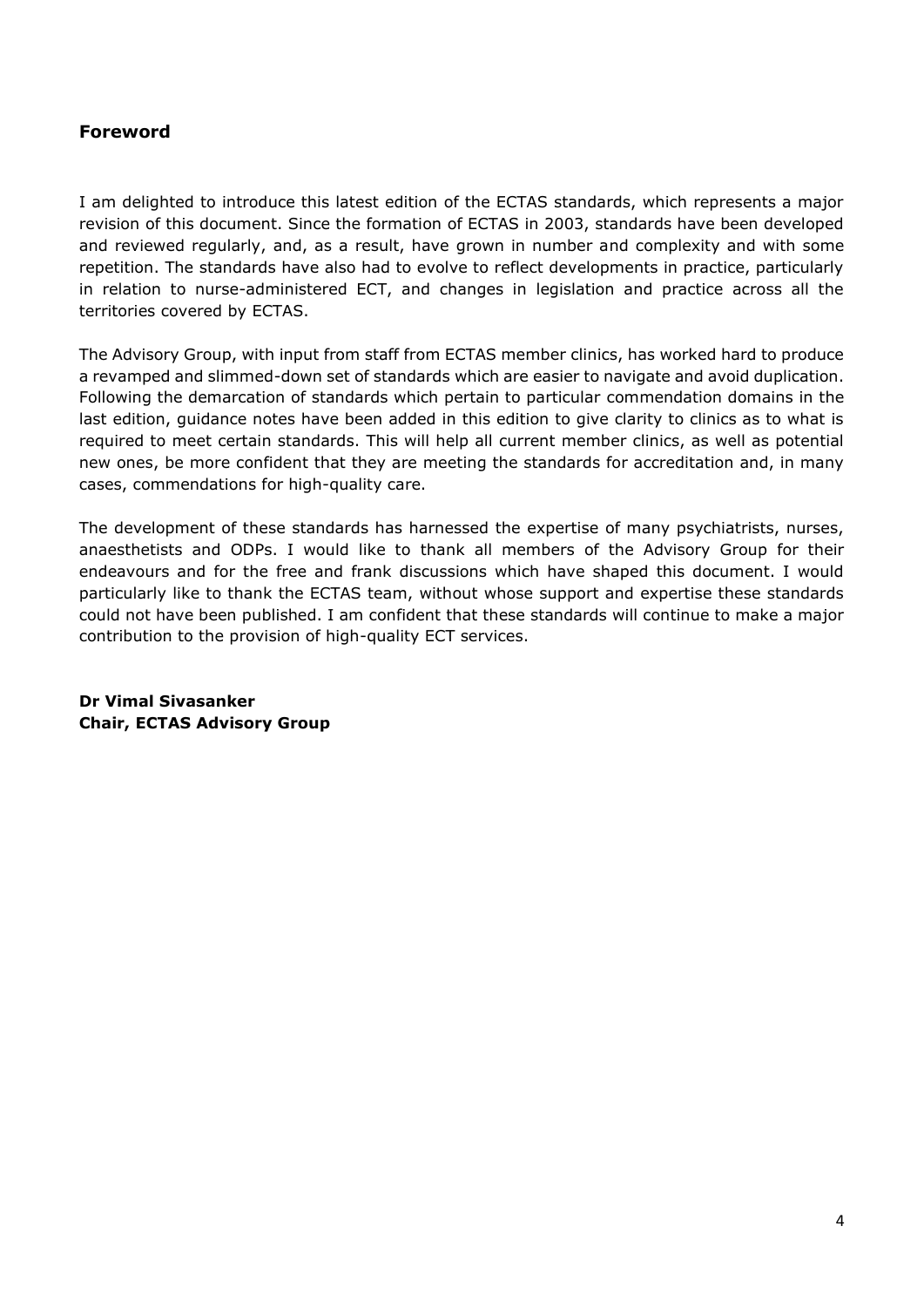### <span id="page-4-0"></span>**Introduction**

The ECT Accreditation Scheme (ECTAS) was established in 2003 to support the quality improvement of ECT clinics in the UK and Ireland and is one of over 20 networks within the College Centre for Quality Improvement (CCQI) within the Royal College of Psychiatrists.

These standards have been developed from key documents and expert consensus and have been subject to extensive consultation with professional groups involved in the provision of ECT services, and with people who have received ECT.

The standards have been developed for the purposes of review and accreditation as part of the ECT Accreditation Scheme, however, they can also be used as a guide for new or developing services.

#### **Terms**

Please note that throughout this document, people who are receiving ECT are referred to as 'patient'.

#### **Categorisation of standards**

To support their use in the accreditation process, each standard has been categorised as follows:

- **Type 1:** failure to meet these standards would result in a significant threat to patient safety, rights or dignity and/or would breach the law. These standards also include the fundamentals of care, including the provision of evidence-based care and treatment;
- **Type 2:** standards that an accredited team would be expected to meet;
- **Type 3:** standards that are aspirational, or standards that are not the direct responsibility of the team.

The full set of standards is aspirational, and it is unlikely that any team would meet them all. To achieve accreditation, a team must meet 100% of type 1 standards, 80% of type 2 standards and 60% of type 3 standards.

#### **Commendation awards**

If an ECT clinic meets all the standards in a particular domain for commendation, they will be eligible for a commendation award in addition to their accreditation. A clinic may only receive a commendation award if they are accredited, but the achievement or otherwise of commendation awards does not affect accreditation status. Standards included in each domain for commendation are marked with letters noted in the key below.

#### **Key**

- \* Standard **modified** since last edition
- **† New** standard since last edition
- M Monitoring
- T Training and Research
- D Documentation
- P Patient Experience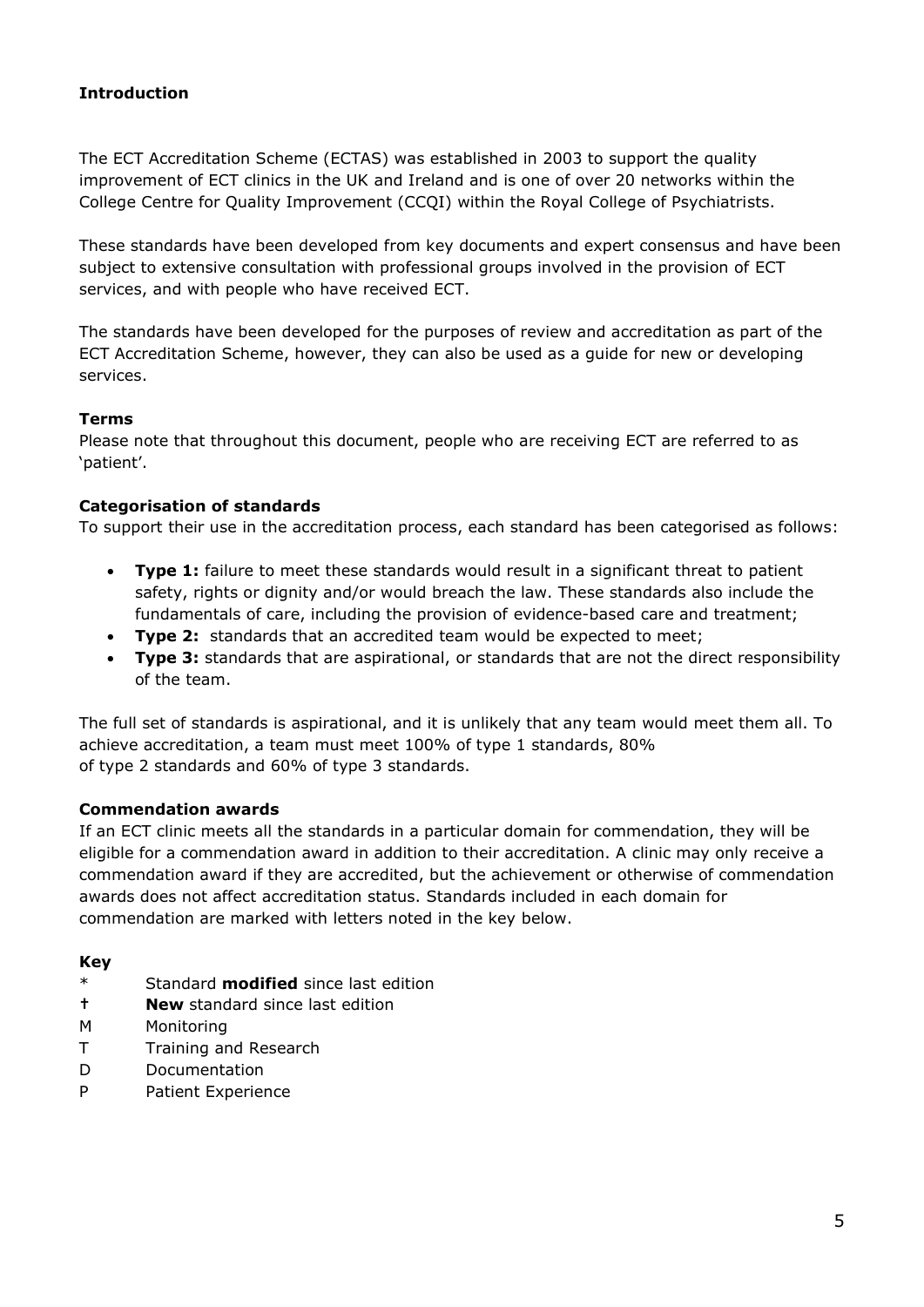## **Section 1: The ECT Clinic and Facilities**

<span id="page-5-0"></span>

| No.                 | <b>Type</b>    | <b>Standard</b>                                                                                                                | <b>CD</b> | <b>Guidance Notes</b> |
|---------------------|----------------|--------------------------------------------------------------------------------------------------------------------------------|-----------|-----------------------|
| 1.                  | 2              | The ECT clinic consists of a minimum of four rooms: a waiting room,<br>treatment room, recovery area and post-ECT waiting area |           |                       |
| 2.                  | 2              | The clinic is clean, comfortable and provides a welcoming atmosphere                                                           | P         |                       |
| 3.                  | 1              | The clinic adheres to the Trust's infection control policy                                                                     |           |                       |
| 4.                  | 1              | The clinic has access and facilities for disabled people                                                                       |           |                       |
| 5.                  | 3              | The clinic has an office for ECT staff which is private, i.e., it is not part of<br>another room                               |           |                       |
| <b>Waiting area</b> |                |                                                                                                                                |           |                       |
| 6.                  | 1              | There is access to toilet facilities from the waiting area                                                                     |           |                       |
| 7.                  | 1              | The waiting area is large enough to accommodate the throughput of<br>patients and escorts                                      |           |                       |
| $8. *$              | 1              | Patients waiting for ECT are not able to see into the treatment area while<br>the treatment is taking place                    | P         |                       |
| 9.                  | $\overline{2}$ | Patients waiting for ECT are not waiting in the same room as patients in<br>post-recovery                                      |           |                       |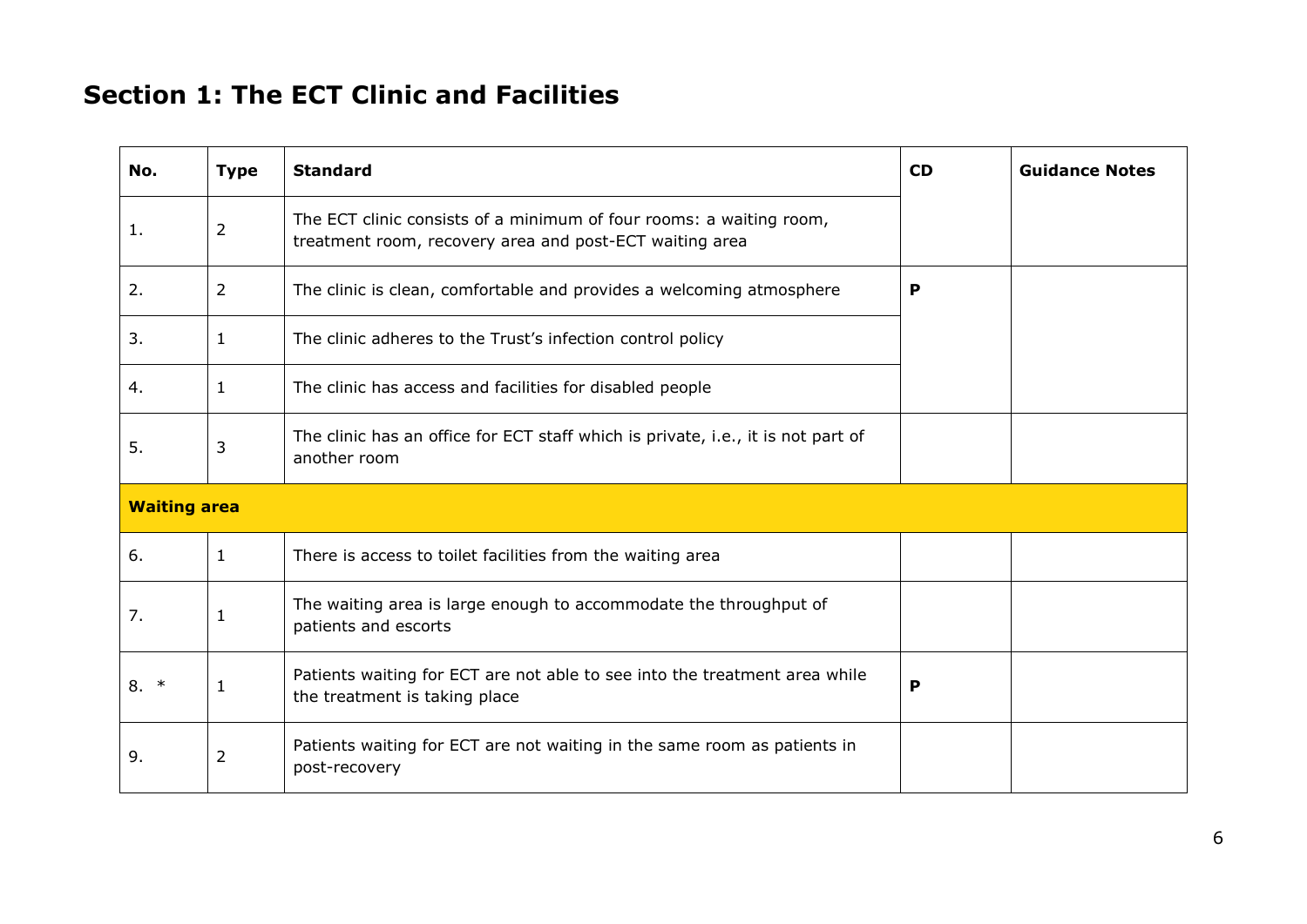| No.                   | <b>Type</b>    | <b>Standard</b>                                                                                                                                                                  | <b>CD</b> | <b>Guidance Notes</b>                                                                                                                                                                                                                                                 |
|-----------------------|----------------|----------------------------------------------------------------------------------------------------------------------------------------------------------------------------------|-----------|-----------------------------------------------------------------------------------------------------------------------------------------------------------------------------------------------------------------------------------------------------------------------|
|                       |                |                                                                                                                                                                                  |           |                                                                                                                                                                                                                                                                       |
| 10.                   | $\overline{2}$ | The waiting area is comfortable and quiet and has a range of distractions                                                                                                        |           | E.g. an outside<br>window, pictures or<br>magazines                                                                                                                                                                                                                   |
| <b>Treatment room</b> |                |                                                                                                                                                                                  |           |                                                                                                                                                                                                                                                                       |
| 11.                   | $\mathbf{1}$   | The treatment room is of an adequate size for its purpose                                                                                                                        |           |                                                                                                                                                                                                                                                                       |
| 12.                   | $\mathbf{1}$   | The treatment room has easy access to a telephone                                                                                                                                |           |                                                                                                                                                                                                                                                                       |
| $13. *$               | $\mathbf{1}$   | Up to date protocols for the management of critical incidents such as<br>cardiac arrest, anaphylaxis and malignant hyperthermia are readily<br>available and accessible to staff |           | E.g. The current<br>edition of the<br>Association of<br>Anaesthetists<br>(AAGBI) Quick<br>Reference<br>Handbook<br>https://anaesthetist<br>s.org/Home/Resour<br>$ces-$<br>publications/Safety-<br>alerts/Anaesthesia-<br>emergencies/Quick-<br>Reference-<br>Handbook |
| 14.                   | $1\,$          | If nitrous oxide and/or anaesthetic inhalation agents are used, then the<br>treatment room is equipped with scavenging equipment and agent<br>monitoring                         |           |                                                                                                                                                                                                                                                                       |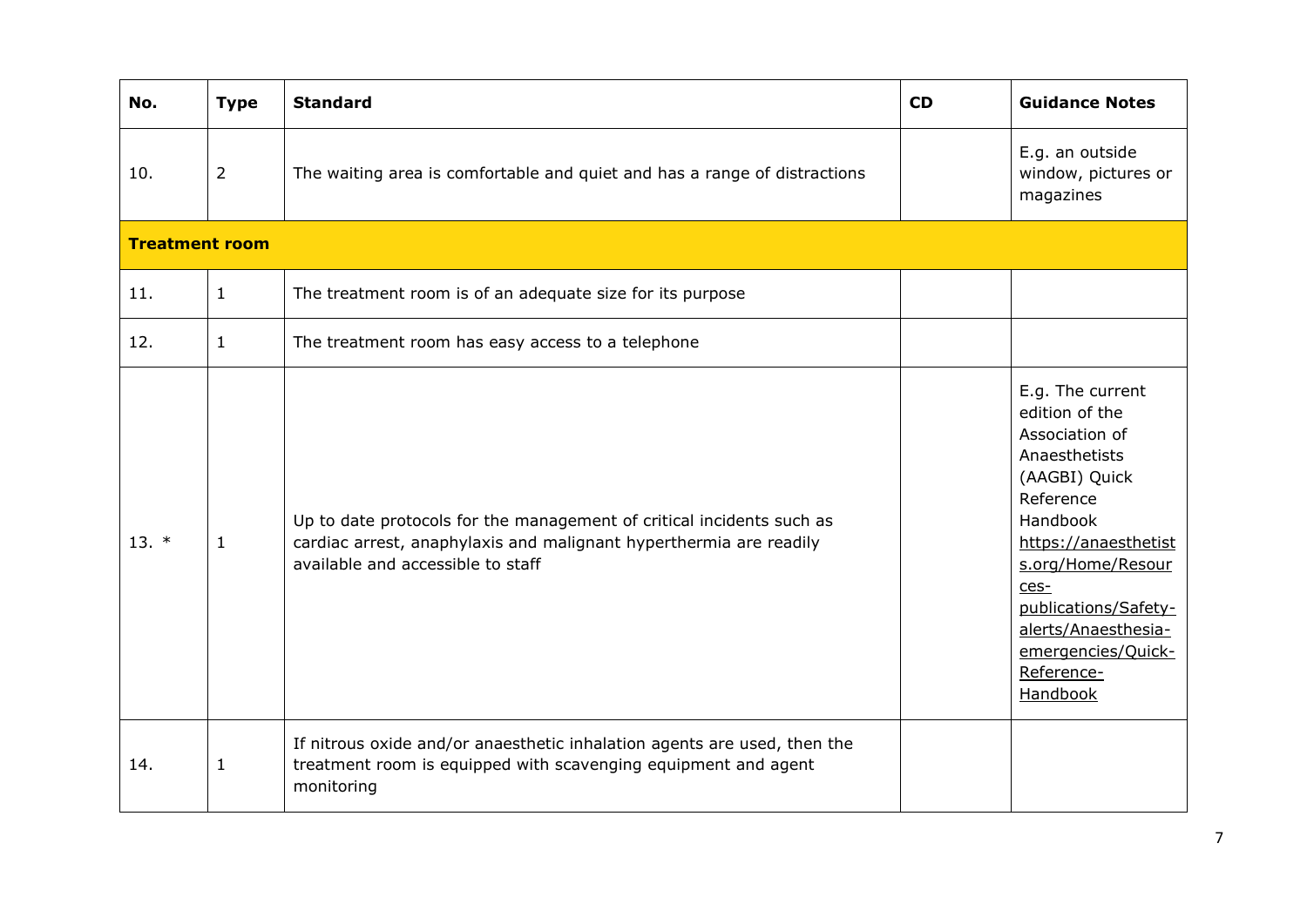| No.                          | <b>Type</b>    | <b>Standard</b>                                                                                                                                                       | CD | <b>Guidance Notes</b>                                                                            |
|------------------------------|----------------|-----------------------------------------------------------------------------------------------------------------------------------------------------------------------|----|--------------------------------------------------------------------------------------------------|
| 15.                          | $\mathbf{1}$   | The treatment room has a work surface and sink with hot and cold water                                                                                                |    |                                                                                                  |
| 16.                          | $\overline{2}$ | The treatment room has a clock with a second hand, or similar                                                                                                         |    |                                                                                                  |
| 17.                          | 1              | The treatment room has a secure drug storage cupboard                                                                                                                 |    |                                                                                                  |
| 18.                          | $\mathbf{1}$   | The treatment room has a secure drug fridge with temperature control                                                                                                  |    |                                                                                                  |
| 19.                          | $\mathbf{1}$   | Steps are taken to avoid speech being heard between different rooms/areas<br>of the clinic (waiting area, treatment room, recovery area and post-ECT<br>waiting area) |    | E.g. use of thick<br>doors, consideration<br>of location, use of<br>music to mask<br>sound, etc. |
| 20.                          | $\mathbf{1}$   | Clinic staff in the treatment room are able to speak directly with staff in the<br>recovery area                                                                      |    | E.g. rooms are<br>adjacent, or there is<br>an intercom system                                    |
| <b>Recovery area</b>         |                |                                                                                                                                                                       |    |                                                                                                  |
| 21.                          | $\overline{2}$ | The recovery area is large enough to accommodate the throughput of<br>patients lying on trolleys with additional space to manoeuvre                                   |    |                                                                                                  |
| 22.                          | $\overline{2}$ | The recovery area has a doorway large enough to admit a trolley from the<br>treatment room                                                                            |    |                                                                                                  |
| <b>Post ECT waiting area</b> |                |                                                                                                                                                                       |    |                                                                                                  |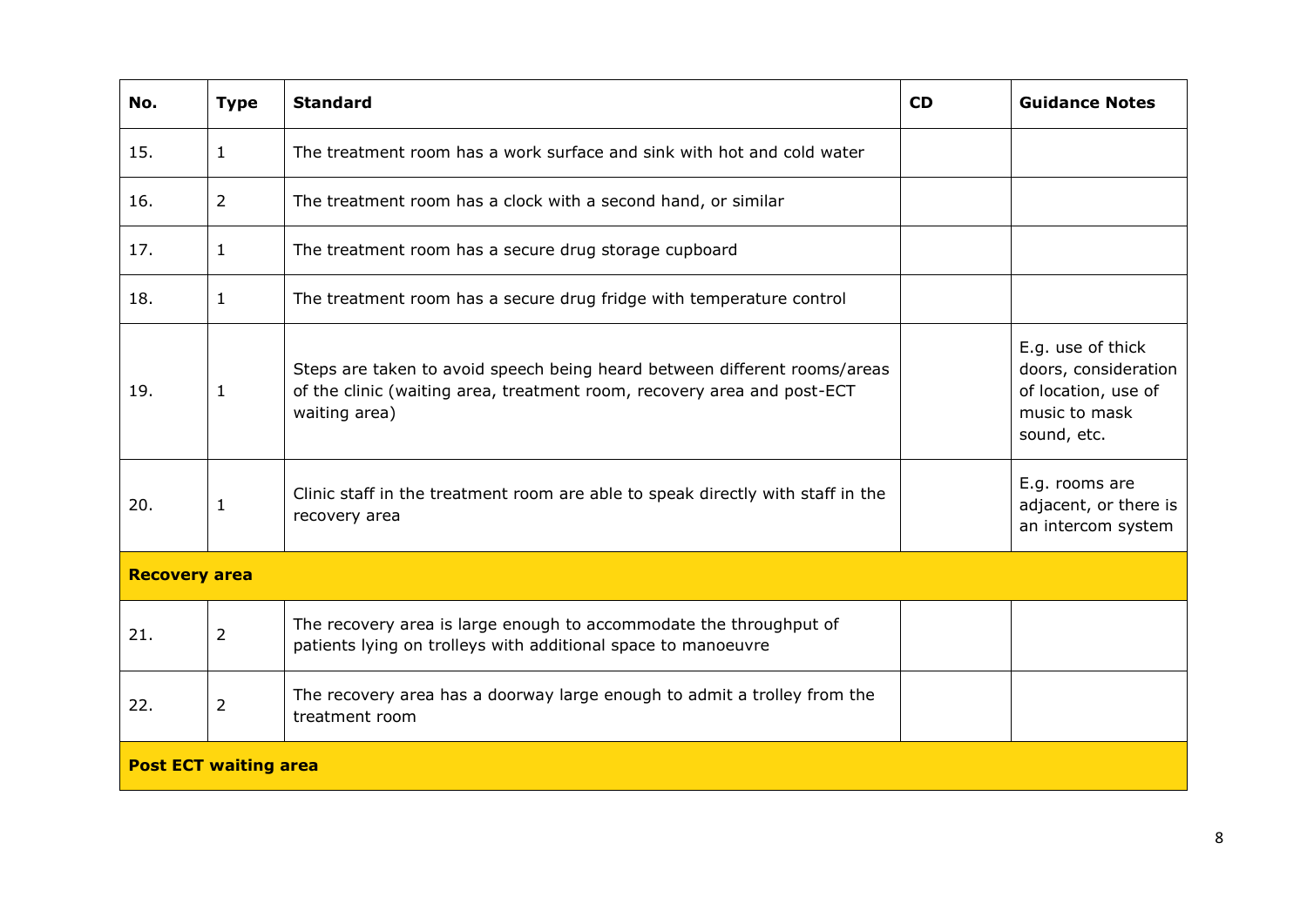| No.              | <b>Type</b>    | <b>Standard</b>                                                                                                                                                                       | <b>CD</b> | <b>Guidance Notes</b>                                                                                                                     |
|------------------|----------------|---------------------------------------------------------------------------------------------------------------------------------------------------------------------------------------|-----------|-------------------------------------------------------------------------------------------------------------------------------------------|
| 23.              | $\overline{2}$ | The post-ECT waiting area provides a friendly, relaxed environment                                                                                                                    |           |                                                                                                                                           |
| 24.              | $\overline{2}$ | The post-ECT waiting area has provision for refreshments for patients                                                                                                                 |           |                                                                                                                                           |
| <b>Equipment</b> |                |                                                                                                                                                                                       |           |                                                                                                                                           |
| 25.              | $\mathbf{1}$   | There is one trolley or bed per patient which can comfortably accommodate<br>a reclining adult, has braked wheels and can rapidly be tipped into a head-<br>down position             |           |                                                                                                                                           |
| 26.              | 1              | There is a fully equipped emergency trolley with adequate resuscitation<br>equipment and a defibrillator                                                                              |           | A manual<br>defibrillator with<br>pacing facility                                                                                         |
| 27.              | $\mathbf{1}$   | There is a means of establishing an emergency surgical airway                                                                                                                         |           | E.g. an emergency<br>cricothyroidotomy<br>kit (and the<br>anaesthetist is<br>familiar with the<br>use of the kit stored<br>in the clinic) |
| $28.*$           | $\mathbf{1}$   | There is a neuromuscular monitor and a means of measuring temperature                                                                                                                 |           |                                                                                                                                           |
| 29.              | $\mathbf{1}$   | Provision is made for positive pressure respiration: oxygen cylinder, mask<br>and self-inflating bag and at least one full spare cylinder in both the<br>treatment and recovery areas |           |                                                                                                                                           |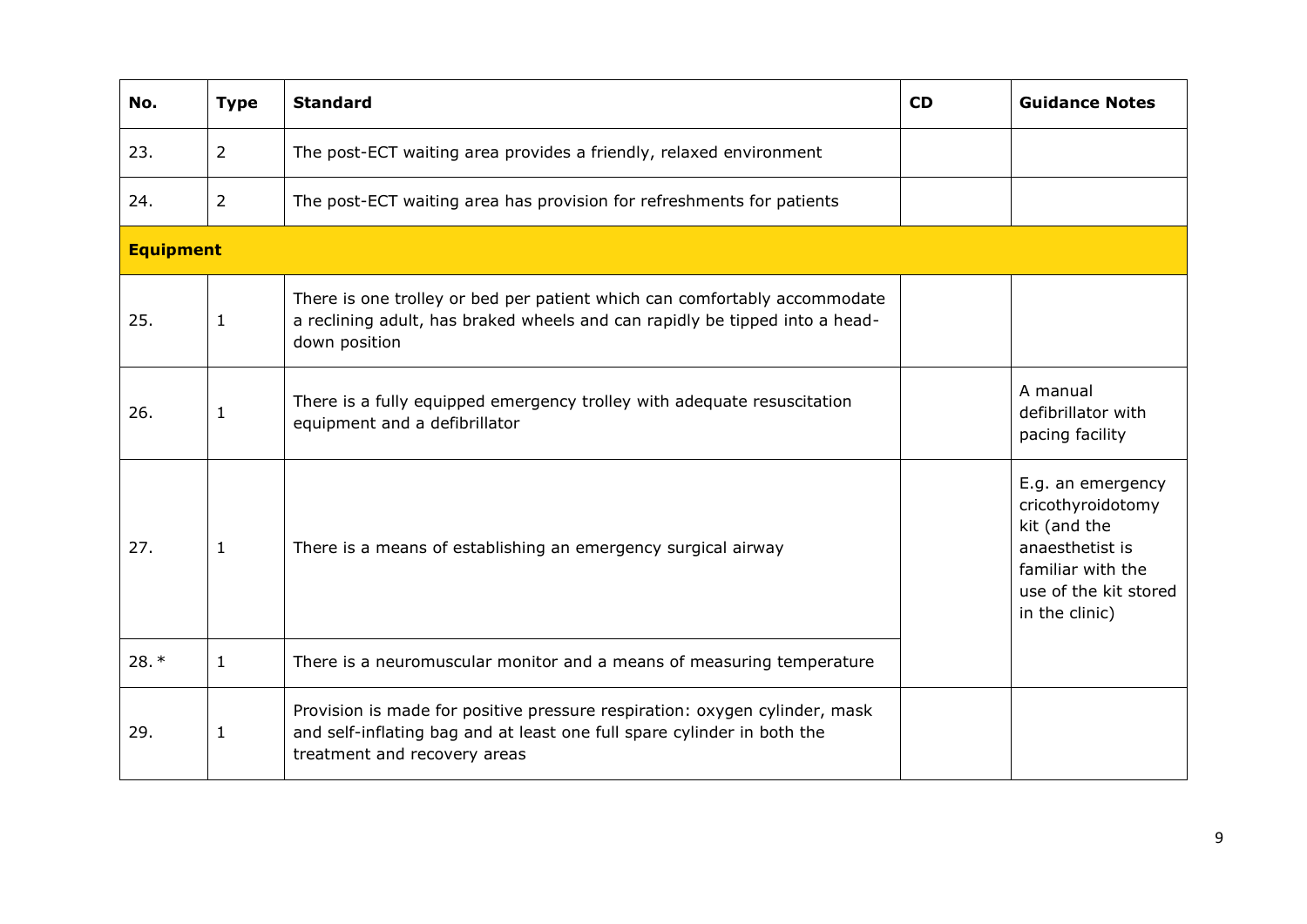| No.     | <b>Type</b>    | <b>Standard</b>                                                                                                                                                                                                                                             | <b>CD</b> | <b>Guidance Notes</b>                    |
|---------|----------------|-------------------------------------------------------------------------------------------------------------------------------------------------------------------------------------------------------------------------------------------------------------|-----------|------------------------------------------|
| 30.     | $\mathbf{1}$   | There are at least two suction machines; one in the treatment room and<br>one in the recovery room. Treatment of a patient does not start until the<br>previously treated patient is conscious, as assessed by the recovery<br>practitioner or anaesthetist |           |                                          |
| $31. *$ | $\mathbf{1}$   | There is a pulse oximeter, which is always used during anaesthesia                                                                                                                                                                                          |           |                                          |
| $32.*$  | $\mathbf{1}$   | There is an NIBP monitor which is always used during anaesthesia                                                                                                                                                                                            |           |                                          |
| $33. *$ | 1              | There is a capnograph, which is always used during anaesthesia                                                                                                                                                                                              |           |                                          |
| $34. *$ | $\mathbf{1}$   | There is an ECG monitor, which is always used during anaesthesia                                                                                                                                                                                            |           |                                          |
| 35.     | $\mathbf{1}$   | There is a local protocol for maintaining anaesthesia, ventilation and<br>monitoring in the event that safe and effective transfer to an ambulance or<br>Critical Care Area is needed, including access to an infusion pump                                 |           |                                          |
| 36.     | $\overline{2}$ | There is a means of measuring blood glucose concentration                                                                                                                                                                                                   |           |                                          |
| 37.     | $\overline{2}$ | There is moving and handling equipment                                                                                                                                                                                                                      |           | E.g. a sheet to help<br>turn the patient |
| 38.     | $\overline{2}$ | There is a dedicated budget for ECT                                                                                                                                                                                                                         |           |                                          |
|         |                | The following drugs are stocked in the clinic:                                                                                                                                                                                                              |           |                                          |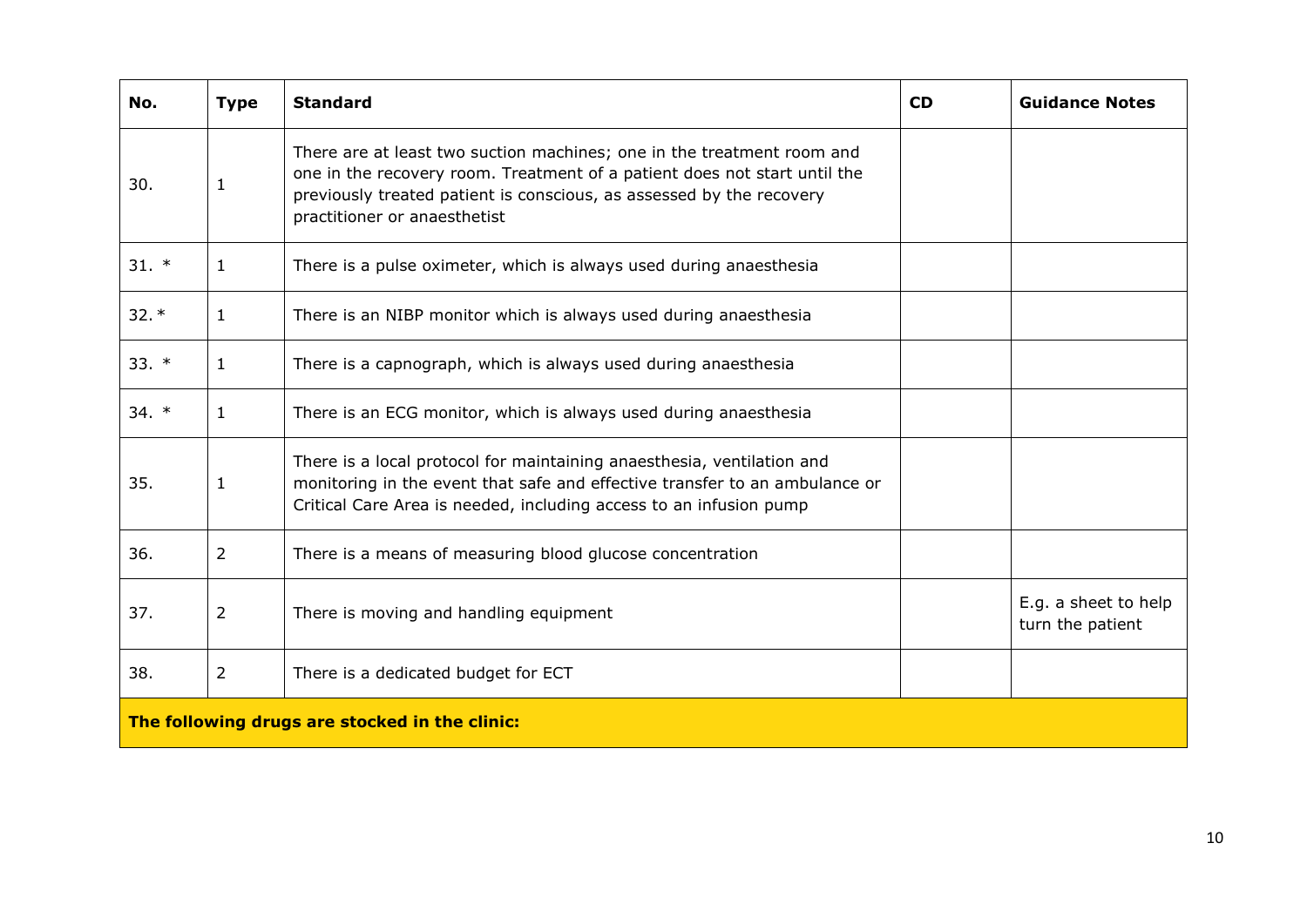| No.     | <b>Type</b>  | <b>Standard</b>                                                                                                                                                                                                                     | <b>CD</b> | <b>Guidance Notes</b>                           |
|---------|--------------|-------------------------------------------------------------------------------------------------------------------------------------------------------------------------------------------------------------------------------------|-----------|-------------------------------------------------|
| 39.     | 1            | At least two different anaesthetic induction agents                                                                                                                                                                                 |           | E.g. Thiopental,<br>Propofol or<br>alternatives |
| 40.     | 1            | At least two different muscle relaxants                                                                                                                                                                                             |           | E.g.<br>Suxamethonium<br>and an alternative     |
| 41.     | $\mathbf{1}$ | Oxygen                                                                                                                                                                                                                              |           |                                                 |
| 42.     | $\mathbf{1}$ | Emergency drugs and equipment as agreed with the local pharmacy or<br>resuscitation committee                                                                                                                                       |           |                                                 |
| 43. $*$ | $\mathbf{1}$ | A supply of drugs needed to treat other unwanted autonomic,<br>cardiovascular, respiratory or neurological effects. These may include:<br>Atropine, Glycopyrrolate, Midazolam and Dantrolene as agreed with the ECT<br>anaesthetist |           |                                                 |
|         |              | <b>ECT machine and equipment</b>                                                                                                                                                                                                    |           |                                                 |
| 44. $*$ | $\mathbf{1}$ | The ECT machine can provide brief pulse stimuli according to current<br>guidelines set out in the ECT Handbook, and has two-channel EEG<br>monitoring                                                                               |           |                                                 |
| 45.     | $\mathbf{1}$ | The ECT nurse ensures that the machine function and maintenance is<br>checked and recorded at least every year or according to machine guidance                                                                                     |           |                                                 |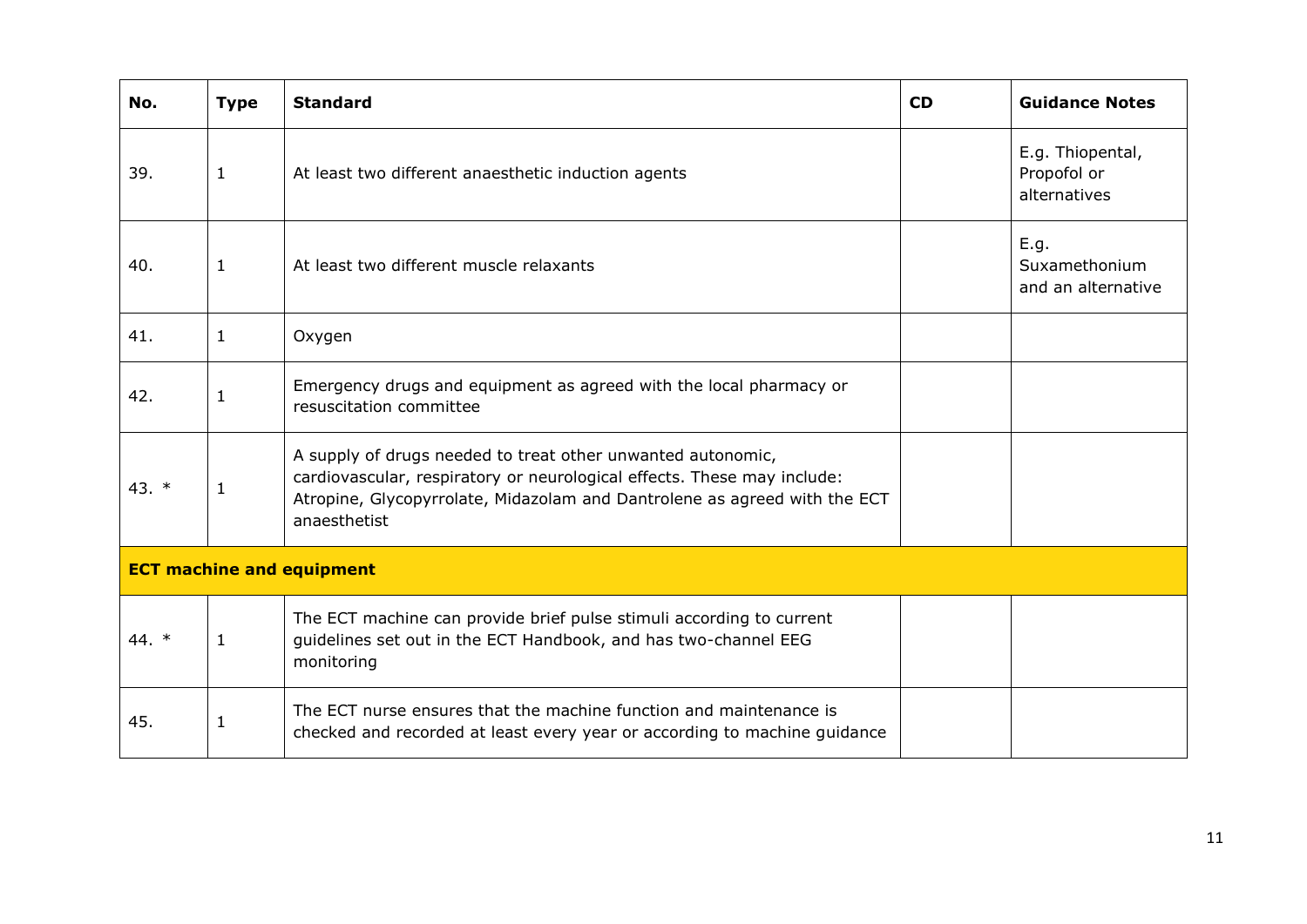| No.     | <b>Type</b>    | <b>Standard</b>                                                                                                             | <b>CD</b> | <b>Guidance Notes</b>                                |
|---------|----------------|-----------------------------------------------------------------------------------------------------------------------------|-----------|------------------------------------------------------|
| 46.     | $\overline{2}$ | The ECT nurse ensures that the clinic is properly prepared, organised and<br>maintained                                     |           |                                                      |
| 47. $*$ | $\mathbf{1}$   | The ECT nurse ensures that the equipment in the clinic is well-maintained<br>and that up to date instructions are available |           | Equipment<br>instructions may be<br>available online |
| 48. *   | $\overline{2}$ | The ECT nurse is responsible for ensuring that systems are in place for the<br>ordering and stocking of drugs               |           |                                                      |
| 49.     | 2              | The ECT nurse is responsible for ordering and stocking disposable<br>equipment                                              |           |                                                      |
| 50. $*$ | $\mathbf 1$    | A back-up ECT machine can be accessed by the clinic within 2 hours, and<br>staff are competent in its use                   |           |                                                      |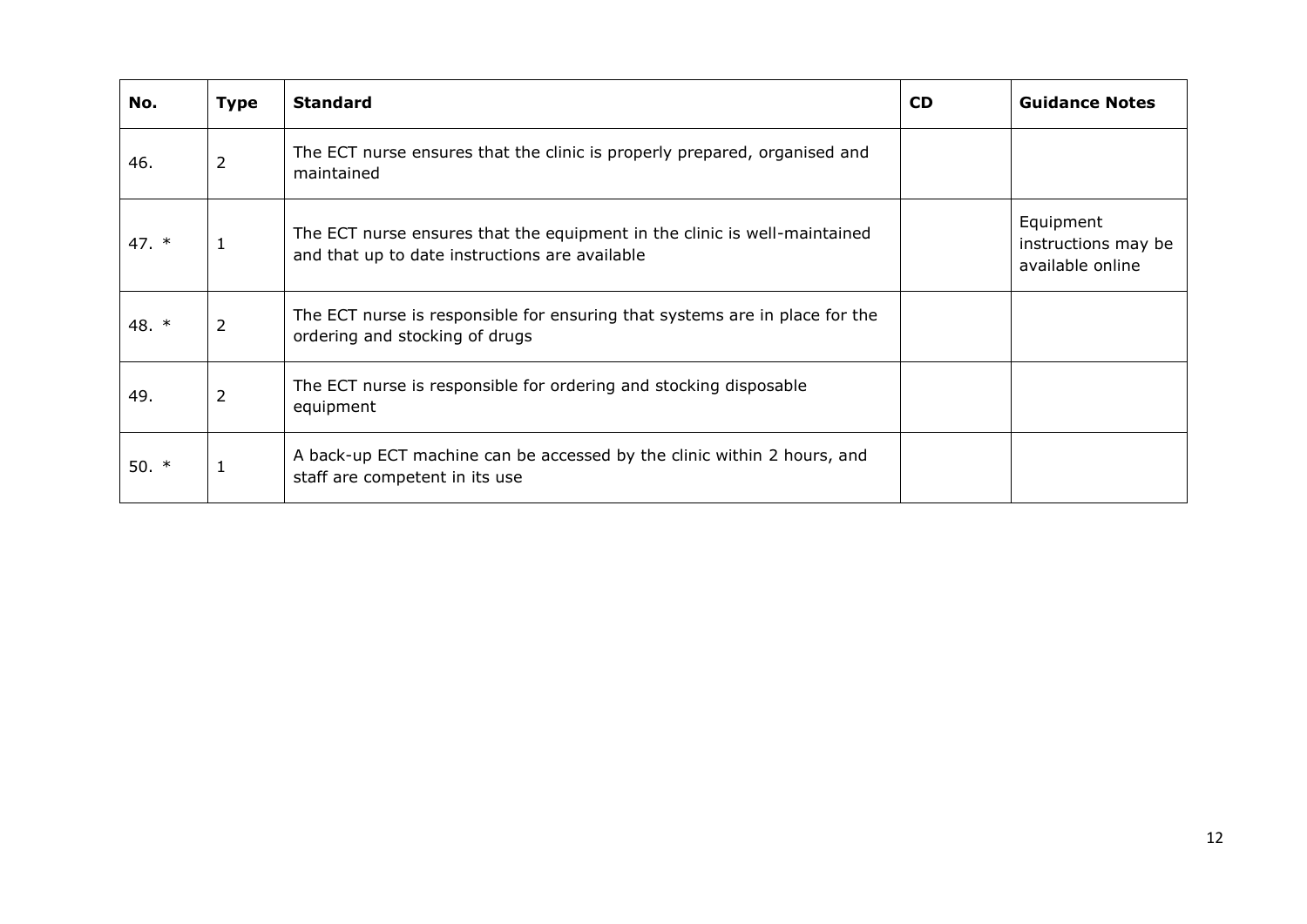## **Section 2: Staff and Training**

<span id="page-12-0"></span>

| No.     | <b>Type</b>    | <b>Standard</b>                                                                                                                                       | <b>CD</b> | <b>Guidance Notes</b>                                                                                                                                                                                                                                 |
|---------|----------------|-------------------------------------------------------------------------------------------------------------------------------------------------------|-----------|-------------------------------------------------------------------------------------------------------------------------------------------------------------------------------------------------------------------------------------------------------|
| 51.     | $\mathbf{1}$   | There is at least one trained nurse in the treatment room                                                                                             | т         |                                                                                                                                                                                                                                                       |
| $52.$ * | 1              | There is at least one recovery-trained practitioner in the recovery area                                                                              | т         | Training standards/core<br>competencies should be<br>agreed with the Lead ECT<br>Consultant & ECT<br>Manager. If only one<br>patient is treated in a<br>session, the same<br>practitioner may attend<br>both treatment and<br>recovery, if competent. |
| 53. t   | $\overline{2}$ | Practitioners working in recovery should have completed recovery training<br>and the recovery competencies as per their Trusts' training requirements |           |                                                                                                                                                                                                                                                       |
| 54.     | $\mathbf{1}$   | There is at least one experienced anaesthetist present during treatment and<br>recovery                                                               | T         |                                                                                                                                                                                                                                                       |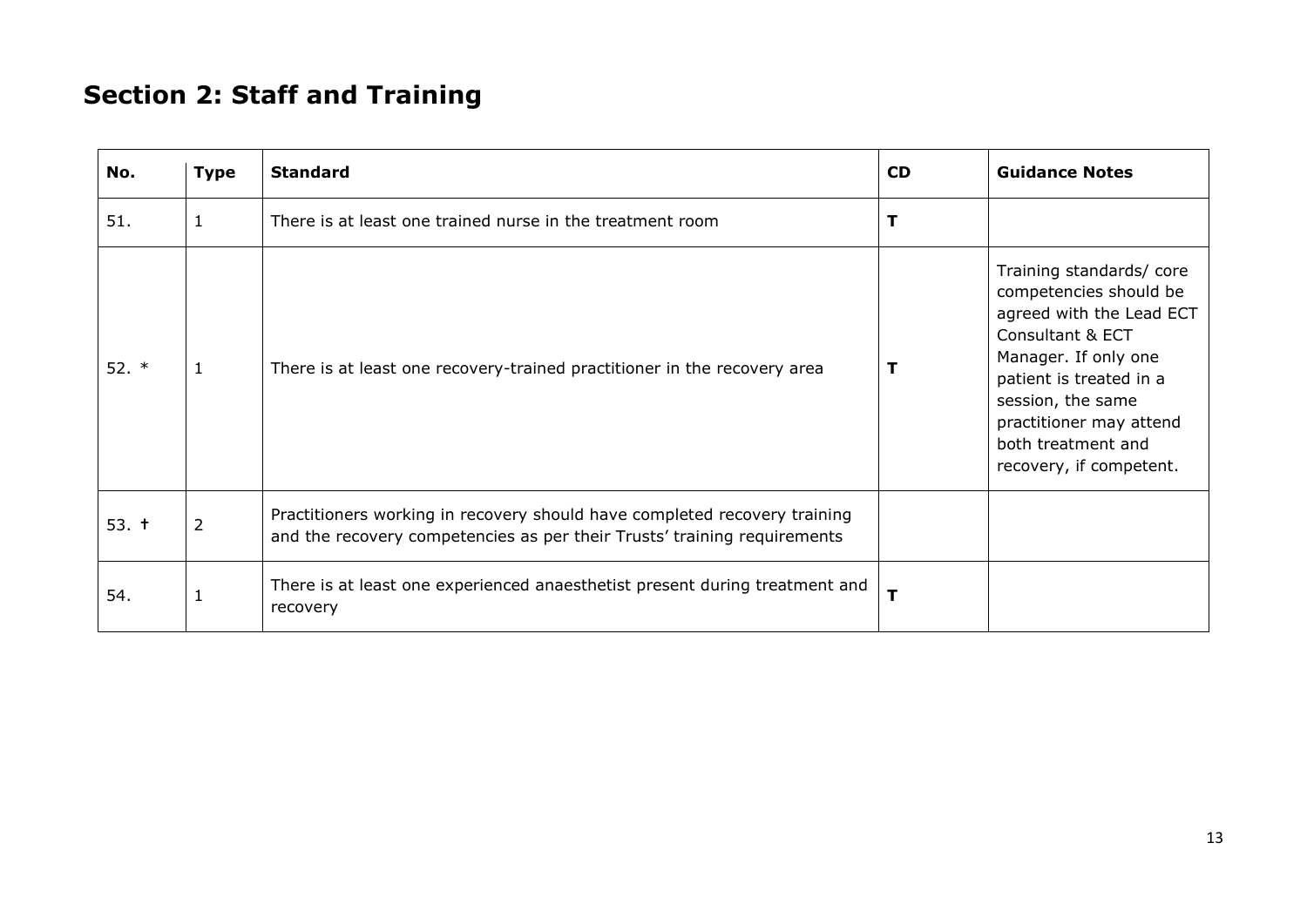| No.     | <b>Type</b>  | <b>Standard</b>                                                                                                                                                                                                                                                                                                                                                                         | <b>CD</b> | <b>Guidance Notes</b>                                                                                                                                                                                                                                                                                                                                                                                              |
|---------|--------------|-----------------------------------------------------------------------------------------------------------------------------------------------------------------------------------------------------------------------------------------------------------------------------------------------------------------------------------------------------------------------------------------|-----------|--------------------------------------------------------------------------------------------------------------------------------------------------------------------------------------------------------------------------------------------------------------------------------------------------------------------------------------------------------------------------------------------------------------------|
| 55. $*$ | 1            | There is an Operating Department Practitioner (ODP), an Anaesthetic<br>Assistant, or a Nurse with anaesthetic training present during treatment and<br>recovery whose sole responsibility is to assist the anaesthetist during the<br>procedure. They will have achieved the competencies set out in the NHS<br>Scotland Core Competencies for Anaesthetic Assistants (see appendix A). | т         | NMBI-approved courses<br>for nurses in Ireland<br>meet some of the<br>competencies set out in<br>Appendix A. Evidence will<br>need to be provided that<br>the remaining<br>competencies (Appendix<br>B) have also been met.<br>Medical staff (including<br>trainee or career grade<br>anaesthetists) will not<br>routinely meet the<br>competencies in<br>Appendix A and should<br>not be performing this<br>role. |
| 56. $*$ | 1            | There is at least one suitably trained psychiatrist present during treatment,<br>as defined by the Royal College of Psychiatrists' competency document                                                                                                                                                                                                                                  | т         |                                                                                                                                                                                                                                                                                                                                                                                                                    |
| 57.     | $\mathbf{1}$ | The number of staff in the recovery area exceeds the number of<br>unconscious patients by one                                                                                                                                                                                                                                                                                           |           |                                                                                                                                                                                                                                                                                                                                                                                                                    |
| 58.     | -1           | All clinical staff present during a treatment session are trained in Basic Life<br>Support                                                                                                                                                                                                                                                                                              | T         |                                                                                                                                                                                                                                                                                                                                                                                                                    |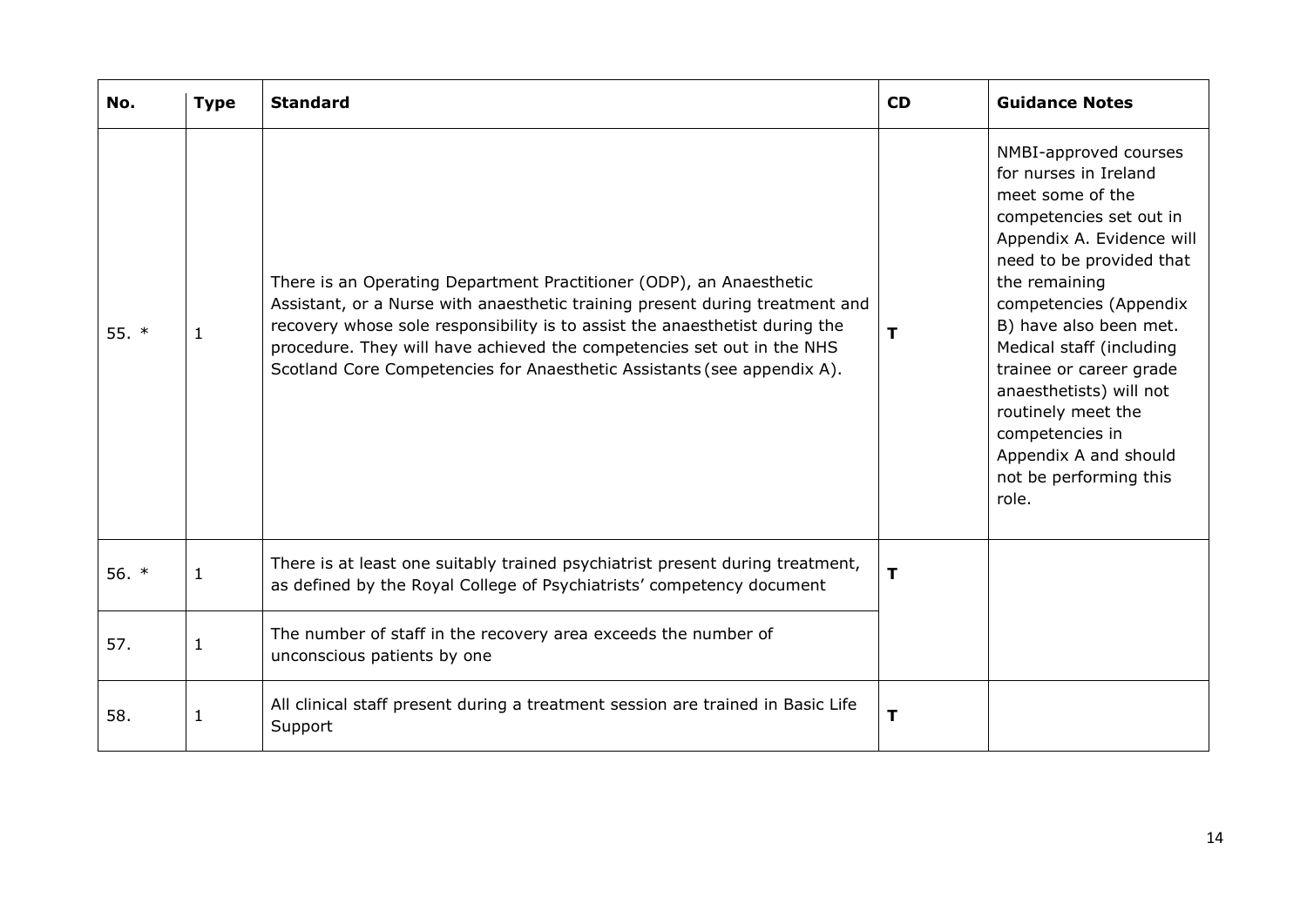| No.                      | <b>Type</b>    | <b>Standard</b>                                                                                                                                                                                                                                                | <b>CD</b> | <b>Guidance Notes</b> |
|--------------------------|----------------|----------------------------------------------------------------------------------------------------------------------------------------------------------------------------------------------------------------------------------------------------------------|-----------|-----------------------|
| 59.                      | $\mathbf{1}$   | In addition to the anaesthetist, there is one member of staff trained to at<br>least Immediate Life Support level on a Resuscitation Council (UK)<br>approved course, or a course of demonstrably equivalent standard, present<br>during the treatment session | т         |                       |
| 60.                      | $\overline{2}$ | There are back-up staff easily available to assist in an emergency situation                                                                                                                                                                                   |           |                       |
| 61.                      | $\mathbf{1}$   | There are systems to ensure that staffing of the clinic is sufficient when<br>members of the team are absent for planned or unplanned periods                                                                                                                  | т         |                       |
| $62.*$                   | $\mathbf{1}$   | Systems are in place to enable staff members to quickly and effectively<br>report incidents and managers encourage staff members to do this                                                                                                                    |           |                       |
| 63.1                     | $\mathbf{1}$   | When mistakes are made in care this is discussed with the patient<br>themselves and their carer, in line with the Duty of Candour agreement                                                                                                                    |           |                       |
| 64.1                     | $\mathbf{1}$   | Lessons learned from untoward incidents and complaints are shared with<br>the team and the wider organisation. There is evidence that changes have<br>been made as a result of sharing lessons                                                                 |           |                       |
| <b>Lead Psychiatrist</b> |                |                                                                                                                                                                                                                                                                |           |                       |
| 65.                      | $\mathbf{1}$   | There is a named ECT lead consultant psychiatrist                                                                                                                                                                                                              |           |                       |
| 66. *                    | $\mathbf{1}$   | The named lead consultant psychiatrist has dedicated sessional time for ECT<br>and this is included in a job plan, where such exists                                                                                                                           |           |                       |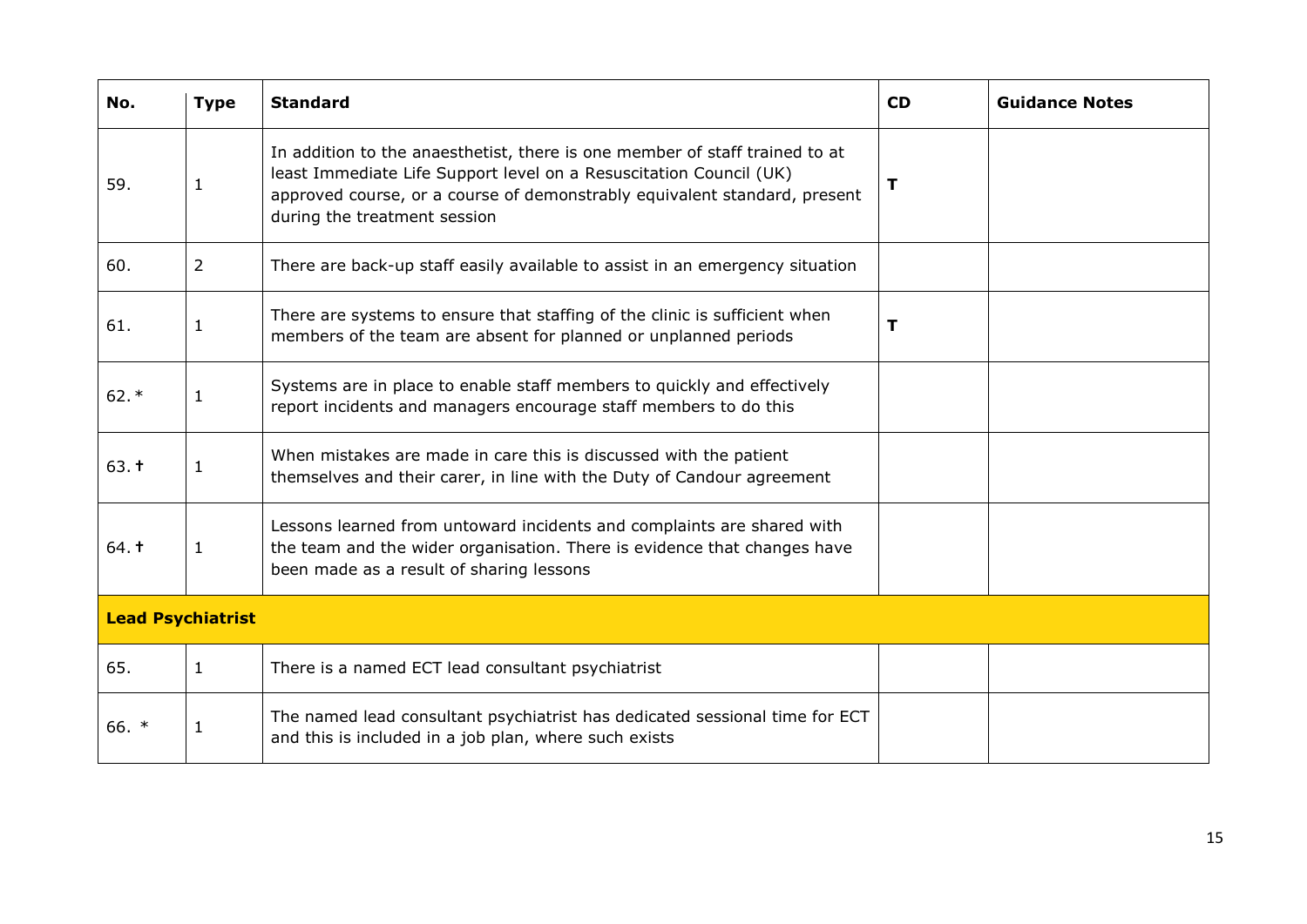| No.               | <b>Type</b>    | <b>Standard</b>                                                                                                                                                                                                                                                      | <b>CD</b>   | <b>Guidance Notes</b> |
|-------------------|----------------|----------------------------------------------------------------------------------------------------------------------------------------------------------------------------------------------------------------------------------------------------------------------|-------------|-----------------------|
| 67.               | 2              | The named lead consultant psychiatrist is covered during absence by a<br>named psychiatrist who meets the competencies set out in the Royal<br>College of Psychiatrists' competency document                                                                         | $\mathbf T$ |                       |
| 68.               | 1              | The named lead consultant psychiatrist meets the competencies set out in<br>the Royal College of Psychiatrists' competency document at appointment,<br>demonstrates ongoing CPD in their annual appraisal and maintains their<br>clinical skills                     |             |                       |
| 69.               | 2              | The named lead consultant psychiatrist is involved in developing protocols<br>for the prescription of ECT by his or her peers in order to update their<br>prescribing practice                                                                                       | Т           |                       |
| <b>Lead nurse</b> |                |                                                                                                                                                                                                                                                                      |             |                       |
| 70.               | 1              | There is a named lead ECT nurse who:<br>has dedicated sessional time for the administration of ECT;<br>attends at least 50% of clinics;<br>takes overall responsibility for management of the clinic;<br>has dedicated hours for administrative work relating to ECT |             |                       |
| $71. *$           | $\mathbf{1}$   | The named lead nurse is of at least Band 6 (CNM2 Republic of Ireland) and<br>has been assessed as competent to carry out the required role                                                                                                                           |             |                       |
| 72.               | 3              | The named lead nurse is trained in Immediate Life Support                                                                                                                                                                                                            |             |                       |
| 73.               | $\overline{2}$ | The named lead nurse has appropriate ECT and clinical experience                                                                                                                                                                                                     |             |                       |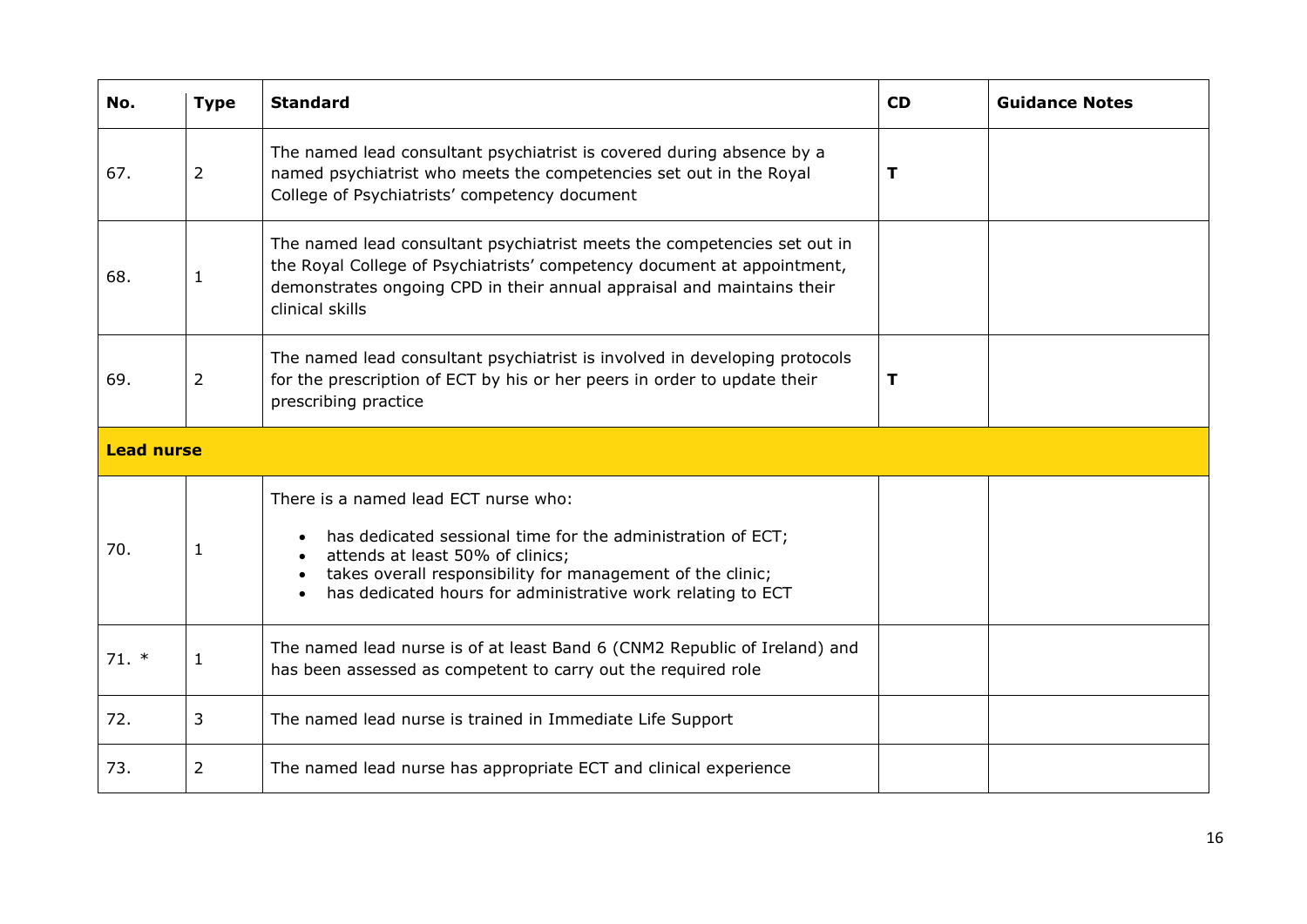| No.     | <b>Type</b>              | <b>Standard</b>                                                                                                                                                                                                                                                                                                                                             | <b>CD</b> | <b>Guidance Notes</b>                                                                                                                                                                                                                                                                                                                                               |  |  |  |
|---------|--------------------------|-------------------------------------------------------------------------------------------------------------------------------------------------------------------------------------------------------------------------------------------------------------------------------------------------------------------------------------------------------------|-----------|---------------------------------------------------------------------------------------------------------------------------------------------------------------------------------------------------------------------------------------------------------------------------------------------------------------------------------------------------------------------|--|--|--|
|         | <b>Lead anaesthetist</b> |                                                                                                                                                                                                                                                                                                                                                             |           |                                                                                                                                                                                                                                                                                                                                                                     |  |  |  |
| $74. *$ | $\mathbf{1}$             | Anaesthesia is administered by a consultant anaesthetist, or by a non-<br>consultant career grade or trainee under the supervision of a named lead<br>anaesthetist. The named lead anaesthetist attends the clinic regularly. All<br>anaesthetists meet current Royal College of Anaesthetists CCT in<br>Anaesthetics competencies for non-theatre settings | T         | See Royal College of<br>Anaesthetists (RCoA)<br>'Guidelines for the<br>Provision of Anaesthetic<br>Services in the Non-<br>Theatre Environment'<br>points 3.27-3.33<br>https://www.rcoa.ac.uk/g<br>pas/chapter-7<br>See RCoA competencies<br>relevant to ECT (p0-20)<br>https://www.rcoa.ac.uk/s<br>ites/default/files/docume<br>nts/2019-08/TRG-CCT-<br>ANNEXD.pdf |  |  |  |
| 75.     | $\mathbf 1$              | Royal College of Anaesthetists' current guidelines on supervision of those<br>working in remote sites are followed, including a clear pathway to gain<br>advice from a readily contactable consultant                                                                                                                                                       |           |                                                                                                                                                                                                                                                                                                                                                                     |  |  |  |
| 76.     | $\mathbf{1}$             | Anaesthetists on the rota do not include unsupervised doctors in junior<br>training grades (including CT1 & 2)                                                                                                                                                                                                                                              |           |                                                                                                                                                                                                                                                                                                                                                                     |  |  |  |
| $77.$ * | $\mathbf{1}$             | The named lead anaesthetist is involved in: developing the service; helping<br>with training and revalidation of staff; ensuring safety standards are met;<br>and that appropriate audits are performed                                                                                                                                                     | T         |                                                                                                                                                                                                                                                                                                                                                                     |  |  |  |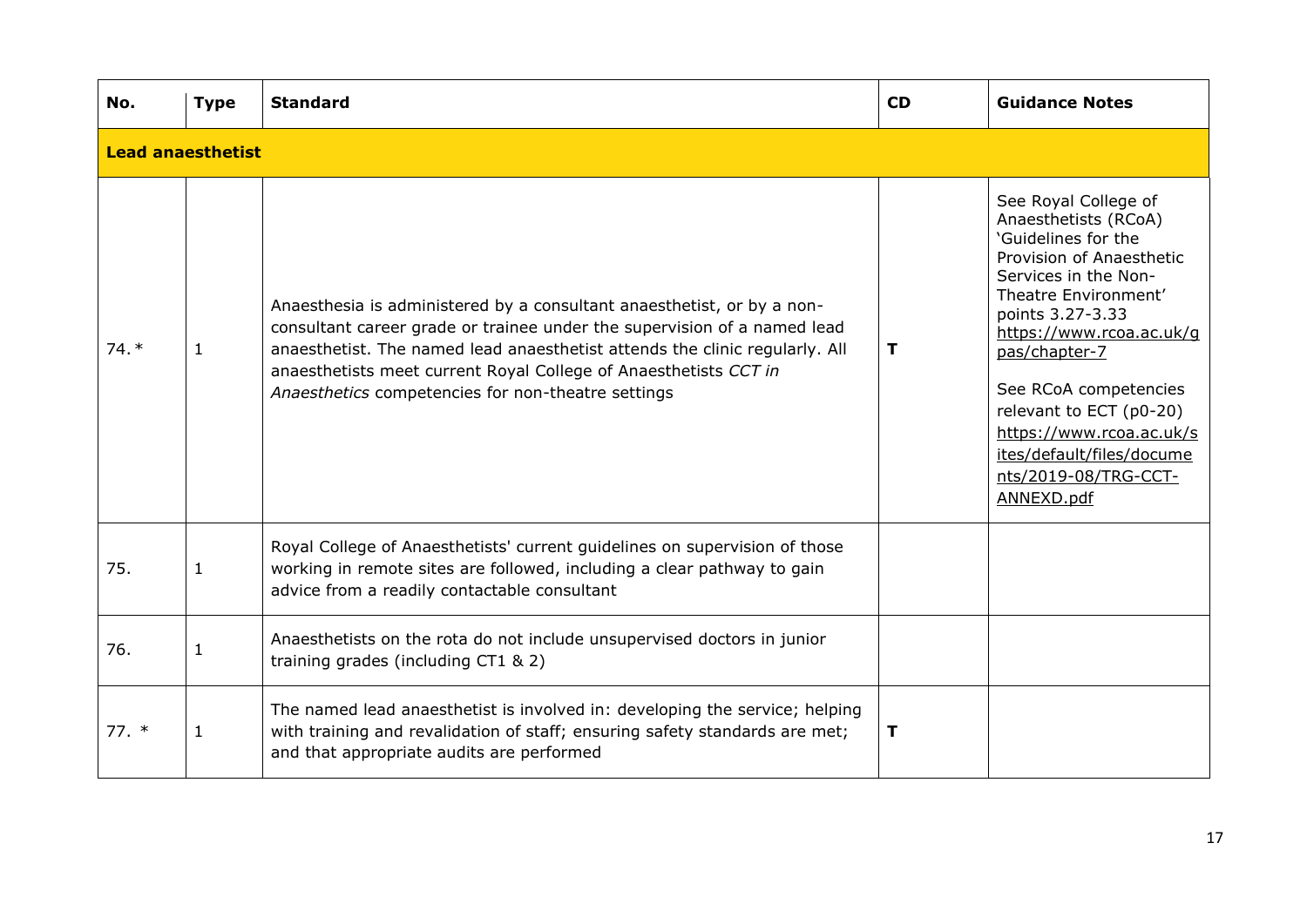| No.             | <b>Type</b>    | <b>Standard</b>                                                                                                                                              | <b>CD</b>   | <b>Guidance Notes</b> |
|-----------------|----------------|--------------------------------------------------------------------------------------------------------------------------------------------------------------|-------------|-----------------------|
| 78. *           | $\overline{2}$ | The named lead anaesthetist has dedicated sessional time devoted to direct<br>clinical care in the provision of anaesthesia for ECT                          |             |                       |
| <b>ECT Team</b> |                |                                                                                                                                                              |             |                       |
| 79.             | $\overline{2}$ | There is a line management structure with clear lines of accountability<br>within the clinic                                                                 |             |                       |
| 80.             | $\overline{2}$ | There are regular operational multi-disciplinary team meetings for clinical<br>matters, policy and administration                                            |             |                       |
| 81.             | $\overline{2}$ | The roles and responsibilities of clinic staff are clearly defined, e.g. in up to<br>date job descriptions, including the appropriate grade for the position |             |                       |
| 82.             | $\overline{2}$ | The core team works in the clinic every week for the purposes of continuity                                                                                  |             |                       |
| 83.             | $\overline{2}$ | The team takes an active role in audit, academic teaching and development<br>of evidence-based best practice for ECT                                         | $\mathbf T$ |                       |
| 84. t           | $\mathbf{1}$   | Clinics submit outcome data to the ECTAS minimum dataset                                                                                                     | D           |                       |
| 85. t           | $\overline{2}$ | The clinic team use quality improvement methods to implement<br>service improvements                                                                         |             |                       |
| 86. t           | $\overline{2}$ | The clinic team actively encourage patients and carers to be involved in QI<br>initiatives                                                                   |             |                       |
|                 |                | The core team has responsibility for:                                                                                                                        |             |                       |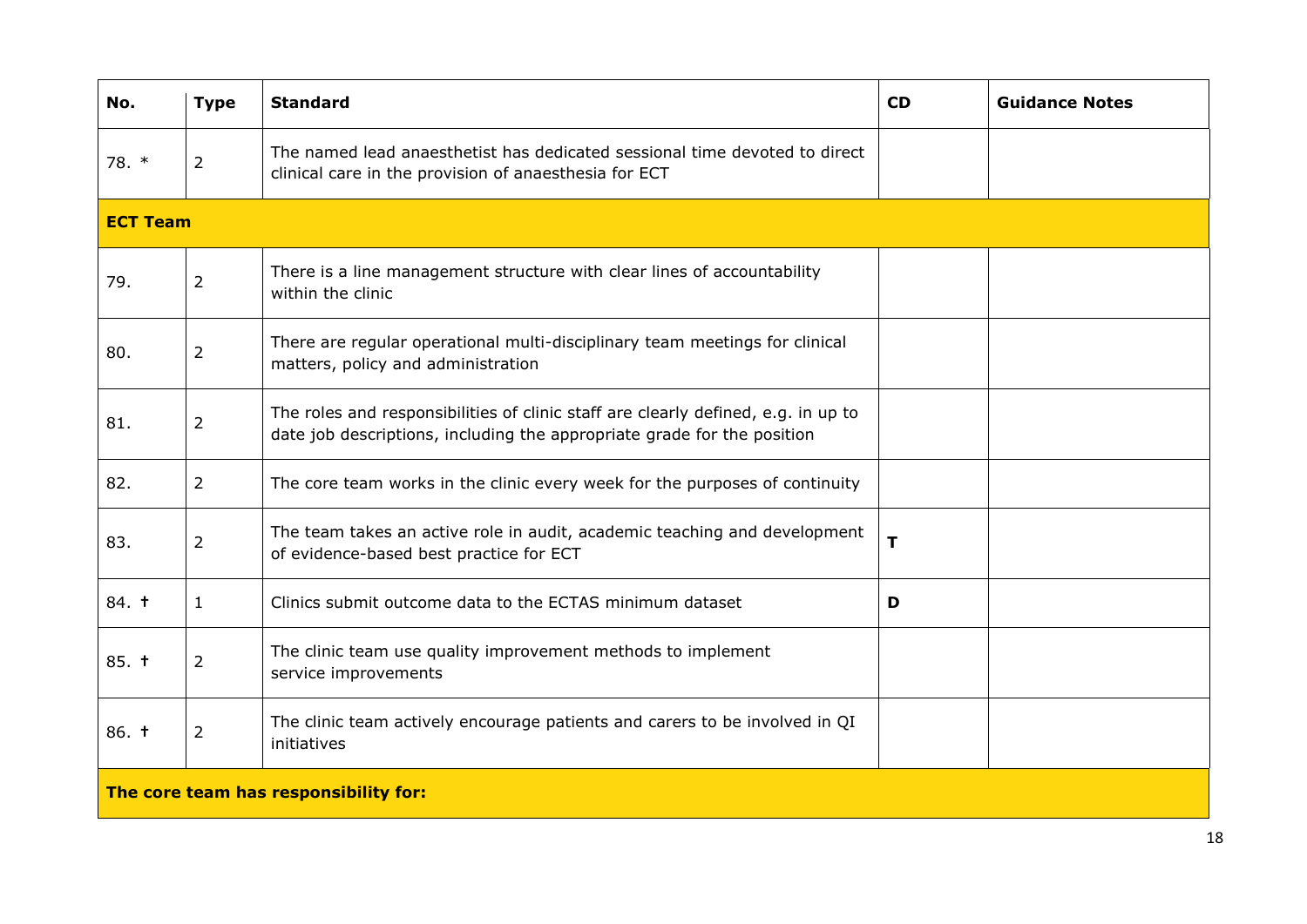| No.                  | <b>Type</b>    | <b>Standard</b>                                                                                                                                                                                                                                                                                                                        | <b>CD</b> | <b>Guidance Notes</b> |
|----------------------|----------------|----------------------------------------------------------------------------------------------------------------------------------------------------------------------------------------------------------------------------------------------------------------------------------------------------------------------------------------|-----------|-----------------------|
| 87.                  | $\mathbf{1}$   | The development of local treatment protocols                                                                                                                                                                                                                                                                                           | т         |                       |
| 88.                  | $\mathbf{1}$   | The supervision of clinical staff                                                                                                                                                                                                                                                                                                      | т         |                       |
| 89.                  | $\mathbf{1}$   | Liaising with, and advising, other professionals                                                                                                                                                                                                                                                                                       | т         |                       |
| Training - all staff |                |                                                                                                                                                                                                                                                                                                                                        |           |                       |
|                      |                | All clinic staff have received appropriate training and education. This includes training on:                                                                                                                                                                                                                                          |           |                       |
| 90.                  | $\mathbf{1}$   | Legal frameworks, e.g. Mental Capacity Act and Mental Health Act Code of<br>Practice                                                                                                                                                                                                                                                   | T         |                       |
| 91.                  | $\overline{2}$ | The ECT Team has regular development meetings, including liaison with a<br>member of the Senior Management Team, or a Deputy                                                                                                                                                                                                           | T         |                       |
|                      |                | Training - administering doctors and nurses                                                                                                                                                                                                                                                                                            |           |                       |
| $92.*$               | 1              | ECT is only administered by:<br>Psychiatrists who meet the RCPsych Competencies for Doctors;<br>Doctors and nurses under the supervision of the named lead<br>consultant psychiatrist or an appropriately trained deputy;<br>Nurses who meet all requirements in section 10: Clinics practising<br>$\bullet$<br>nurse-administered ECT | т         |                       |
|                      |                | Administering professionals receive induction training, including the following:                                                                                                                                                                                                                                                       |           |                       |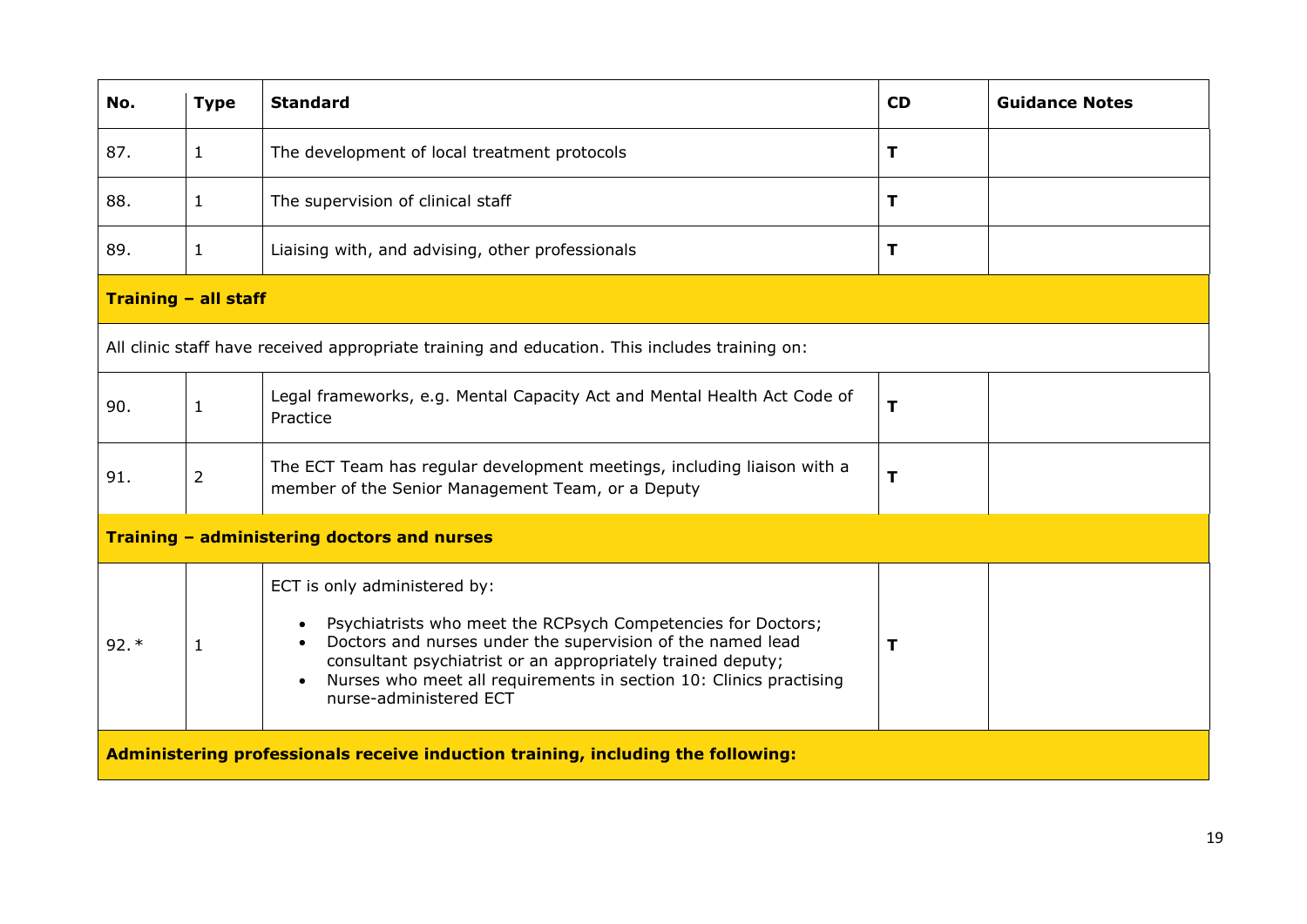| No.  | <b>Type</b>            | <b>Standard</b>                                                                                                                                                                              | <b>CD</b> | <b>Guidance Notes</b> |  |  |
|------|------------------------|----------------------------------------------------------------------------------------------------------------------------------------------------------------------------------------------|-----------|-----------------------|--|--|
| 93.  | $\mathbf{1}$           | An introduction to the theoretical basis of effective treatment with ECT                                                                                                                     | T         |                       |  |  |
| 94.  | $\mathbf{1}$           | Familiarity with local ECT protocol and clinic layout                                                                                                                                        | T         |                       |  |  |
| 95.  | $\mathbf{1}$           | Observation of the administration of ECT prior to their first administration of<br><b>ECT</b>                                                                                                | т         |                       |  |  |
| 96.  | 3                      | The appraisal of papers on ECT                                                                                                                                                               | Т         |                       |  |  |
|      | Training - other staff |                                                                                                                                                                                              |           |                       |  |  |
| 97.  | $\mathbf{1}$           | Other staff involved in the administration of ECT have appropriate induction<br>and ongoing training                                                                                         | T         |                       |  |  |
| 98.  | $\mathbf 1$            | ECT nurses undergo an induction programme covering ECT policies and<br>procedures, medical equipment safety and clinic management                                                            | T         |                       |  |  |
| 99.  | 2                      | The ECT lead nurse attends the Royal College of Psychiatrists'/ NALNECT<br>course for nurses in ECT, or the HSC Clinical Education Centre<br>Electroconvulsive Therapy 2-day training course | т         |                       |  |  |
| 100. | 2                      | ECT anaesthetists receive a verbal and written induction from a consultant<br>anaesthetist with an interest in ECT                                                                           | T         |                       |  |  |
| 101. | $\mathbf{1}$           | ECT anaesthetists have read guidelines on the administration of anaesthesia<br>for ECT, e.g. the relevant chapter of the ECT Handbook, or other current<br>reviews                           |           |                       |  |  |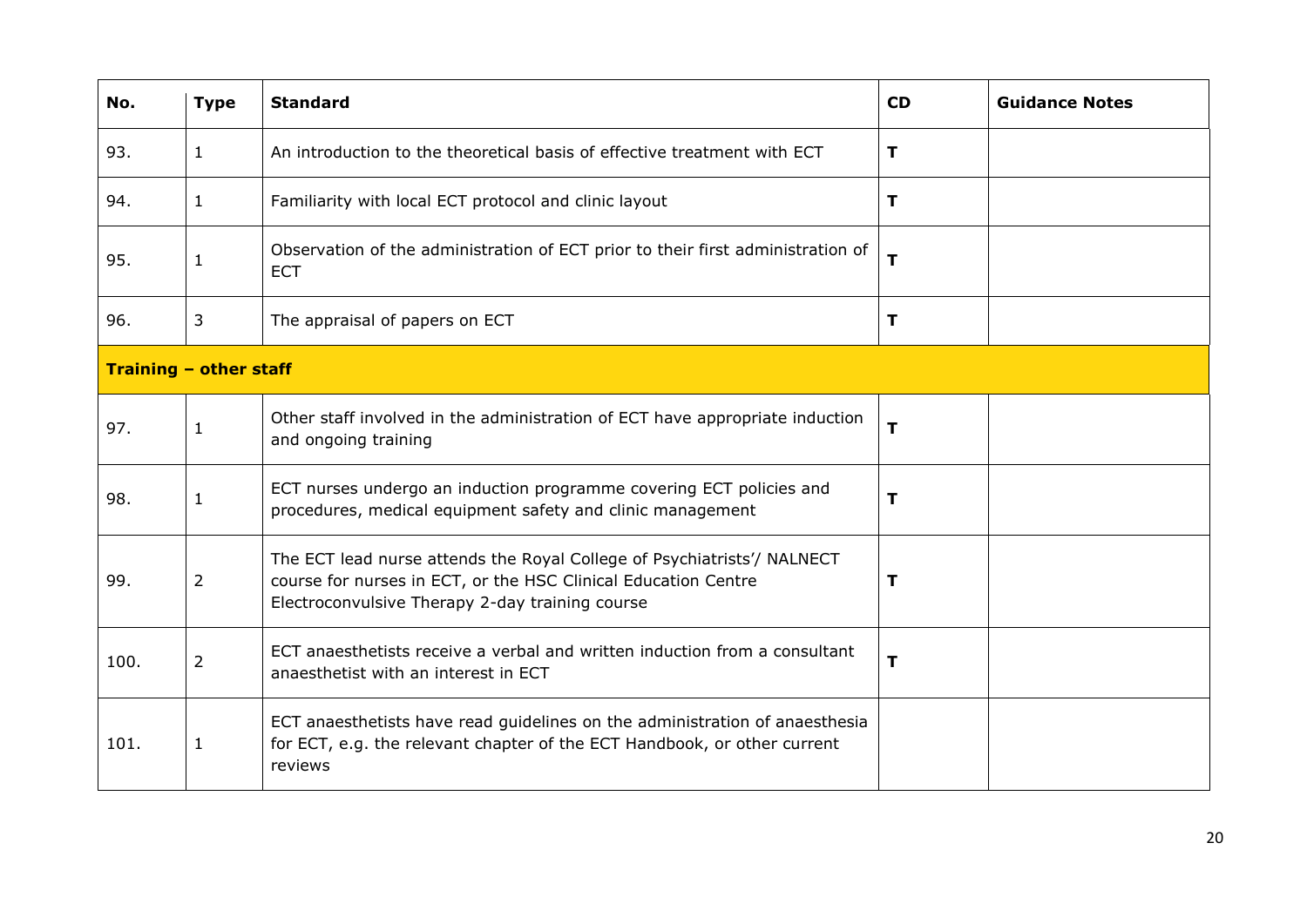| No.  | <b>Type</b>    | <b>Standard</b>                                                                                                                                                                                                 | <b>CD</b> | <b>Guidance Notes</b> |
|------|----------------|-----------------------------------------------------------------------------------------------------------------------------------------------------------------------------------------------------------------|-----------|-----------------------|
| 102. | 2              | ECT clinic staff attend appropriate training or CPD events at least once<br>every 2 years. This could include a training or conference event, ECT<br>Special Interest Group, or an ECTAS peer review visit      |           |                       |
| 103. | $\overline{2}$ | The training needs of ECT clinic staff are formally assessed, for example in<br>staff appraisals                                                                                                                |           |                       |
| 104. | 2              | There is provision in the departmental budget for necessary training relating<br>to ECT                                                                                                                         |           |                       |
| 105. | 3              | Other nurses in the clinic attend the Royal College of Psychiatrists'/<br>NALNECT course for nurses in ECT, the HSC Clinical Education Centre<br>Electroconvulsive Therapy 2-day training course, or equivalent |           |                       |
| 106. | 2              | Lead ECT nurses, or their delegate, attend their regional ECT practitioners'<br>special interest group                                                                                                          |           |                       |

## **Section 3: Assessment and Preparation**

<span id="page-20-0"></span>

| No.  | <b>Type</b> | <b>Standard</b>                                                                               | <b>CD</b> | <b>Guidance Notes</b> |
|------|-------------|-----------------------------------------------------------------------------------------------|-----------|-----------------------|
| 107. |             | All prospective ECT patients have a formal, documented assessment and<br>are prepared for ECT | D         |                       |
| 108. |             | A detailed medical history is recorded                                                        | D         |                       |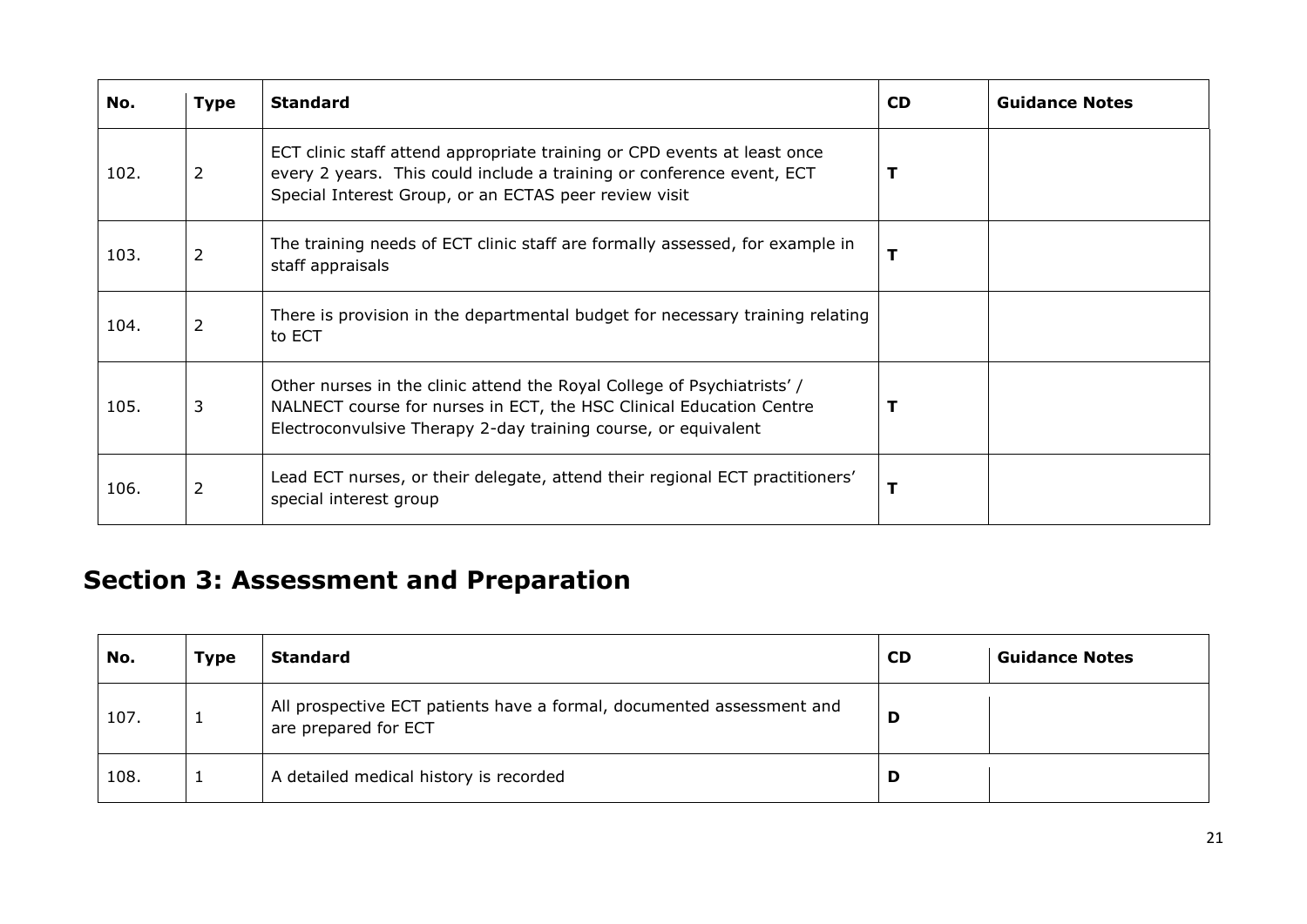| No.  | <b>Type</b>    | <b>Standard</b>                                                                                                                                                          | <b>CD</b> | <b>Guidance Notes</b>                                                                      |
|------|----------------|--------------------------------------------------------------------------------------------------------------------------------------------------------------------------|-----------|--------------------------------------------------------------------------------------------|
| 109. | $\mathbf{1}$   | An anaesthetic assessment is carried out, including assessment of ASA<br>grade                                                                                           | D         | The ASA grade should be<br>confirmed by an<br>anaesthetist                                 |
| 110. | $\mathbf{1}$   | Any variation in the ASA grade of the patient is recorded and communicated<br>to the ECT team before the treatment session                                               | D         |                                                                                            |
| 111. | $\mathbf{1}$   | A physical examination is recorded which includes the cardiovascular,<br>respiratory and neurological systems, a VTE assessment and a pregnancy<br>test where applicable | D         |                                                                                            |
| 112. | $\mathbf{1}$   | Current medication and drug allergies are recorded as well as any noted<br>drug problems                                                                                 | D         |                                                                                            |
| 113. | $\overline{2}$ | The patient's ethnicity is recorded                                                                                                                                      | D         |                                                                                            |
| 114. | $\mathbf{1}$   | The patient's Mental Health Act status is recorded                                                                                                                       | D         |                                                                                            |
| 115. | 1              | An assessment of the risk/benefit balance of having ECT is considered and<br>recorded                                                                                    | D         |                                                                                            |
| 116. | $\overline{2}$ | A mental state examination is recorded                                                                                                                                   | D         |                                                                                            |
| 117. | $\overline{2}$ | An assessment of memory is recorded using a standardised cognitive<br>assessment tool and subjective questioning                                                         | D         | E.g. Montreal Cognitive<br>Assessment (MoCA) or<br>Mini-Mental State<br>Examination (MMSE) |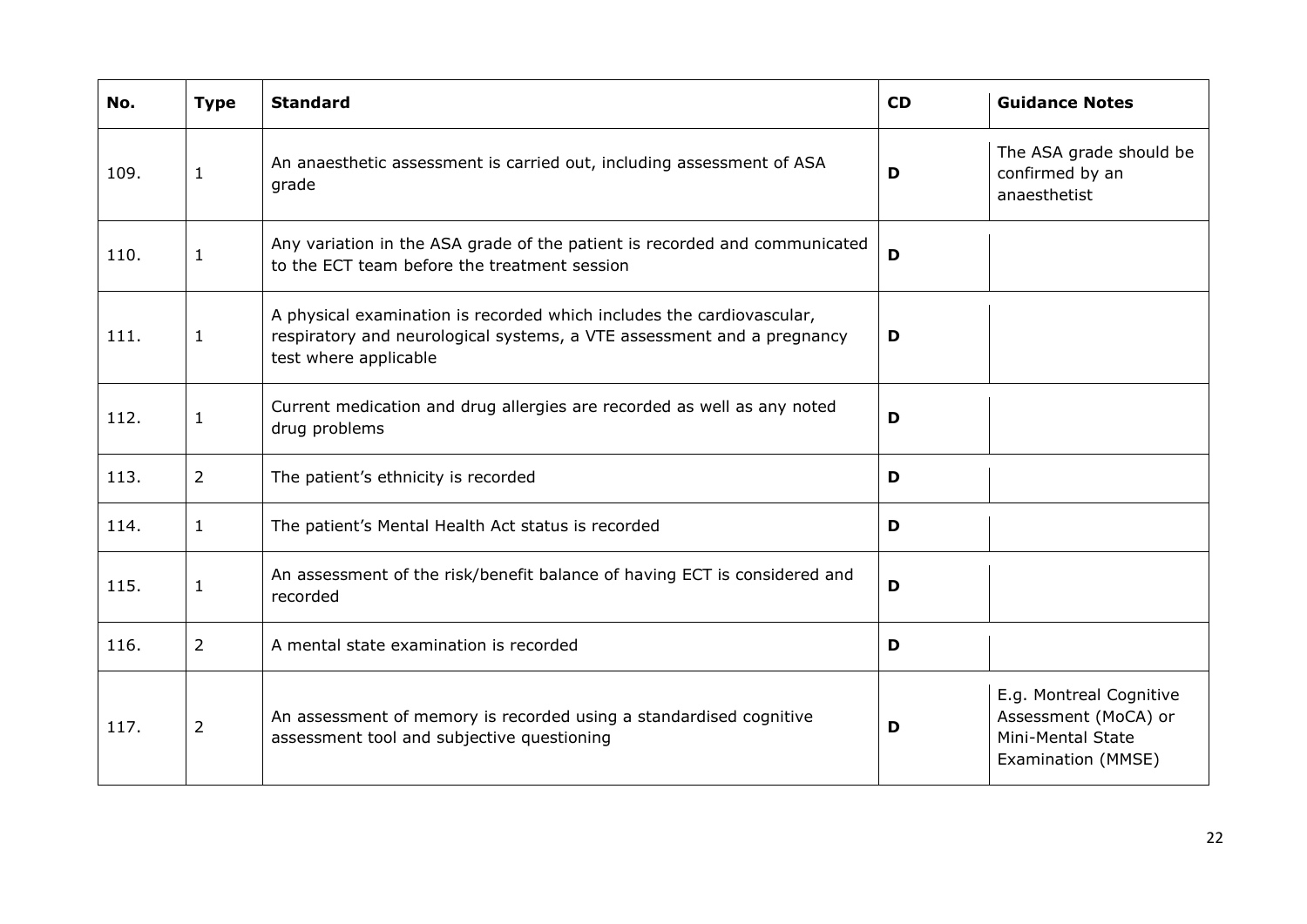| No.  | <b>Type</b>    | <b>Standard</b>                                                                                                                                                                                                             | <b>CD</b> | <b>Guidance Notes</b> |
|------|----------------|-----------------------------------------------------------------------------------------------------------------------------------------------------------------------------------------------------------------------------|-----------|-----------------------|
| 118. | $\overline{2}$ | An assessment of orientation is recorded                                                                                                                                                                                    | D         |                       |
| 119. | $\overline{2}$ | The patient's weight is recorded                                                                                                                                                                                            | D         |                       |
| 120. | $\overline{2}$ | The patient's routine drug regime is reviewed prior to treatment, and an<br>individualised medication plan for treatment days agreed upon. This is<br>reviewed during the course of ECT, and any necessary adjustments made | D         |                       |
| 121. | $\mathbf{1}$   | There is a local policy, agreed with the anaesthetic department/consultant<br>anaesthetist, detailing which investigations are needed before the start of a<br>course                                                       | D         |                       |
| 122. | $\mathbf{1}$   | The ECT nurse is responsible for ensuring that emergency resuscitation<br>equipment is tested and checked before each ECT clinic session                                                                                    |           |                       |
| 123. | $\mathbf{1}$   | The ECT nurse is responsible for ensuring that emergency drugs and<br>equipment are checked before each ECT clinic session for out of date drugs<br>and missing items                                                       |           |                       |
| 124. | $\mathbf{1}$   | The ECT nurse is responsible for ensuring that the ECT electrodes are<br>checked visually before each ECT clinic session                                                                                                    |           |                       |
| 125. | 1              | If the machine does not self-check, an ECT nurse ensures that the output<br>and electrical safety of the ECT machine is checked and recorded prior to<br>each ECT session, including the testing of delivery dose           |           |                       |
| 126. | $\mathbf{1}$   | Day patients receiving an acute course of ECT are escorted both to and<br>from the ECT clinic by a named responsible adult                                                                                                  | P         |                       |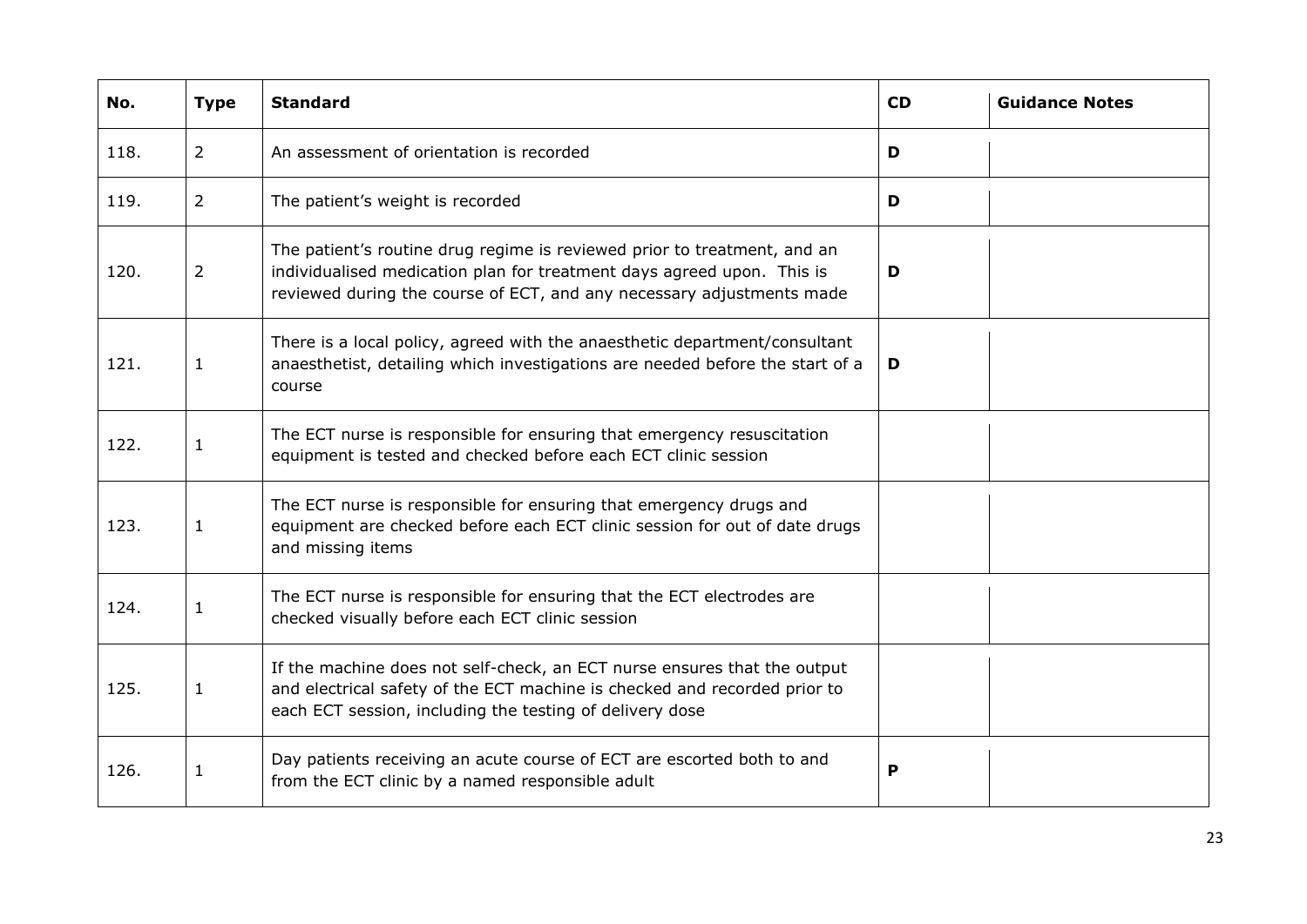| No.  | <b>Type</b>    | <b>Standard</b>                                                                                                                                                                              | <b>CD</b> | <b>Guidance Notes</b>                                                                                                                                                                                 |
|------|----------------|----------------------------------------------------------------------------------------------------------------------------------------------------------------------------------------------|-----------|-------------------------------------------------------------------------------------------------------------------------------------------------------------------------------------------------------|
| 127. | $\mathbf{1}$   | Day patients receiving maintenance ECT may convey themselves to the ECT<br>clinic if this is deemed clinically appropriate, but are escorted from the clinic<br>by a named responsible adult | P         |                                                                                                                                                                                                       |
| 128. | $\mathbf 1$    | Patients are supported and supervised from the waiting room through<br>treatment and recovery by members of the ECT team                                                                     | P         |                                                                                                                                                                                                       |
| 129. | $\mathbf{1}$   | Inpatients are escorted to and from the ward by a member of staff                                                                                                                            | Р         | When selecting an escort,<br>the nurse-in-charge of<br>the ward considers risk to<br>the patient, discussion<br>with the ECT team, and is<br>accountable for any<br>consequences of that<br>selection |
| 130. | $\overline{2}$ | The escort is known to the patient, is aware of the patient's legal and<br>consent status and has an awareness of the ECT process                                                            | P         |                                                                                                                                                                                                       |
| 131. | $\overline{2}$ | The arrival of patients at the ECT clinic is managed to minimise waiting time                                                                                                                | P         |                                                                                                                                                                                                       |
| 132. | $\overline{2}$ | The clinic has a planned and regular starting time; pre-anaesthetic fasting<br>time is adjusted to this                                                                                      | P         |                                                                                                                                                                                                       |
| 133. | $\overline{2}$ | The ECT nurse plans the arrival times of patients by liaising with the wards,<br>outpatient department, day hospitals and with day patients and families".                                   | P         |                                                                                                                                                                                                       |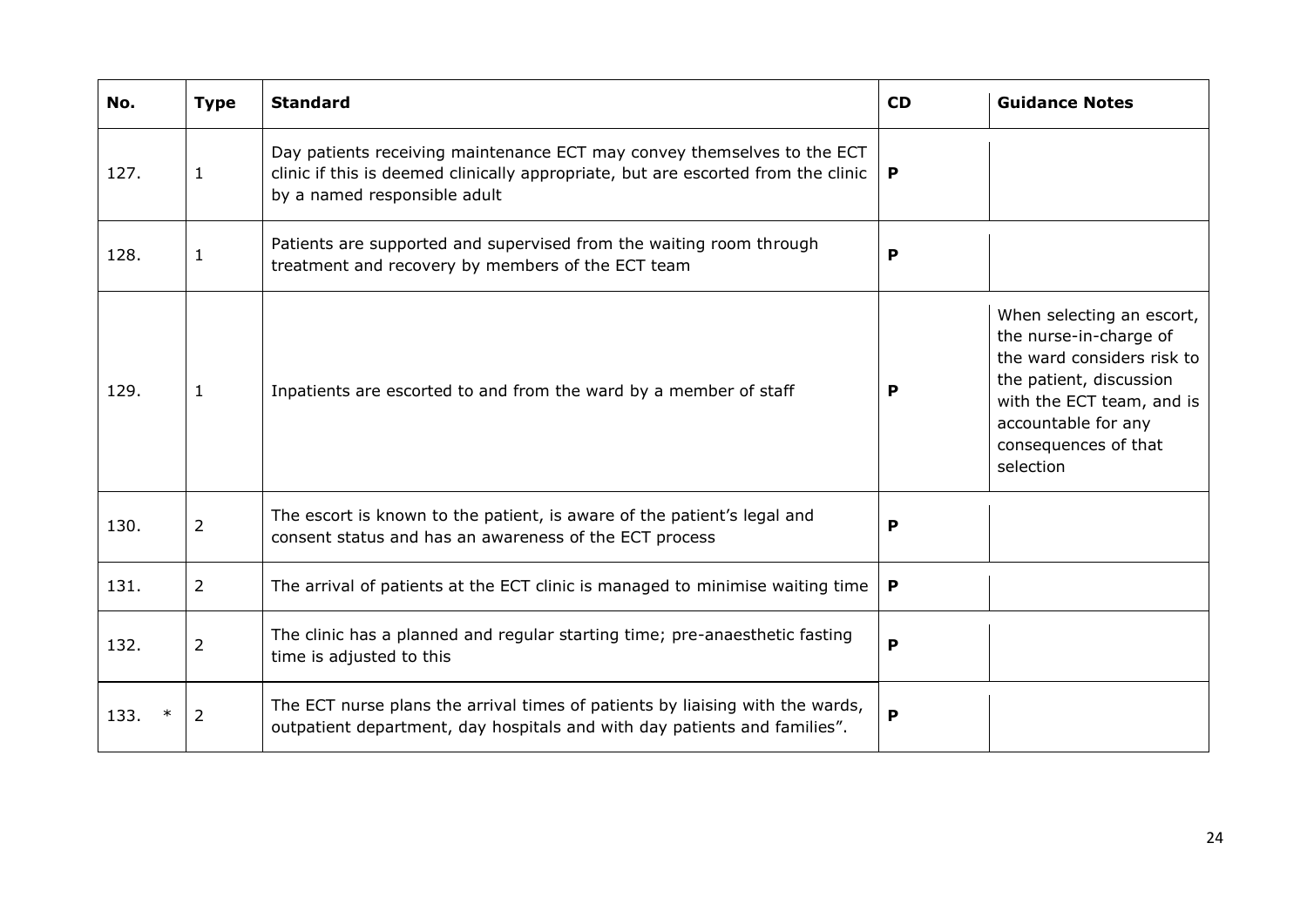| No.  | <b>Type</b>    | <b>Standard</b>                                                                                                                                                                                                                                                                                                                        | CD | <b>Guidance Notes</b>                                                                                                            |
|------|----------------|----------------------------------------------------------------------------------------------------------------------------------------------------------------------------------------------------------------------------------------------------------------------------------------------------------------------------------------|----|----------------------------------------------------------------------------------------------------------------------------------|
| 134. | $\overline{2}$ | Before each ECT treatment, the patient is given any further information<br>they may need, introduced to the clinical team administering the treatment<br>and asked if they agree to the presence of anyone attending in a learning<br>capacity                                                                                         | P  | E.g. students, visiting<br>trainees or clinicians                                                                                |
| 135. | $\overline{2}$ | Before each treatment, the core ECT team explains the procedure to the<br>patient, gives reassurance and spends time with relatives answering<br>questions                                                                                                                                                                             | P  |                                                                                                                                  |
| 136. | $\overline{2}$ | The core ECT team provides information about the safekeeping of valuables,<br>location of toilets and arrangements for further appointments                                                                                                                                                                                            |    |                                                                                                                                  |
| 137. | $\mathbf{1}$   | The following documentation is available for clinic staff's reference:<br>The patient's consent form, Mental Health Act documentation and a<br>$\bullet$<br>copy of any other supporting documentation relating to consent<br>The patient's pre-ECT assessment including medical examination,<br>drug history and other investigations | D  |                                                                                                                                  |
| 138. | $\mathbf{1}$   | The patient is asked when he or she last ate and last drank and this<br>concords with the length of time required for 'fasting' agreed with the local<br>anaesthetic department                                                                                                                                                        | P  |                                                                                                                                  |
| 139. | $\mathbf{1}$   | The patient's identity is checked, and the patient wears an identity<br>wristband whilst in the ECT department                                                                                                                                                                                                                         |    | In exceptional<br>circumstances, an<br>identity wristband may<br>not be worn, for example<br>if there is a risk of self-<br>harm |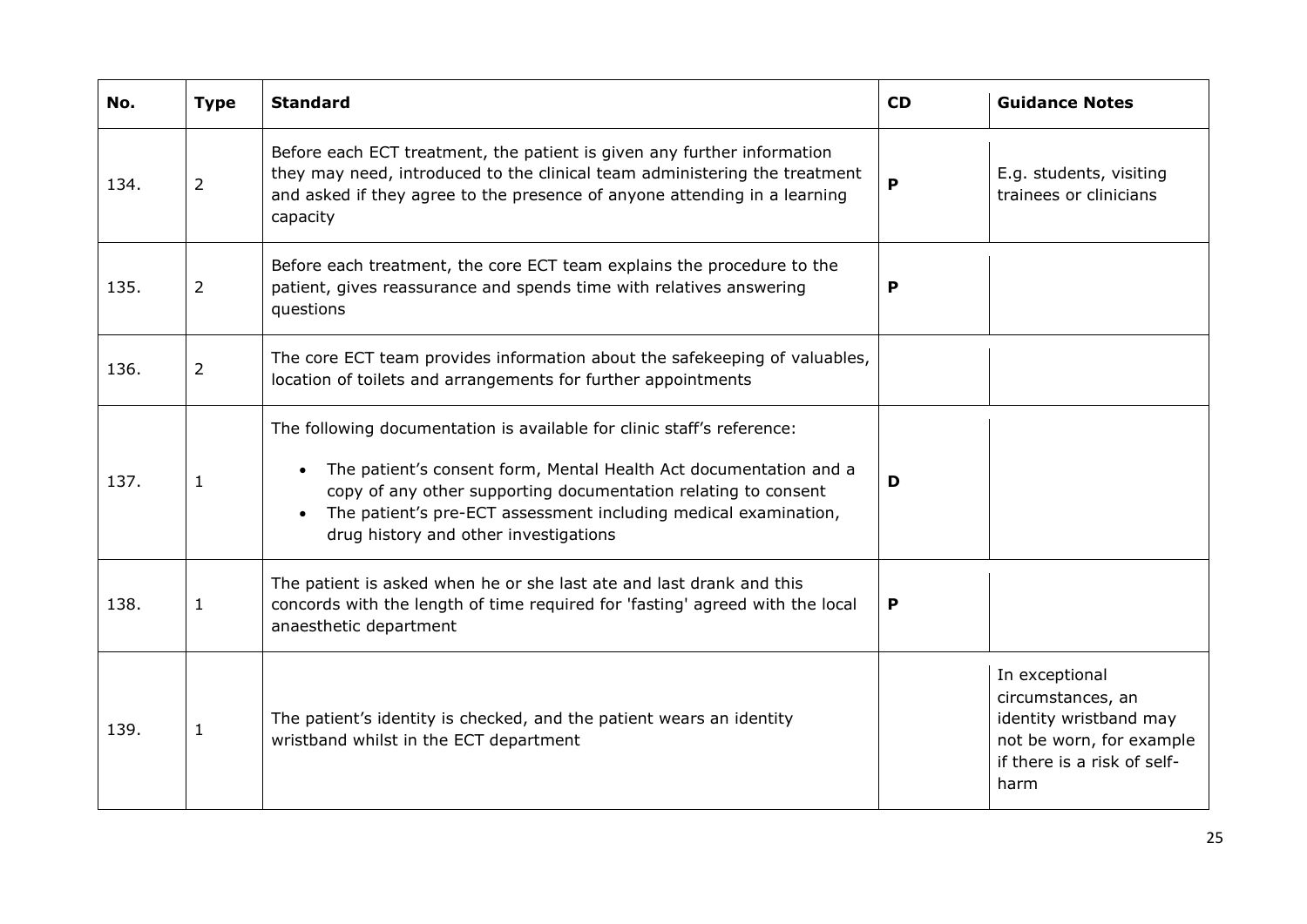| No.  | <b>Type</b>    | <b>Standard</b>                                                                                                                                                                                                       | <b>CD</b> | <b>Guidance Notes</b> |
|------|----------------|-----------------------------------------------------------------------------------------------------------------------------------------------------------------------------------------------------------------------|-----------|-----------------------|
| 140. | 2              | All metal objects are removed from the patient's hair and the patient is<br>asked if he/she is wearing any make up or nail polish, or whether he/she<br>has lacquer or cream in his/her hair                          |           |                       |
| 141. | $\overline{2}$ | The patient is asked to remove hearing aids and glasses/contact lenses                                                                                                                                                |           |                       |
| 142. |                | The patient's record is checked to confirm that he/she is not allergic to<br>anything affecting the treatment or anaesthetic. The patient wears an<br>allergy wrist band whilst in the ECT department, if appropriate |           |                       |
| 143. |                | The ECT nurse ensures that the patient's blood pressure, pulse, and<br>temperature are recorded, and the patient is encouraged to empty their<br>bladder                                                              | D         |                       |
| 144. |                | The anaesthetist checks that there have been no problems with previous<br>anaesthetics at each treatment                                                                                                              |           |                       |

## <span id="page-25-0"></span>**Section 4: Consent and information giving**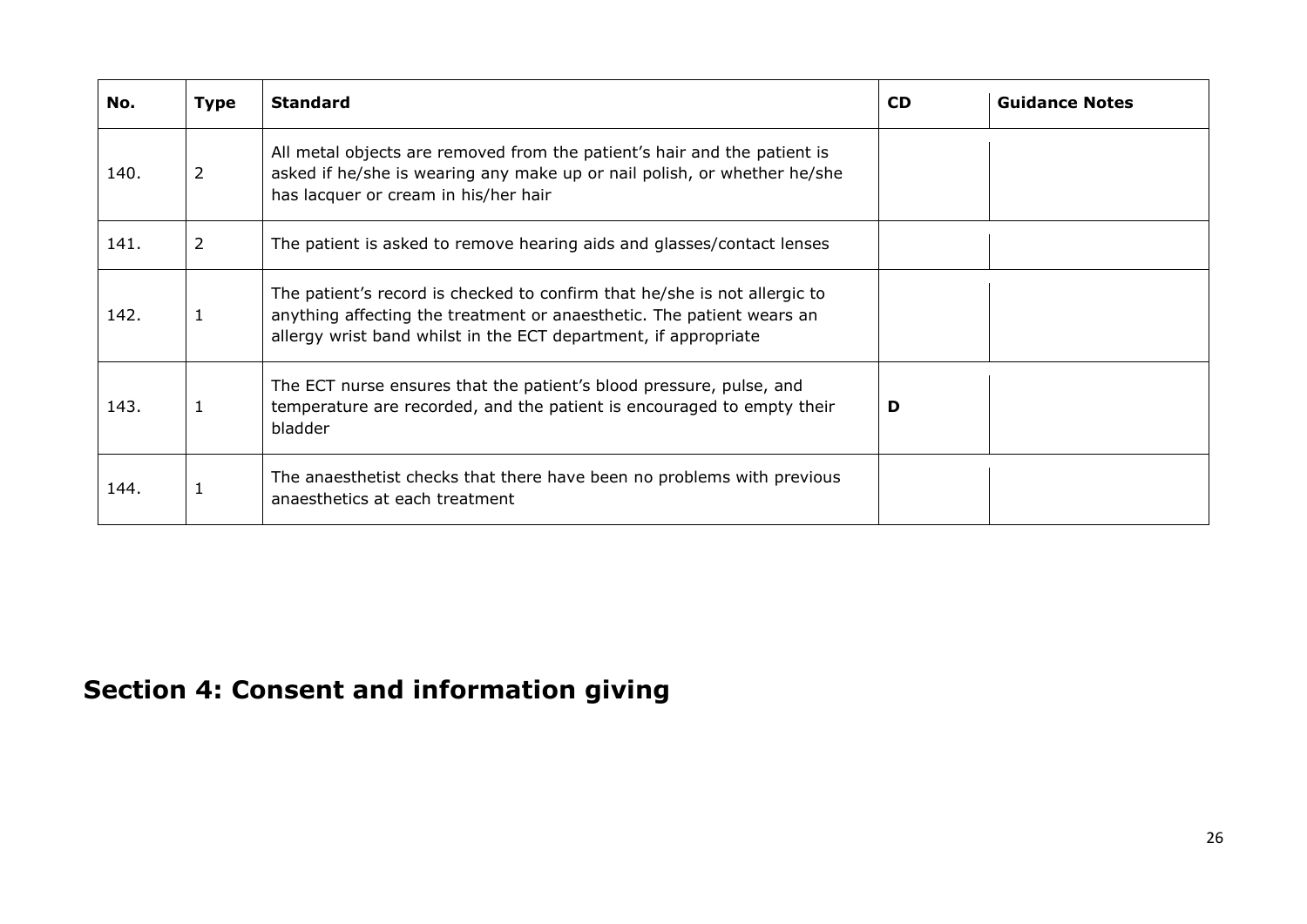| No.  | <b>Type</b>               | <b>Standard</b>                                                                                                                                                                                                                                                                                                                                                                                                  | <b>CD</b> | <b>Guidance Notes</b>                                                                                                                   |  |
|------|---------------------------|------------------------------------------------------------------------------------------------------------------------------------------------------------------------------------------------------------------------------------------------------------------------------------------------------------------------------------------------------------------------------------------------------------------|-----------|-----------------------------------------------------------------------------------------------------------------------------------------|--|
| 145. |                           | All patients (and their relatives if applicable), regardless of their capacity to<br>consent to ECT, are provided with an ECT patient information leaflet and/or<br>a local ECT patient information leaflet, and this is verbally explained and<br>documented                                                                                                                                                    | P, D      |                                                                                                                                         |  |
| 146. | $\mathbf{1}$              | All patients are provided with the Care Quality Commission Your rights<br>about consent to treatment leaflet (England), or equivalent, and this is<br>verbally explained and documented                                                                                                                                                                                                                          | D         |                                                                                                                                         |  |
| 147. | $\overline{2}$            | Information for patients and carers is written simply and clearly and can be<br>provided in languages other than English (ensuring cultural relevance if<br>necessary). It is available in easy-to-use formats for people with<br>sight/hearing/cognitive difficulties or learning disabilities. Audio, video,<br>symbolic and pictorial materials, communication passports and signers are<br>used as necessary | D         |                                                                                                                                         |  |
| 148. | $\overline{2}$            | The service uses interpreters who are sufficiently knowledgeable and skilled<br>to provide a full and accurate translation. The patient's relatives are not<br>used in this role unless there are exceptional circumstances                                                                                                                                                                                      | D         | Exceptional<br>circumstances might<br>include crisis situations<br>where it is not possible to<br>get an interpreter at<br>short notice |  |
|      | <b>Assessing capacity</b> |                                                                                                                                                                                                                                                                                                                                                                                                                  |           |                                                                                                                                         |  |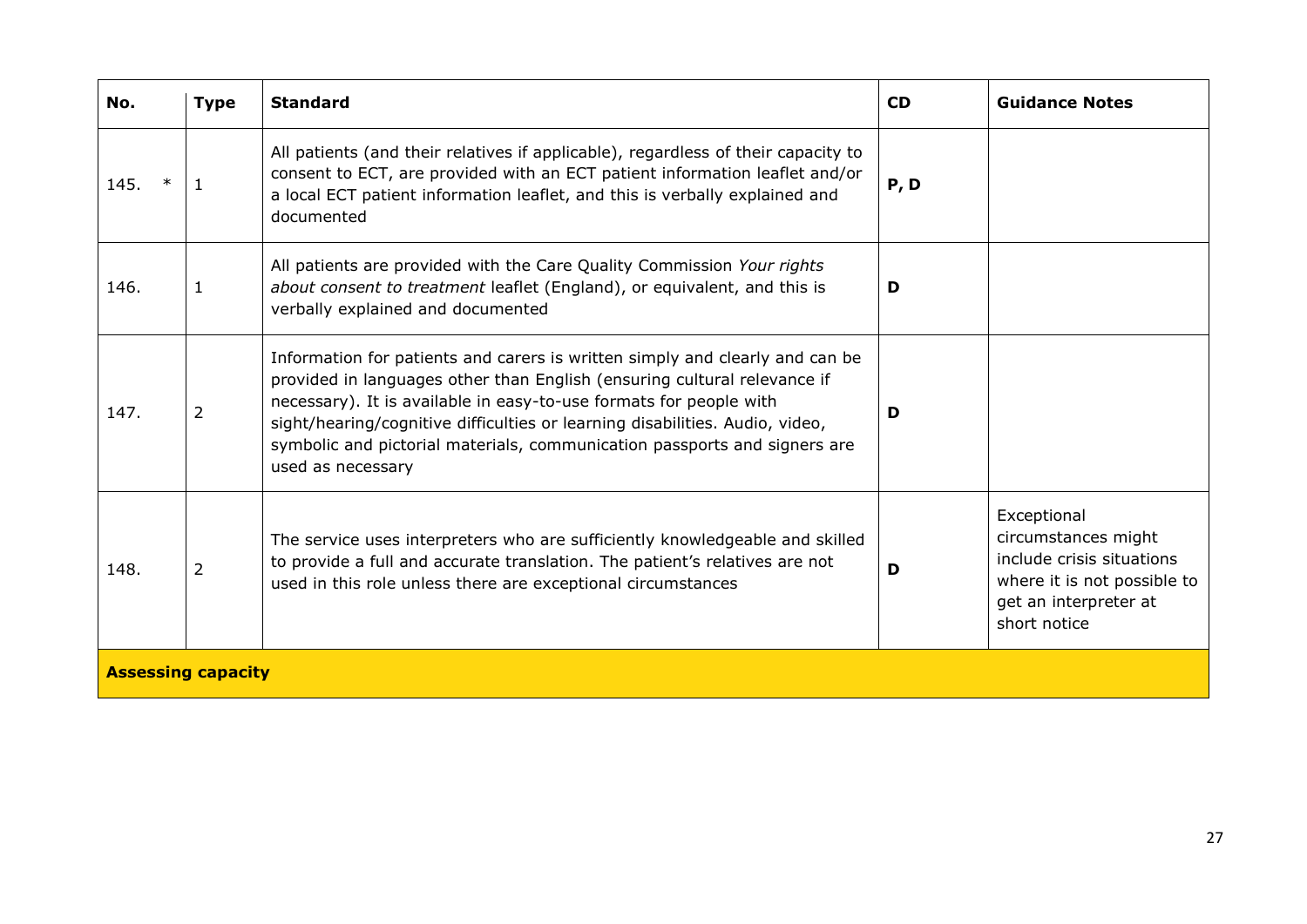| No.                      | <b>Type</b>    | <b>Standard</b>                                                                                                                                                                                                                                                                                                                | <b>CD</b> | <b>Guidance Notes</b>                                                                                                                                        |
|--------------------------|----------------|--------------------------------------------------------------------------------------------------------------------------------------------------------------------------------------------------------------------------------------------------------------------------------------------------------------------------------|-----------|--------------------------------------------------------------------------------------------------------------------------------------------------------------|
| 149.                     | $\mathbf{1}$   | Before the decision to opt for ECT treatment is finalised, the patient's<br>capacity to consent to ECT is assessed and recorded by the referring<br>clinician using the appropriate consent form                                                                                                                               | D         | The consent form is<br>appropriate to the<br>patient's capacity to<br>consent to ECT and<br>Mental Health Act 1983<br>(Amended 2007) Status<br>or equivalent |
| $\ast$<br>150.           | $\overline{2}$ | Patients are informed by both the referring clinician and the ECT team that<br>their consent can be withdrawn at any time. Consent will then be required<br>before any further ECT treatments can take place                                                                                                                   |           |                                                                                                                                                              |
| 151.                     | $\mathbf{1}$   | If a patient is assessed as lacking capacity to consent to ECT treatment, the<br>provisions stipulated under the Mental Health Act 1983 (Amended 2007)<br>code of practice and the Mental Capacity Act (2005) or equivalent are<br>followed in order to validate the legal authority under which ECT treatment<br>is delivered | D         |                                                                                                                                                              |
| <b>Obtaining consent</b> |                |                                                                                                                                                                                                                                                                                                                                |           |                                                                                                                                                              |
| 152.<br>$\ast$           | 1              | Consent is only obtained by a psychiatrist who has adequate knowledge of<br>the nature and effects of ECT and patient rights                                                                                                                                                                                                   |           |                                                                                                                                                              |
| 153.                     | $\mathbf{1}$   | For all young people under 18 years of age, a Second Opinion Appointed<br>Doctor (SOAD) is consulted for ECT, regardless of the young person's<br>capacity to consent (England and Wales only)                                                                                                                                 |           |                                                                                                                                                              |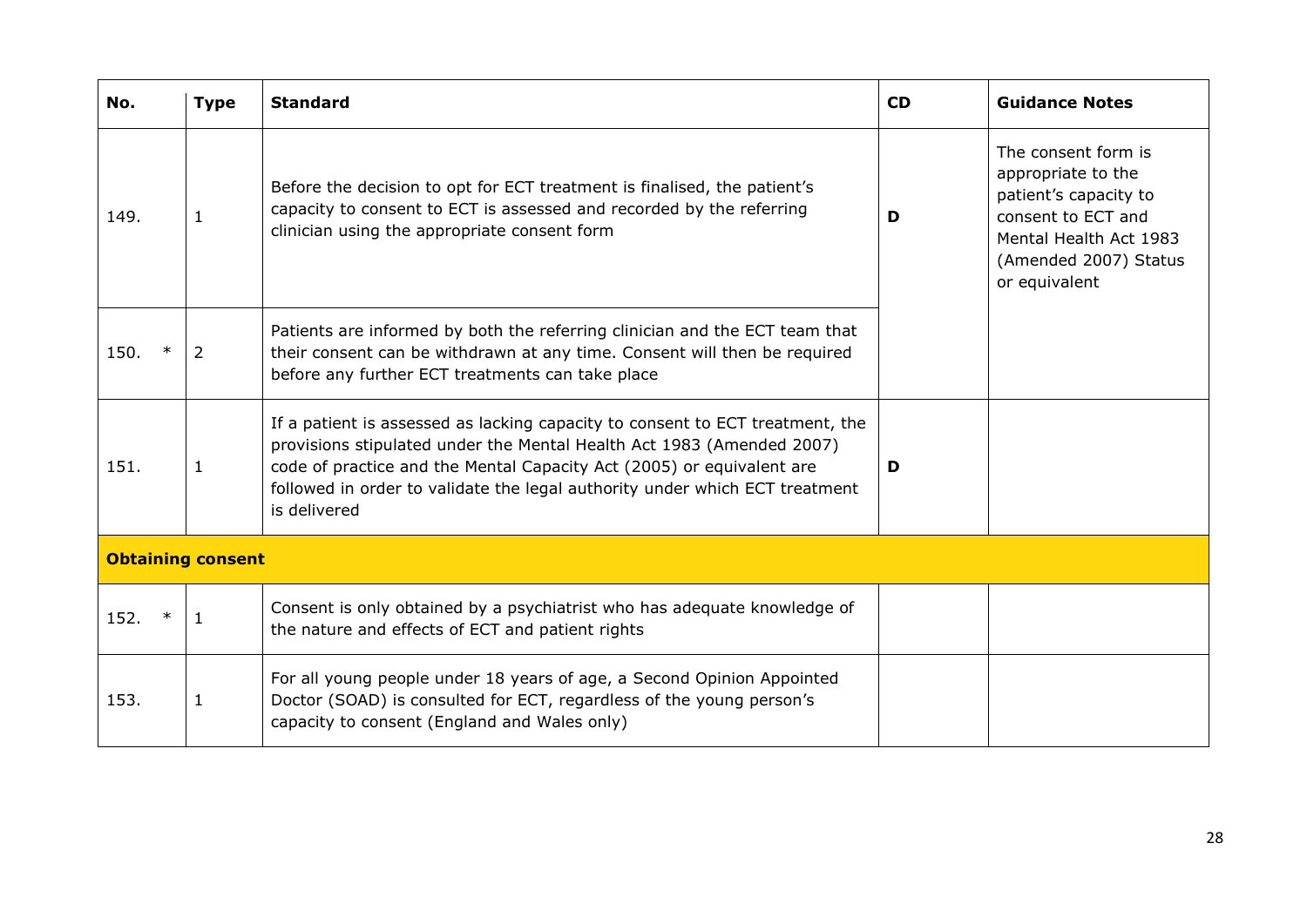| No.  | <b>Type</b>                                                                                               | <b>Standard</b>                                                                                                                                                                                                                                   | <b>CD</b> | <b>Guidance Notes</b>                                                                                               |  |
|------|-----------------------------------------------------------------------------------------------------------|---------------------------------------------------------------------------------------------------------------------------------------------------------------------------------------------------------------------------------------------------|-----------|---------------------------------------------------------------------------------------------------------------------|--|
| 154. | $\mathbf{1}$                                                                                              | Patients' consent is never obtained through any form of coercion                                                                                                                                                                                  |           | E.g. implying the use of<br>the Mental Health Act<br>1983 (Amended 2007) or<br>equivalent if the patient<br>refuses |  |
| 155. | $\overline{2}$                                                                                            | For every new course of ECT, except in an emergency, patients are given at<br>least 24 hours to reflect on information about ECT and discuss this with<br>relatives, friends, or advisers before making an informed decision regarding<br>consent | P         |                                                                                                                     |  |
|      | During the consent process, the following areas are discussed by the referring clinician and the patient: |                                                                                                                                                                                                                                                   |           |                                                                                                                     |  |
| 156. | $\mathbf{1}$                                                                                              | The nature of the treatment and a description of the process                                                                                                                                                                                      | P, D      |                                                                                                                     |  |
| 157. | $\mathbf{1}$                                                                                              | Indication, intended benefits and likelihood of success of ECT (dictated by<br>current evidence base)                                                                                                                                             | P, D      |                                                                                                                     |  |
| 158. | $\mathbf{1}$                                                                                              | Risks, including common and rare physical and cognitive adverse effects                                                                                                                                                                           | P, D      |                                                                                                                     |  |
| 159. | $\mathbf{1}$                                                                                              | General anaesthetic risks                                                                                                                                                                                                                         | P, D      |                                                                                                                     |  |
| 160. | $\mathbf{1}$                                                                                              | Likely consequences of not having ECT                                                                                                                                                                                                             | P, D      |                                                                                                                     |  |
| 161. | $\mathbf{1}$                                                                                              | Treatment alternatives and confirmation that these will be available if the<br>patient decides not to have ECT                                                                                                                                    | P, D      |                                                                                                                     |  |
| 162. | $\mathbf{1}$                                                                                              | How to access independent advocacy and obtain additional information                                                                                                                                                                              | P, D      |                                                                                                                     |  |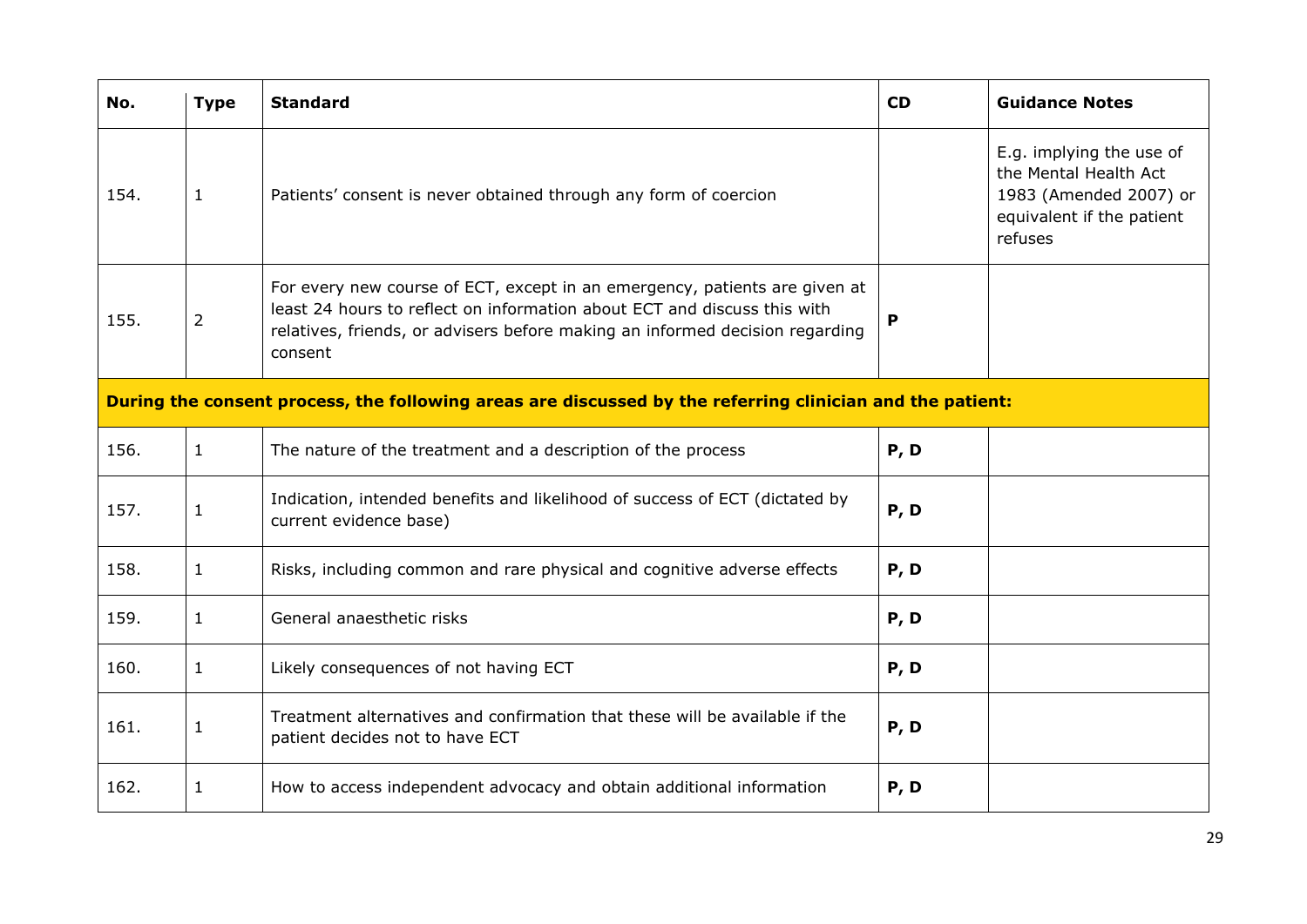| No.                 | <b>Type</b>    | <b>Standard</b>                                                                                                                                                                                                 | <b>CD</b> | <b>Guidance Notes</b>                                                                                   |
|---------------------|----------------|-----------------------------------------------------------------------------------------------------------------------------------------------------------------------------------------------------------------|-----------|---------------------------------------------------------------------------------------------------------|
| 163.                | $\overline{2}$ | Post-anaesthetic risks                                                                                                                                                                                          | D         | I.e. driving, operating<br>machinery, alcohol use,<br>signing documents and<br>the need for supervision |
| 164.                | $\overline{2}$ | The referring clinician advises patients not to drive whilst undergoing an<br>acute treatment course of ECT. Maintenance patients are advised not to<br>drive for at least 48 hours after a general anaesthetic | D         |                                                                                                         |
| 165.                | $1\,$          | The referring clinician asks the patient to complete a consent form or there<br>is an equivalent process, if consent cannot be given                                                                            | D         |                                                                                                         |
| 166.                | $\mathbf{1}$   | All information collected by the referring clinician is shared with the ECT<br>team                                                                                                                             |           |                                                                                                         |
| 167.                | $\overline{2}$ | The ECT clinic's consent policy, the referring Trust's consent policy, and all<br>consent forms used are fully compliant with Department of Health<br>Guidelines or equivalent                                  | D         |                                                                                                         |
| <b>The ECT team</b> |                |                                                                                                                                                                                                                 |           |                                                                                                         |
| 168.                | $\mathbf{1}$   | The ECT team confirms that the patient's capacity to consent to ECT agrees<br>with the referring clinician's capacity assessment. Any changes are<br>communicated to the referring clinician in a timely manner | D         |                                                                                                         |
| 169.                | $\mathbf{1}$   | Original and valid on-going consent is checked and recorded by the ECT<br>team before each ECT treatment                                                                                                        | D         |                                                                                                         |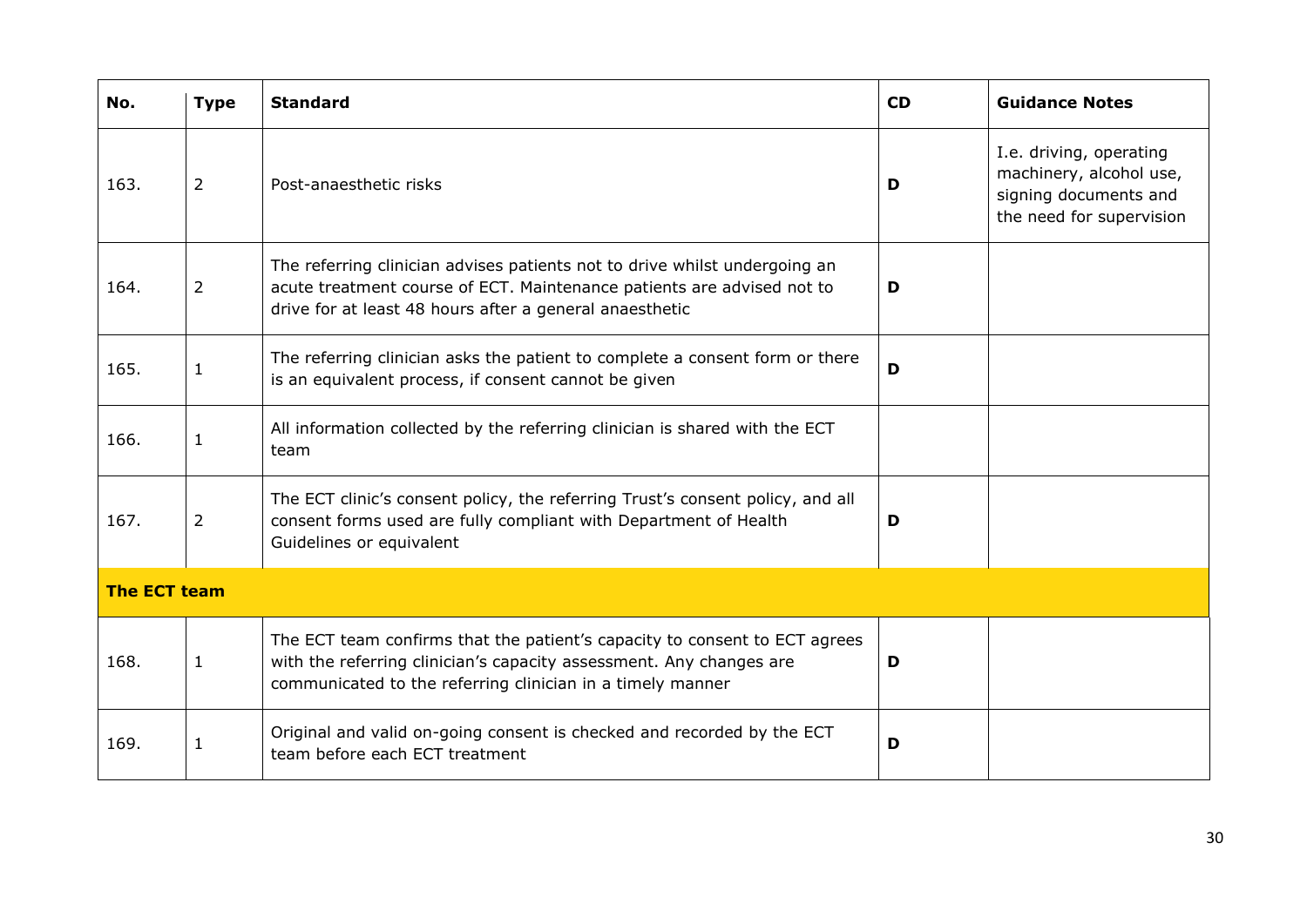| No.  | <b>Type</b> | <b>Standard</b>                                                                                                                                                                                                                                                                                                               | <b>CD</b> | <b>Guidance Notes</b>                                            |
|------|-------------|-------------------------------------------------------------------------------------------------------------------------------------------------------------------------------------------------------------------------------------------------------------------------------------------------------------------------------|-----------|------------------------------------------------------------------|
| 170. | 2           | The patient's relatives are kept informed about the patient's ECT treatment<br>unless issues surrounding patient confidentiality preclude this                                                                                                                                                                                |           |                                                                  |
| 171. |             | For all patients detained under the Mental Health Act 1983 (amended<br>2007), or equivalent, who are unable to consent to treatment, a certificate<br>of second opinion (T6 Form or equivalent) or legal authority for emergency<br>treatment (Section 62 form or equivalent) is present in the clinic for every<br>treatment | D         | This may be available in<br>either paper or electronic<br>format |
| 172. |             | For all patients detained under the Mental Health Act 1983 (amended 2007)<br>or equivalent who are able to consent to treatment, the T4 (or equivalent)<br>Form is present in the clinic for every treatment                                                                                                                  | D         |                                                                  |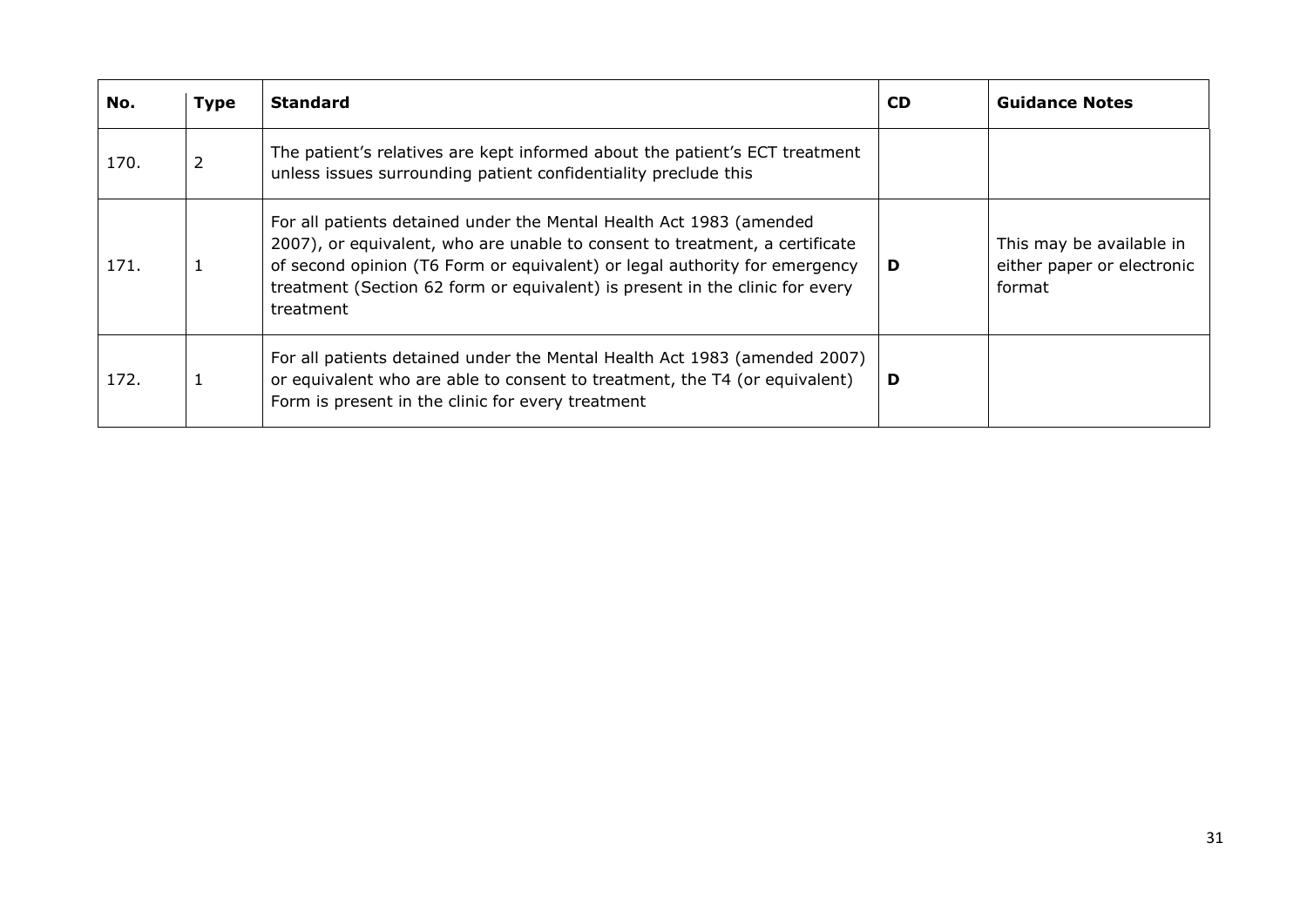## **Section 5: Anaesthetic Practice**

<span id="page-31-0"></span>

| No.  | <b>Type</b>    | <b>Standard</b>                                                                                                                                                         | <b>CD</b> | <b>Guidance Notes</b> |
|------|----------------|-------------------------------------------------------------------------------------------------------------------------------------------------------------------------|-----------|-----------------------|
| 173. | 1              | Recommendations for standards of monitoring during anaesthesia and<br>recovery, Association of Anaesthetists of Great Britain and Ireland (AAGBI,<br>2015) are followed |           |                       |
| 174. | 1              | The anaesthetist checks the anaesthetic and suction equipment and<br>prepares the anaesthetic agents                                                                    |           |                       |
| 175. | 1              | There is consistent use of anaesthetic agents and dosing                                                                                                                |           |                       |
| 176. | $\overline{2}$ | Any reason for a change in anaesthetic induction agent is discussed with the<br>ECT team and documented                                                                 | D         |                       |
| 177. | $\mathbf{1}$   | Oxygen is normally administered before ECT                                                                                                                              |           |                       |
| 178. | 1              | Before induction, the anaesthetist or assistant checks that any dentures<br>have been removed or are secure                                                             |           |                       |
| 179. | $\mathbf{1}$   | Once anaesthesia has been induced, the anaesthetist or assistant inserts a<br>bite block                                                                                |           |                       |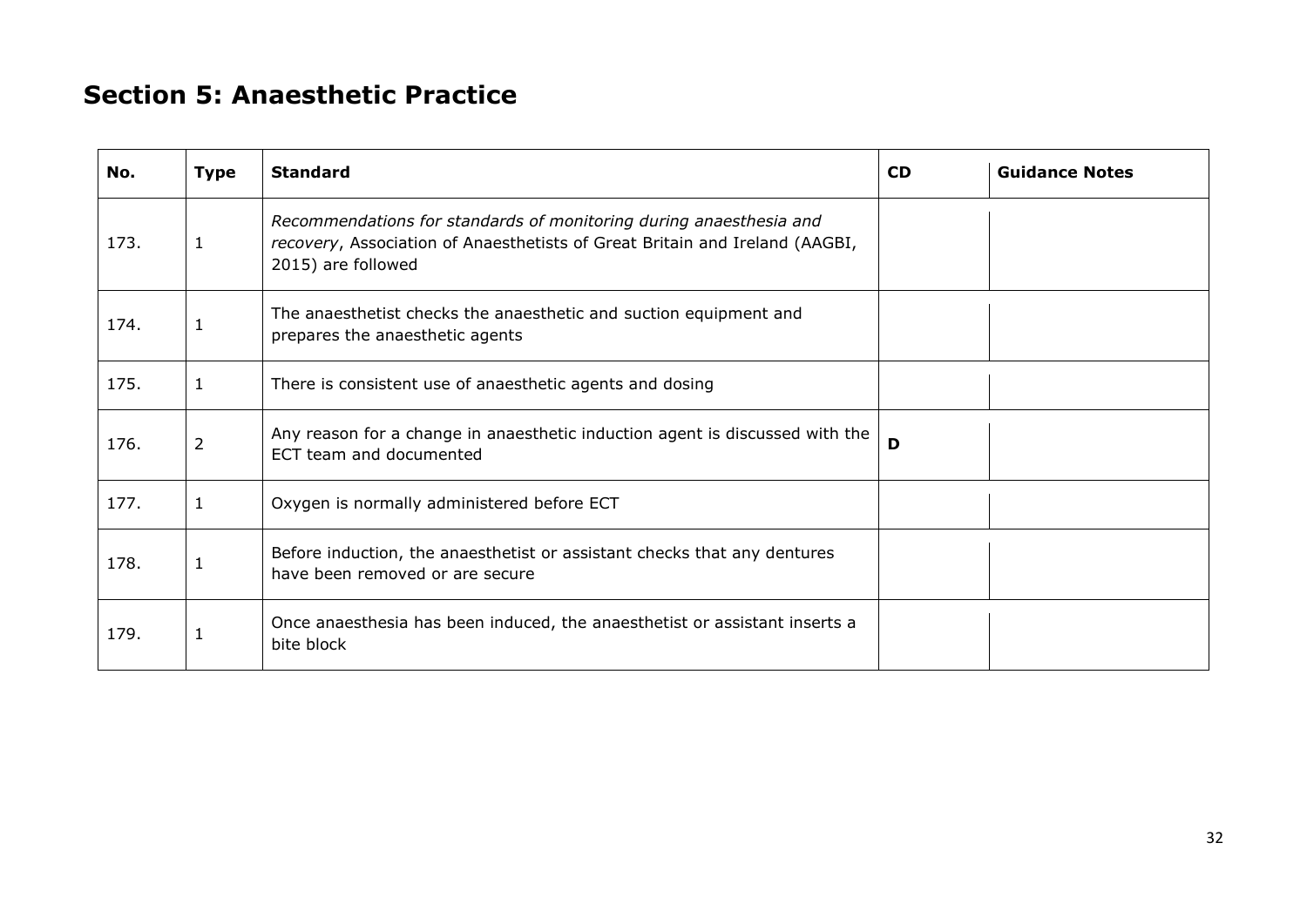## **Section 6: The administration of ECT**

<span id="page-32-0"></span>

| No.            | <b>Type</b>    | <b>Standard</b>                                                                                                                                                                                                                                                                                                                     | <b>CD</b> | <b>Guidance Notes</b> |
|----------------|----------------|-------------------------------------------------------------------------------------------------------------------------------------------------------------------------------------------------------------------------------------------------------------------------------------------------------------------------------------|-----------|-----------------------|
| 180.           | 1              | The clinic has the capability to give both unilateral and bilateral ECT                                                                                                                                                                                                                                                             |           |                       |
| $\ast$<br>181. |                | A pre-procedure checklist is run through for each patient before the<br>treatment commences. This includes:<br>Introducing members of the team<br>$\bullet$<br>Patient identity<br>Laterality and dose<br>Mental Health Act status<br>Consent and capacity status<br>Any changes to the anaesthetic<br>Any changes to the ASA grade | D         |                       |
| 182.           | $\mathbf{1}$   | The administering professional ensures the seizure is tonic-clonic and of<br>adequate duration, by monitoring the motor effects and EEG                                                                                                                                                                                             |           |                       |
| 183.           | $\overline{2}$ | Except in exceptional circumstances, the patient is treated on the same<br>make of ECT machine throughout the course of treatment                                                                                                                                                                                                   | D         |                       |
| 184.           | $\overline{2}$ | Adequate records are kept of treatment and incidents                                                                                                                                                                                                                                                                                |           |                       |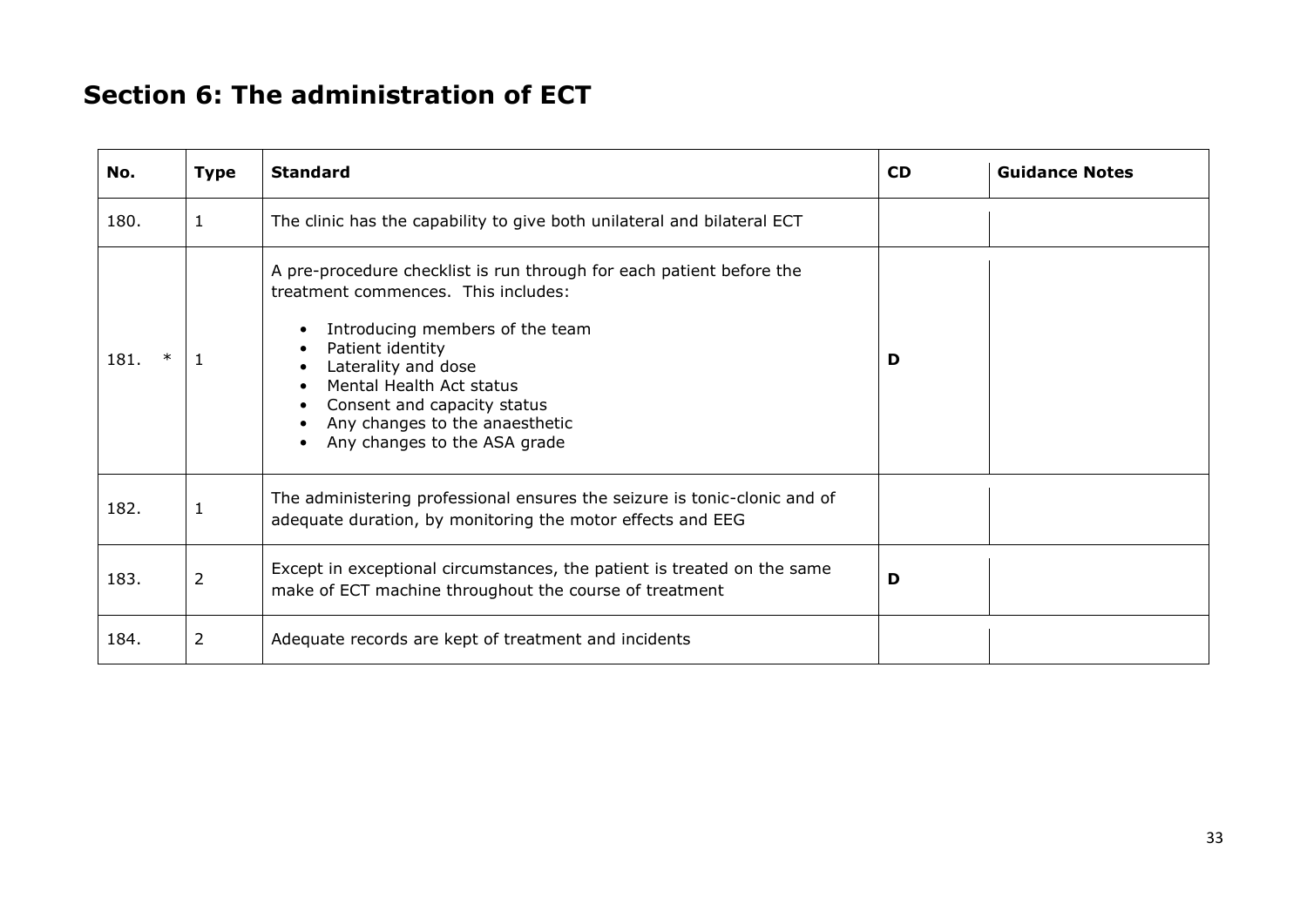| No.            | <b>Type</b>    | <b>Standard</b>                                                                                                                                                                                                                                                                                                                                                                                                                   | <b>CD</b> | <b>Guidance Notes</b> |
|----------------|----------------|-----------------------------------------------------------------------------------------------------------------------------------------------------------------------------------------------------------------------------------------------------------------------------------------------------------------------------------------------------------------------------------------------------------------------------------|-----------|-----------------------|
| $\ast$<br>185. |                | There is a section of the ECT record which includes:<br>The pre-procedure checklist<br>the anaesthetic induction agent dose;<br>muscle relaxant dose;<br>any ancillary medication;<br>nature of ventilation;<br>$\bullet$<br>cardiorespiratory changes;<br>seizure quality and duration;<br>time to orientation and post-procedural problems;<br>charge delivered;<br>bilateral/unilateral seizure;<br>and immediate side effects | D         |                       |
| 186.           | $\overline{2}$ | The psychiatrist prescribes no more than two treatments at a time before<br>reviewing and renewing the prescription                                                                                                                                                                                                                                                                                                               | D         |                       |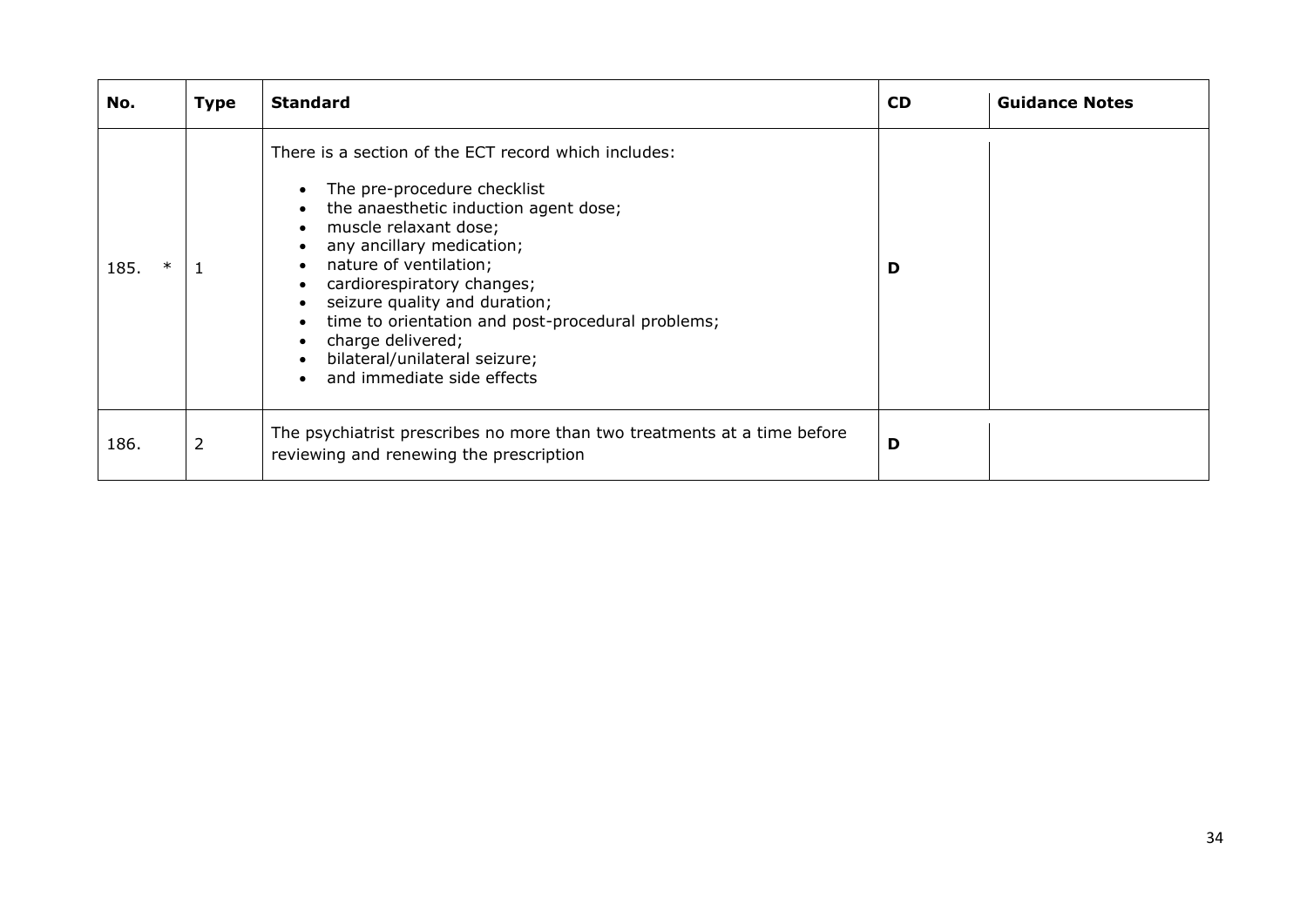# **Section 7: Recovery, monitoring and follow-up**

<span id="page-34-0"></span>

| No.  | <b>Type</b>    | <b>Standard</b>                                                                                                                                                                                                                                                | <b>CD</b> | <b>Guidance Notes</b> |
|------|----------------|----------------------------------------------------------------------------------------------------------------------------------------------------------------------------------------------------------------------------------------------------------------|-----------|-----------------------|
| 187. | $\mathbf{1}$   | The recovery practitioner is present as the patient recovers consciousness                                                                                                                                                                                     |           |                       |
| 188. | $\mathbf{1}$   | The recovery practitioner is competent in caring for the unconscious patient,<br>is fully conversant with aspiration/suction techniques and resuscitation<br>procedures including basic life support, and informs the anaesthetist of any<br>cause for concern |           |                       |
| 189. | 1              | Pulse, blood pressure and pulse oximetry readings are documented by the<br>recovery practitioner                                                                                                                                                               | D         |                       |
| 190. | $\mathbf{1}$   | As the patient recovers consciousness, the recovery practitioner reassures<br>gently and repeatedly and cares for the patient until they are fully awake                                                                                                       |           |                       |
| 191. | $\mathbf{1}$   | The anaesthetist is immediately contactable until all patients recover full<br>consciousness and are physiologically stable                                                                                                                                    |           |                       |
| 192. | $\mathbf{1}$   | The ECT nurse ensures that patients are not discharged from the clinic until<br>fully recovered                                                                                                                                                                |           |                       |
| 193. | $\overline{2}$ | Patients in recovery are asked about any side effects such as headaches<br>and nausea. This is recorded and the necessary prophylactic is given in<br>subsequent treatments                                                                                    | D         |                       |
| 194. | 1.             | Any cannulas in situ are flushed after the last intravenous drug has been<br>administered                                                                                                                                                                      |           |                       |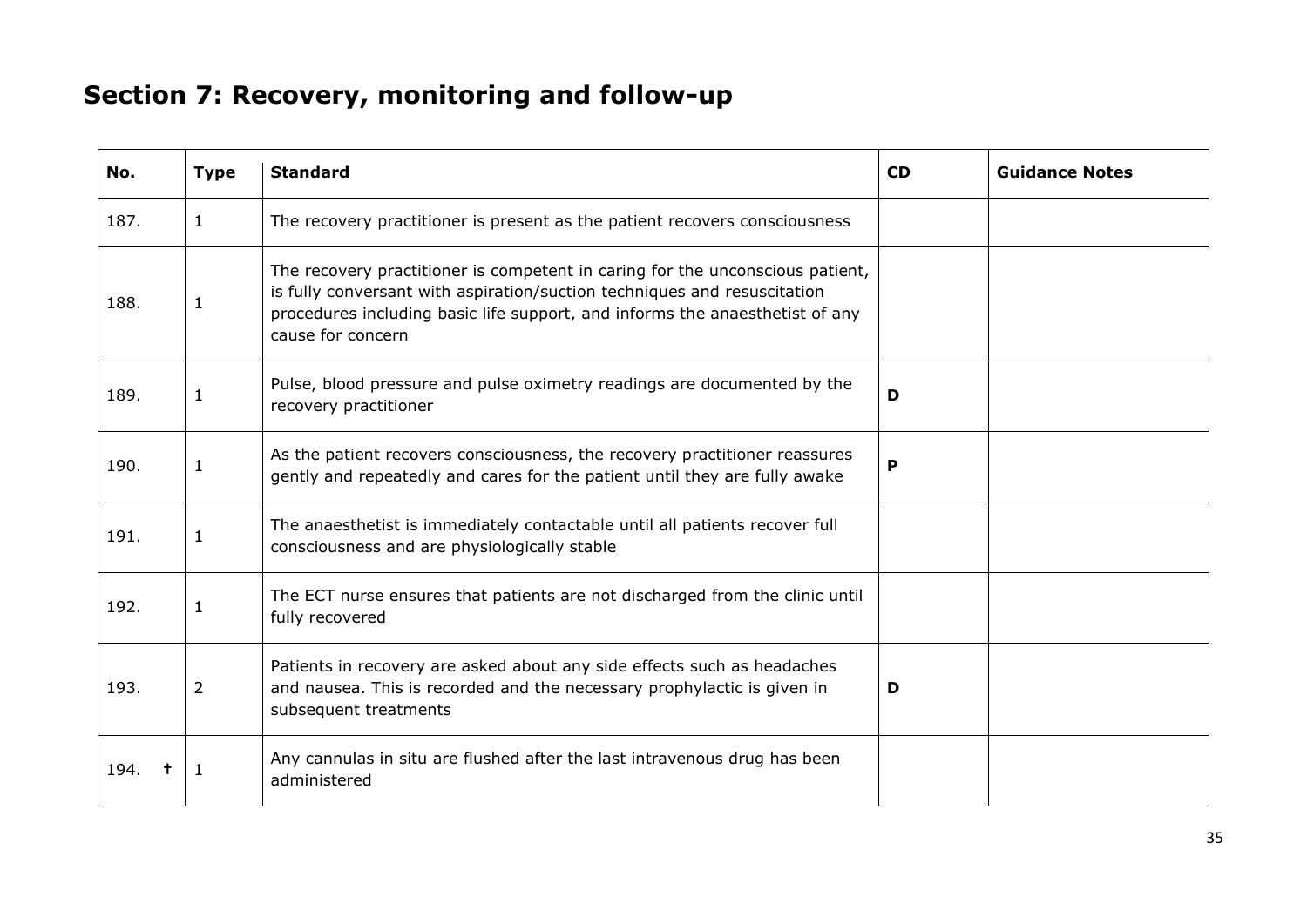| No.               | <b>Type</b>    | <b>Standard</b>                                                                                                                                                                                                                                         | <b>CD</b> | <b>Guidance Notes</b>                                                                                       |
|-------------------|----------------|---------------------------------------------------------------------------------------------------------------------------------------------------------------------------------------------------------------------------------------------------------|-----------|-------------------------------------------------------------------------------------------------------------|
| 195.              | 3              | The psychiatrist remains in the building and contactable until all patients<br>recover full consciousness and are physiologically stable                                                                                                                |           | This refers to the<br>psychiatrist in charge of<br>the session                                              |
| 196.              | $\overline{2}$ | The patient is offered something to eat and drink before they are<br>discharged from the ECT suite                                                                                                                                                      | P         |                                                                                                             |
| <b>Monitoring</b> |                |                                                                                                                                                                                                                                                         |           |                                                                                                             |
| 197.              | 1              | During acute courses of ECT, treatment outcome is monitored and recorded<br>at least weekly between treatment sessions and treatment appropriately<br>adjusted by the ECT team in light of this                                                         | D, M      |                                                                                                             |
| 198.              | 1              | The patient's clinical status/symptomatic response is assessed and recorded<br>at baseline, between each treatment session, and at the end of the<br>treatment course using the Clinical Global Impression (CGI) scale                                  | D, M      |                                                                                                             |
| 199.              | 3              | Clinical response is monitored and recorded using a validated depression<br>rating scale at least weekly between treatment sessions for patients<br>receiving an acute course of ECT, or between each session for patients<br>receiving maintenance ECT | D, M      | E.g. Montgomery-Åsberg<br>Depression Rating Scale<br>(MADRS) or Hamilton<br>Rating Scale for<br>Depression) |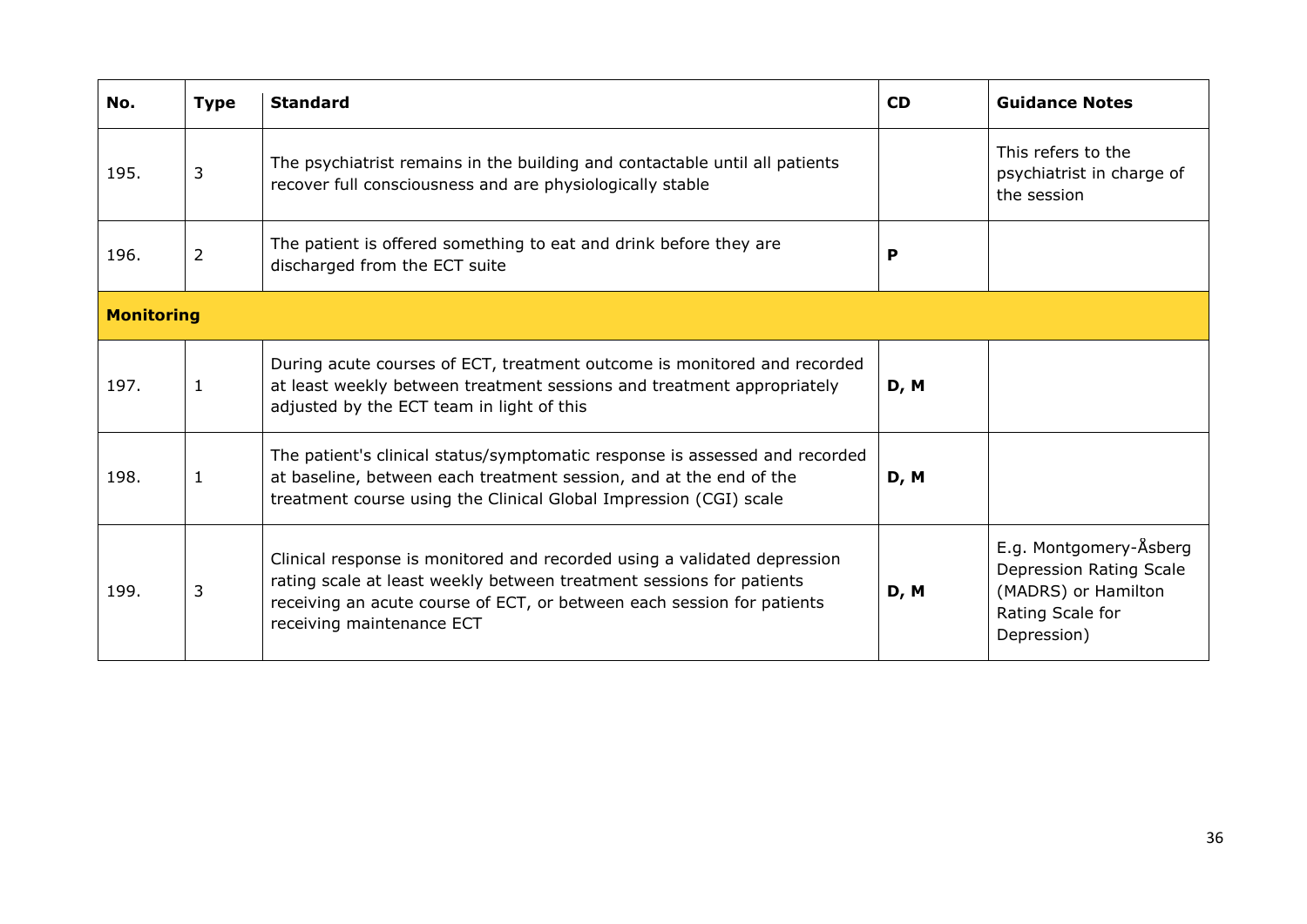| No.  |              | <b>Type</b>    | <b>Standard</b>                                                                                                                            | <b>CD</b> | <b>Guidance Notes</b>                                                                                                                                                                                                 |
|------|--------------|----------------|--------------------------------------------------------------------------------------------------------------------------------------------|-----------|-----------------------------------------------------------------------------------------------------------------------------------------------------------------------------------------------------------------------|
| 200. | $\mathbf +$  | $\mathbf{1}$   | Subjective test of memory before every ECT using the Comprehensive<br>Psychopathological Rating Scale (CPRS)                               | D, M      | Item $17:$<br>0: Memory as usual<br>2: Occasional increased<br>lapses of memory<br>4: Reports of socially<br>inconvenient or<br>disturbing loss of<br>memory<br>6: Complaints of<br>complete inability to<br>remember |
| 201. | $\pmb{\ast}$ | 1              | The patient memory is assessed before the first and after every four<br>treatments using a standardised cognitive assessment tool          | D, M      | E.g. Montreal Cognitive<br>Assessment (MoCA) or<br>Mini-Mental State<br>Examination (MMSE)                                                                                                                            |
| 202. | $\ddagger$   | $\mathbf{1}$   | The patient's time to re-orientation is recorded after each ECT treatment                                                                  | D, M      |                                                                                                                                                                                                                       |
| 203. | $\ddagger$   | $\mathbf{1}$   | If the patient's time to re-orientation is prolonged, this is reported to the<br>prescribing clinician                                     |           |                                                                                                                                                                                                                       |
| 204. | $\pm$        | $\overline{2}$ | The patient's orientation and memory are assessed after the last session<br>using a standardised cognitive assessment tool                 | D, M      | E.g. Montreal Cognitive<br>Assessment (MoCA) or<br>Mini-Mental State<br>Examination (MMSE)                                                                                                                            |
| 205. | $\ast$       | $\overline{2}$ | The patient's cognitive side effects are assessed using a standardised<br>cognitive assessment tool in a clinical interview after 2 months | D, M      | E.g. Montreal Cognitive<br>Assessment (MoCA) or<br>Mini-Mental State<br>Examination (MMSE)                                                                                                                            |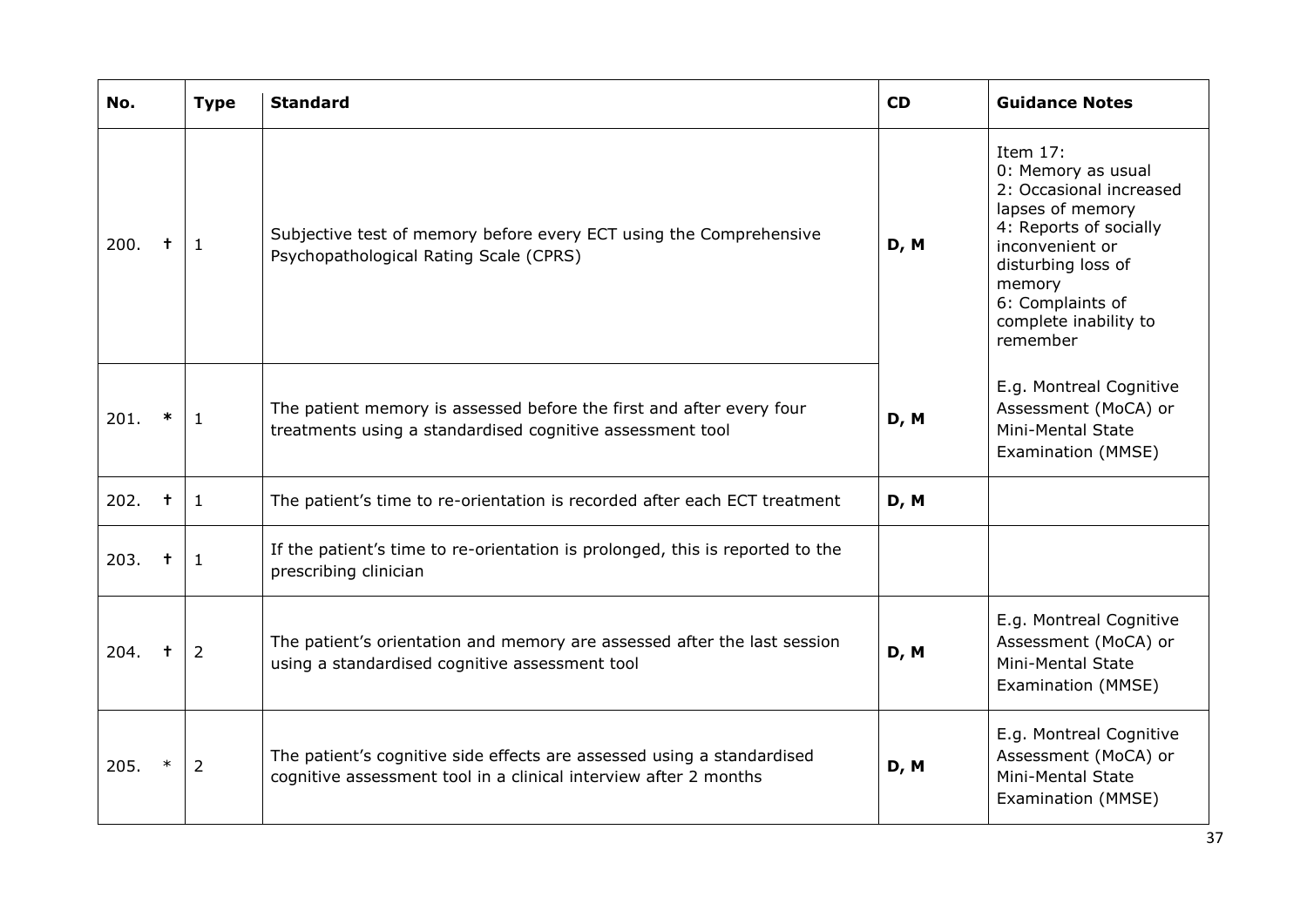| No.              | <b>Type</b>    | <b>Standard</b>                                                                                                                                                                                                                | <b>CD</b> | <b>Guidance Notes</b>                                                                                                                                                            |
|------------------|----------------|--------------------------------------------------------------------------------------------------------------------------------------------------------------------------------------------------------------------------------|-----------|----------------------------------------------------------------------------------------------------------------------------------------------------------------------------------|
| 206.<br>$\ast$   | 2              | The patient's memory is assessed using a subjective questioning in a clinical<br>interview after 2 months                                                                                                                      | D, M      |                                                                                                                                                                                  |
| 207.<br>$\pm$    | $\overline{3}$ | Patients who experience memory problems have access to a specialist<br>assessment by a neuropsychologist or memory assessment service if<br>clinically indicated                                                               |           | To comply with this<br>standard, clinics will need<br>to evidence that they can<br>refer to a<br>neuropsychologist or<br>memory assessment<br>service if clinically<br>indicated |
| 208.             | $\overline{2}$ | Non-cognitive side effects are assessed and recorded between treatment<br>sessions                                                                                                                                             | D, M      |                                                                                                                                                                                  |
| 209.             | 3              | Issues of non-compliance with assessments and monitoring are addressed<br>with the referring team on each occasion. Sustained non-compliance issues<br>are addressed through established risk-reporting systems                | D, M      |                                                                                                                                                                                  |
| <b>Follow-up</b> |                |                                                                                                                                                                                                                                |           |                                                                                                                                                                                  |
| 210.             | 3              | The patient is reviewed by the appropriate team at least once a month for<br>the 3 months following an acute course of ECT                                                                                                     | M         |                                                                                                                                                                                  |
| $\ast$<br>211.   | 3              | Patients and their carers are offered the opportunity to formally feedback<br>on their experiences of care and treatment. This feedback is documented,<br>displayed in the ECT clinics and regularly appraised by the ECT Team | P         |                                                                                                                                                                                  |
| 212.             | 3              | The clinic can evidence carer involvement                                                                                                                                                                                      |           |                                                                                                                                                                                  |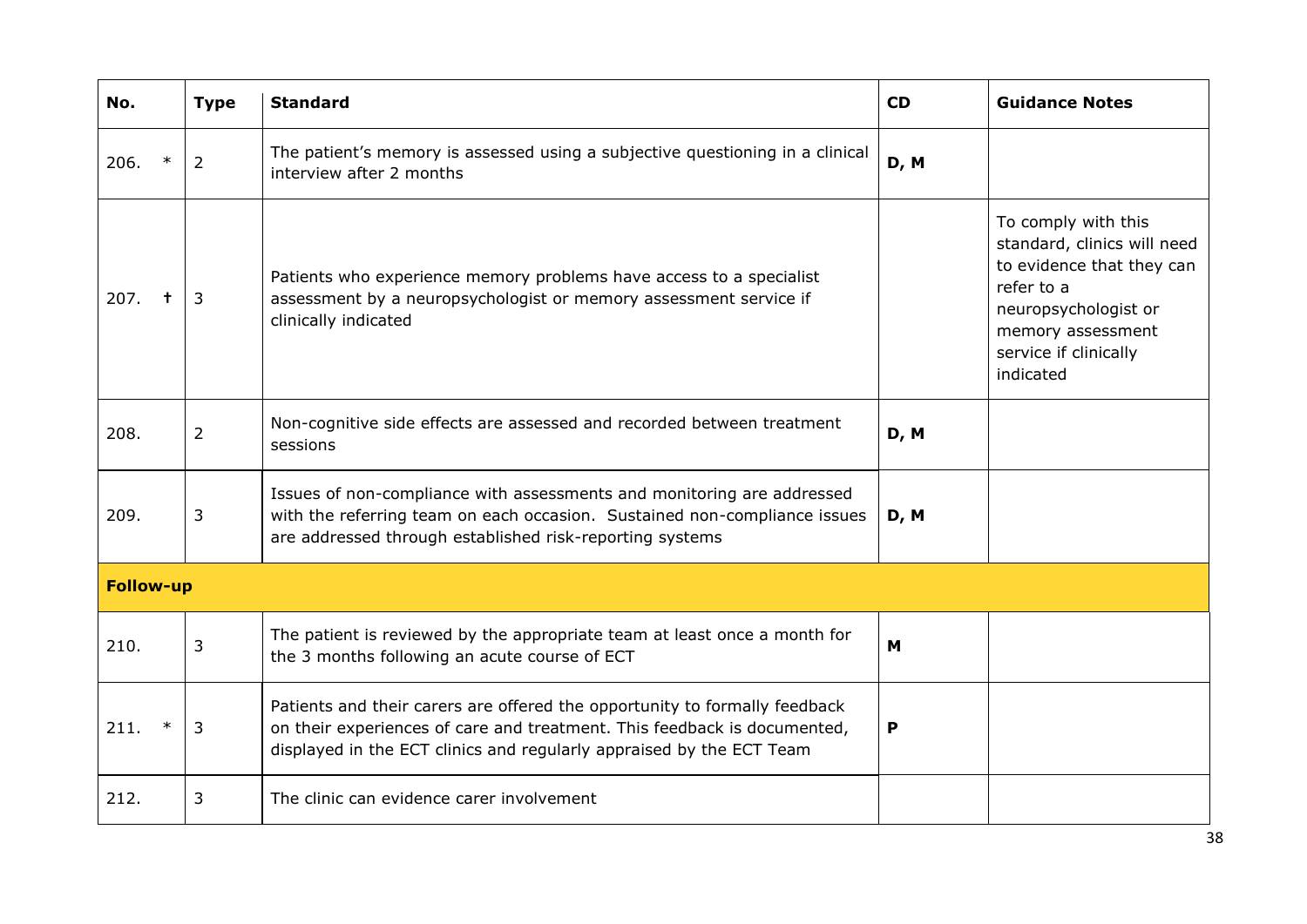# **Section 8: Special precautions**

<span id="page-38-0"></span>

| No.                 | <b>Type</b>    | <b>Standard</b>                                                                                                                                                                                                             | <b>CD</b> | <b>Guidance Notes</b>                                                                                                                                                   |
|---------------------|----------------|-----------------------------------------------------------------------------------------------------------------------------------------------------------------------------------------------------------------------------|-----------|-------------------------------------------------------------------------------------------------------------------------------------------------------------------------|
| 213.                | 1              | High-risk patients are considered for treatment in an environment allowing<br>rapid intervention should complications occur                                                                                                 |           | E.g. a theatre suite or its<br>recovery area                                                                                                                            |
| 214.                | $\overline{2}$ | ECT sessions for people under 18 are held separately from sessions<br>involving adults                                                                                                                                      |           | Under 18- year olds<br>should have no contact<br>with adult patients.<br>Sessions could be held at<br>the beginning or end of<br>clinic sessions to<br>accommodate this |
| 215.                | $\overline{2}$ | Special arrangements are made when patients are given ECT in a clinic on a<br>different site from their base hospital. Commuting patients are treated at<br>the beginning of the session to allow maximum time for recovery |           |                                                                                                                                                                         |
| <b>Day patients</b> |                |                                                                                                                                                                                                                             |           |                                                                                                                                                                         |
| 216.                | $\mathbf{1}$   | Before treatment commences, day patients are advised and/or given<br>specific guidelines relating to driving, drinking alcohol and being<br>accompanied home after each treatment                                           | P         |                                                                                                                                                                         |
| 217.                | 1              | Discharge criteria which include assessment before discharge are agreed<br>with the local anaesthetic department                                                                                                            |           |                                                                                                                                                                         |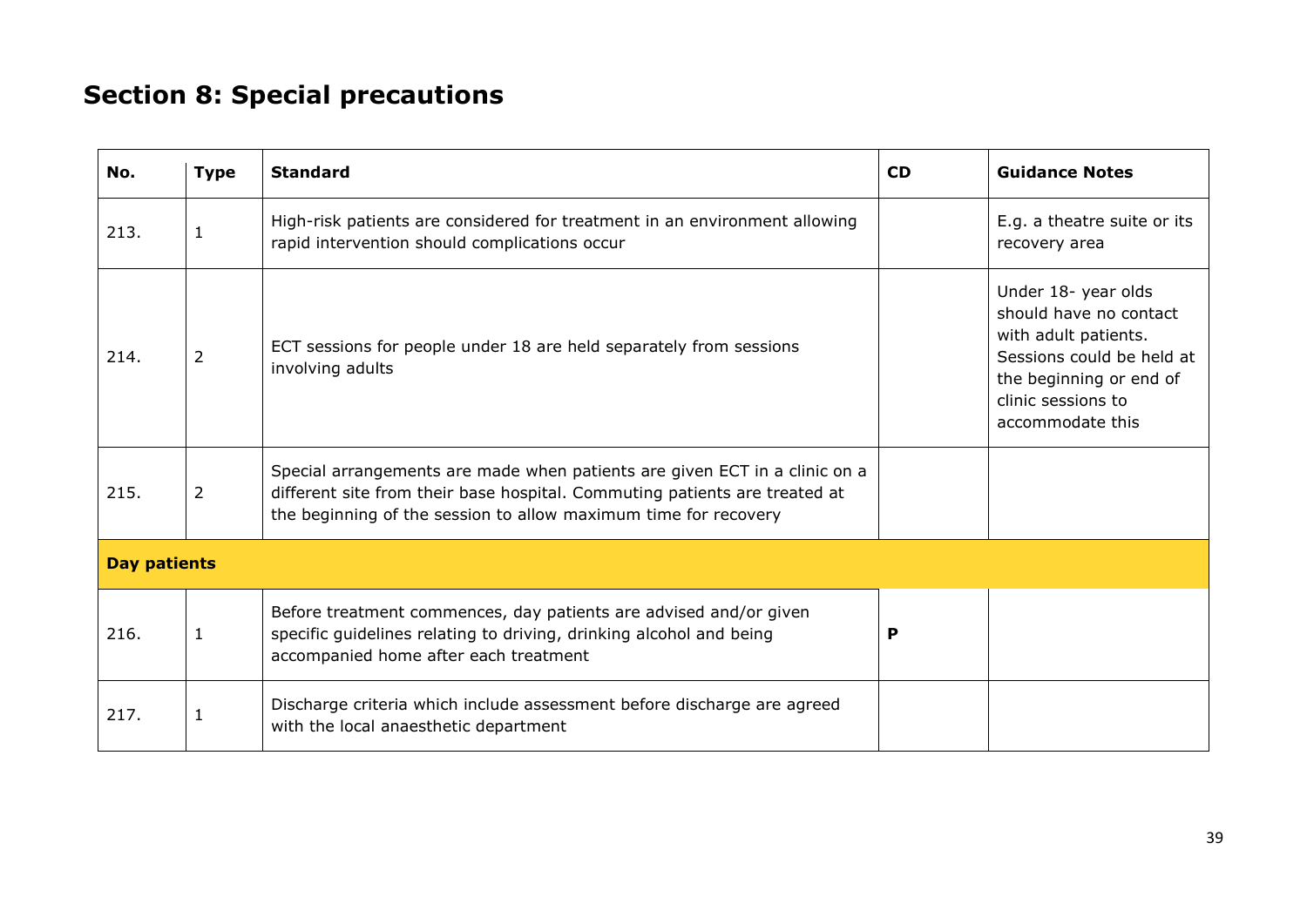| No.  | <b>Type</b>            | <b>Standard</b>                                                                                                                                                                                                                                                                                                                                                                                                                                                                                                                                                                                                                                                                    | <b>CD</b> | <b>Guidance Notes</b> |  |
|------|------------------------|------------------------------------------------------------------------------------------------------------------------------------------------------------------------------------------------------------------------------------------------------------------------------------------------------------------------------------------------------------------------------------------------------------------------------------------------------------------------------------------------------------------------------------------------------------------------------------------------------------------------------------------------------------------------------------|-----------|-----------------------|--|
| 218. | 1                      | Day patients and/or their carers sign a form which confirms:<br>They will not drive during a course of acute ECT, or for at least 48<br>hours after a general anaesthetic during a course of maintenance<br>ECT;<br>They will not drink alcohol for 24 hours after each treatment or until<br>advised by their consultant psychiatrist;<br>They will be accompanied home following each ECT treatment;<br>They will have appropriate direct supervision by a responsible adult<br>for the 24 hours following each ECT treatment;<br>They will not sign any legal documents for at least 24 hours following<br>each ECT treatment or until advised by their consultant psychiatrist | P, D      |                       |  |
|      | <b>Clinic activity</b> |                                                                                                                                                                                                                                                                                                                                                                                                                                                                                                                                                                                                                                                                                    |           |                       |  |
| 219. | 3                      | If activity falls below 50 individual treatments a year and/or there is more<br>than a three-month gap between treatment sessions, there is a CPD<br>process to ensure adequate practice is undertaken in an adjacent or<br>neighbouring facility                                                                                                                                                                                                                                                                                                                                                                                                                                  |           |                       |  |
| 220. | 2                      | Every effort is made to ensure that patients receive ECT twice weekly if<br>required. ECT clinics are only cancelled in exceptional circumstances                                                                                                                                                                                                                                                                                                                                                                                                                                                                                                                                  |           |                       |  |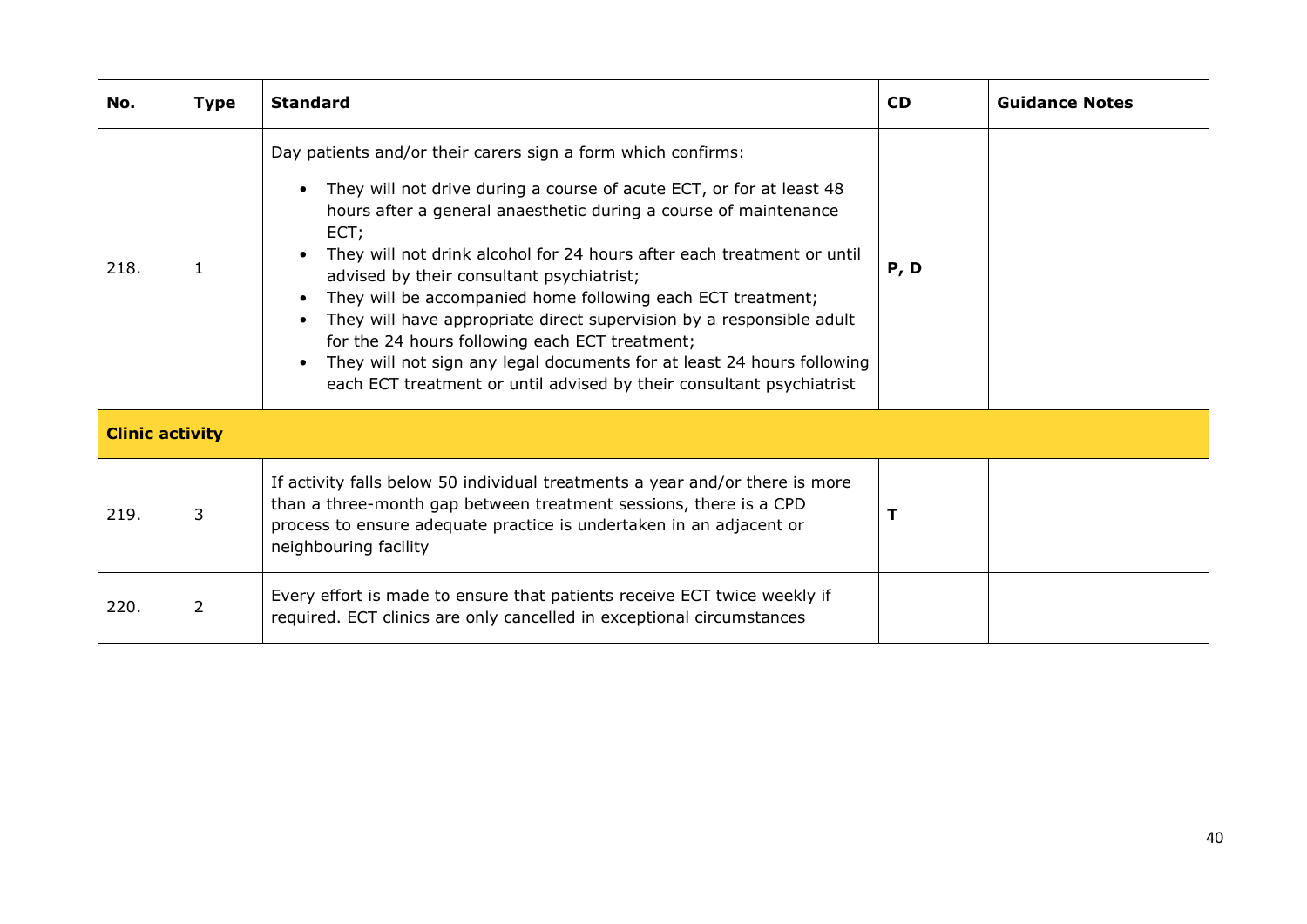### **Section 9: Protocols**

<span id="page-40-0"></span>

| No.            | <b>Type</b> | <b>Standard</b>                                                                                                                                                                                                                                                                                                                          | <b>CD</b> | <b>Guidance Notes</b>                                                                                                           |
|----------------|-------------|------------------------------------------------------------------------------------------------------------------------------------------------------------------------------------------------------------------------------------------------------------------------------------------------------------------------------------------|-----------|---------------------------------------------------------------------------------------------------------------------------------|
| 221.<br>$\ast$ | -1          | Policies relating to ECT are reviewed at least once every three years                                                                                                                                                                                                                                                                    | D         |                                                                                                                                 |
| 222.           | 1           | There is a malignant hyperthermia protocol which identifies how much<br>Dantrolene is required to treat cases of malignant hyperthermia, and where<br>and how the Dantrolene is stored and accessed. Initial doses (2.5mg/kg) of<br>Dantrolene are stored in the clinic and subsequent doses (3mg/kg) are<br>available within 20 minutes | D         | See UKMH Registry<br>Dantrolene stock levels<br>guidance<br>http://www.ukmhr.ac.uk/<br>pharmacists/dantrolene-<br>stock-levels/ |
| 223.           | 1           | There is a protocol for the management of cardiac arrest                                                                                                                                                                                                                                                                                 | D         |                                                                                                                                 |
| 224.           | 1           | There is a protocol for the management of anaphylaxis                                                                                                                                                                                                                                                                                    | D         |                                                                                                                                 |
| 225.           | 1           | There is a protocol that addresses the needs of day patients, including<br>preparation for leaving hospital                                                                                                                                                                                                                              | D         |                                                                                                                                 |
| 226.           | 2           | There is a protocol on maintenance/continuation ECT which incorporates<br>provision for regular reviews of the patient's clinical status, the frequency of<br>which depend on the frequency of treatment                                                                                                                                 | D         |                                                                                                                                 |
| 227.           | 2           | There is a protocol on the choice of laterality of treatment                                                                                                                                                                                                                                                                             | D         |                                                                                                                                 |
| 228.           | 2           | The clinic has a protocol or checklist for monitoring patients immediately<br>after ECT                                                                                                                                                                                                                                                  | D         |                                                                                                                                 |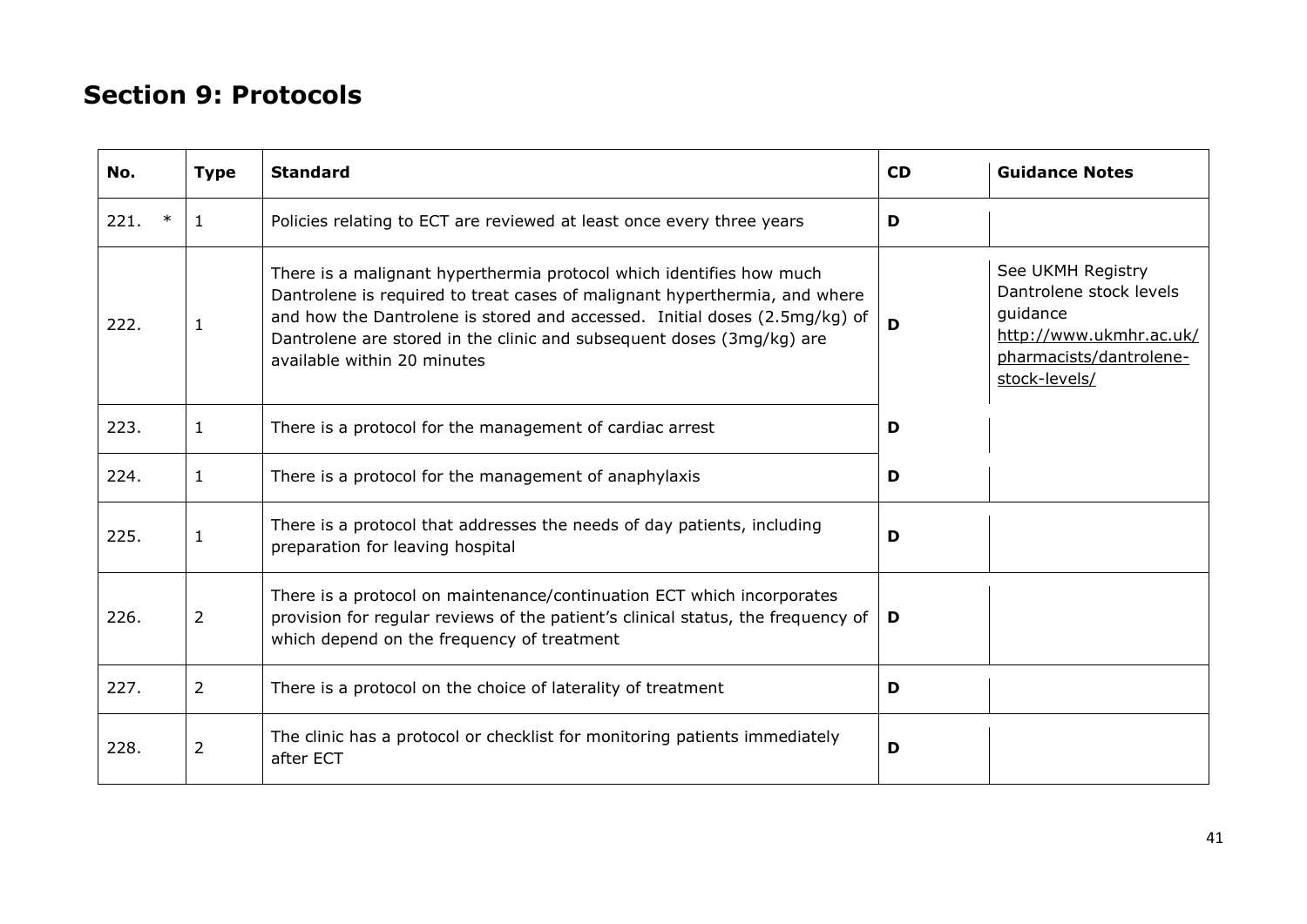| No.  | <b>Type</b>    | <b>Standard</b>                                                                                                                                                    | <b>CD</b> | <b>Guidance Notes</b> |
|------|----------------|--------------------------------------------------------------------------------------------------------------------------------------------------------------------|-----------|-----------------------|
| 229. | $\overline{2}$ | There is an up to date protocol relating to the patient's medication during<br>and after treatment                                                                 | D         |                       |
| 230. | $\overline{2}$ | The clinic has a protocol relating to the treatment of young people under<br>18. This includes reference to cognitive side effects, and seizure thresholds         | D         |                       |
| 231. | $\overline{2}$ | There is a protocol about when to discontinue treatment when no clinical<br>response is seen                                                                       | D         |                       |
| 232. | $\mathbf{1}$   | There is a local protocol about the quality and timing of an adequate seizure                                                                                      | D         |                       |
| 233. | $\mathbf{1}$   | There is a local protocol about the management of a prolonged or tardive<br>seizure                                                                                | D         |                       |
| 234. | $\mathbf{1}$   | There is a local protocol about when to re-stimulate a patient after a brief or<br>missing seizure                                                                 | D         |                       |
| 235. | $\mathbf{1}$   | There is a stimulus dosing protocol that is in accordance with the ECT<br>Handbook                                                                                 | D         |                       |
| 236. | 3              | There is a protocol for consultation between the ECT consultant and the<br>referring clinician in situations where ECT is prescribed outside of NICE<br>guidelines | D         |                       |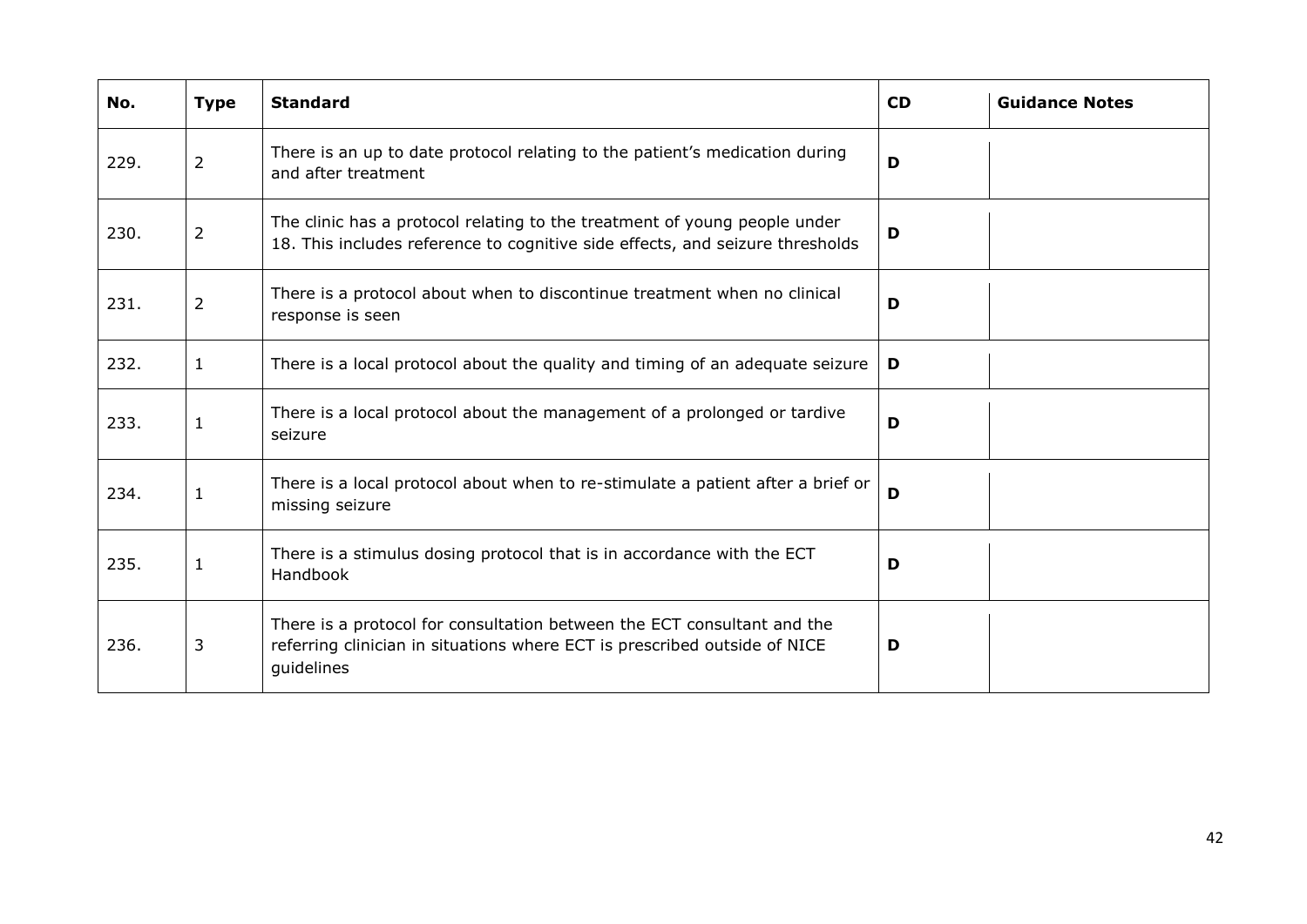### **Section 10: Nurse administered ECT**

NOTE: Whether or not a clinic undertakes nurse-administered ECT is the decision of the individual clinic/Trust. These standards apply only to those clinics that practise nurse-administered ECT.

<span id="page-42-0"></span>

| No.  | <b>Type</b> | <b>Standard</b>                                                                                                                                                                                                                           | <b>CD</b> | <b>Guidance Notes</b> |
|------|-------------|-------------------------------------------------------------------------------------------------------------------------------------------------------------------------------------------------------------------------------------------|-----------|-----------------------|
| 237. |             | The administering nurse can evidence:<br>They have completed and updated the ECT nurse training course;<br>They have attended an ECT training day in the last 3 years;<br>They attend and contribute to a regional special interest group |           |                       |
| 238. | 1           | The administering nurse has completed the current Royal College of<br>Psychiatrists' competencies for junior doctors and the ECT nurse<br>competencies, and this is reassessed regularly in supervision                                   |           |                       |
| 239. | 1           | The administering nurse has an up-to-date appraisal                                                                                                                                                                                       |           |                       |
| 240. |             | The administering nurse receives monthly medical supervision with the lead<br>psychiatrist, both clinical and managerial                                                                                                                  |           |                       |
| 241. | 1           | The administering nurse completes at least 20 treatments a year to retain<br>competency, with at least 10 treatments supervised by the department's<br>medical lead                                                                       |           |                       |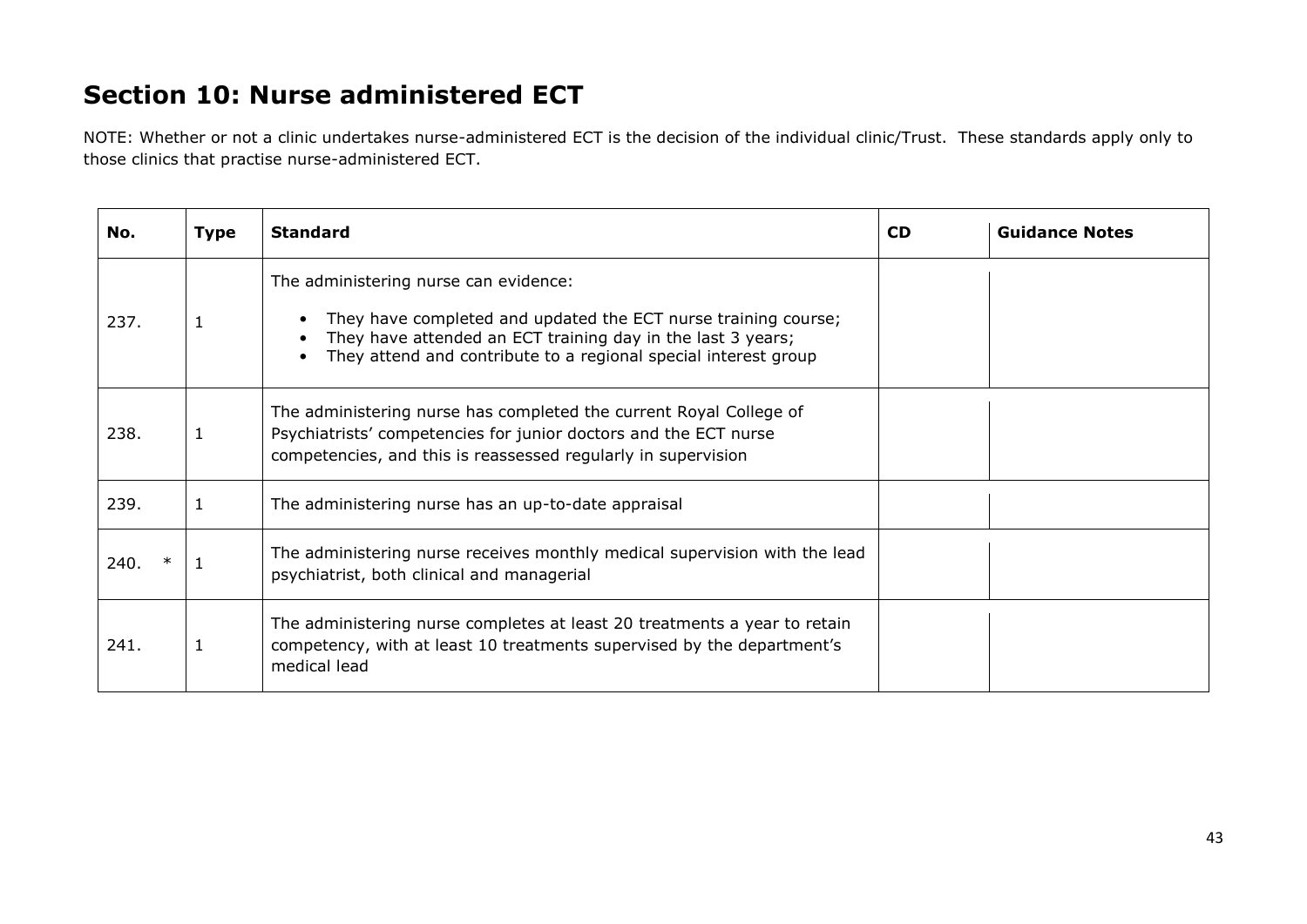| No.  | <b>Type</b> | <b>Standard</b>                                                                                                                                                                                                                                                                                                                                                                                                                                     | <b>CD</b> | <b>Guidance Notes</b>                                                                                                                        |
|------|-------------|-----------------------------------------------------------------------------------------------------------------------------------------------------------------------------------------------------------------------------------------------------------------------------------------------------------------------------------------------------------------------------------------------------------------------------------------------------|-----------|----------------------------------------------------------------------------------------------------------------------------------------------|
| 242. |             | In clinics that deliver nurse-administered ECT, there is a named lead<br>consultant psychiatrist who:<br>has been in post for at least 6 months;<br>$\bullet$<br>has dedicated sessional time in the clinic;<br>$\bullet$<br>meets the competencies set out in the Royal College of Psychiatrists'<br>competency document at appointment;<br>demonstrates ongoing CPD in their annual appraisal and maintains<br>$\bullet$<br>their clinical skills |           |                                                                                                                                              |
| 243. | 1           | There are sufficient other staff in the ECT suite during nurse-administered<br>treatment                                                                                                                                                                                                                                                                                                                                                            |           | The nurse should not be<br>distracted by other<br>nursing/management<br>tasks or responsibilities<br>during nurse-<br>administered treatment |
| 244. | 1           | The clinic provides training for core trainees (CT) and opportunities for<br>senior trainees (ST) to develop higher levels of ECT-related competencies<br>and ensures that all core trainees on the training scheme have an<br>opportunity to achieve the Royal College of Psychiatrists' ECT competencies<br>or College of Psychiatrists of Ireland learning outcomes. Trainees attend the<br>clinic regularly                                     | т         |                                                                                                                                              |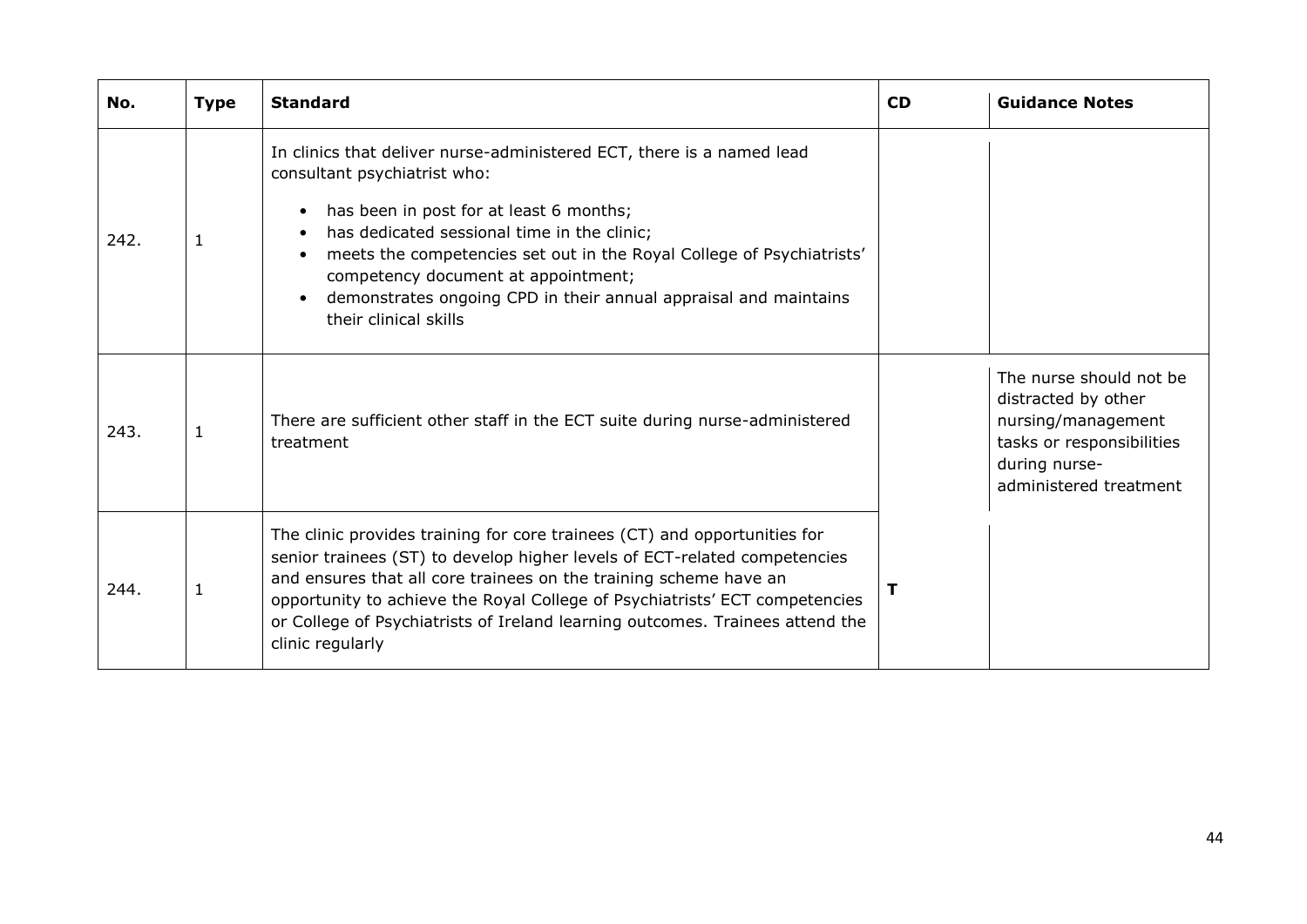## <span id="page-44-0"></span>**Appendix A**

The following competencies from the 'NHS Education for Scotland Core Competencies for Anaesthetic Assistants' document are required for Standard 55. Please see the document for a list of the skills and knowledge expected for each standard. The required competencies are also highlighted.

| <b>Number</b>    | <b>Competency</b>                                                              |
|------------------|--------------------------------------------------------------------------------|
| 1.1              | Understands the assessment, significance, and limitations of the ASA score.    |
| 1.2              | Aware of anaesthetic factors in the pre-operative clinical assessment of       |
|                  | patients                                                                       |
| 1.3              | Aware of principles involved in assessing airway for potential difficulty with |
|                  | intubation and / or ventilation.                                               |
| 1.4              | Can state fasting guidelines and clinical aspects of these.                    |
| 1.5              | Understands the anaesthetic consequences of obesity.                           |
| 1.6              | Understands the significance of pre-operative investigations and can           |
|                  | demonstrate a basic level of interpretation.                                   |
| 1.7              | Understands principles involved in pre-medication and pre-operative            |
|                  | therapy.                                                                       |
| 1.8              | Aware of roles and responsibilities of theatre personnel.                      |
| 2.1              | Able to complete routine pre-operative checklist.                              |
| $\overline{2.2}$ | Understands legal issues surrounding informed consent for anaesthesia and      |
|                  | surgery.                                                                       |
| 2.3              | Assesses, plans, implements and evaluates peri-operative care.                 |
| 2.4              | Able to maintain patient's comfort and dignity throughout the peri-            |
|                  | operative period.                                                              |
| 2.5              | Recognises signs of anxiety, their effects on anaesthesia and offers           |
|                  | reassurance                                                                    |
| 2.6              | Demonstrates personal and professional accountability in relation to the       |
|                  | role of an AA.                                                                 |
| 2.7              | Aware of management of confused patients or patients with incapacity.          |
| 2.8              | Able to assess and manage patients with learning disabilities.                 |
| 2.9              | Knows standard precautions for known or suspected infection risks (e.g.        |
|                  | HIV / Hep B / serious or resistant organism infection).                        |
| 2.10             | Able to assess and manage elderly patients or children under 16 (as            |
|                  | relevant to scope of normal practice).                                         |
| 3.1              | Can assist anaesthetist during establishment of peripheral IV access.          |
| 3.2              | Able to secure an IV cannula or local anaesthetic catheter.                    |
| 3.4              | Can assist anaesthetist during establishment of invasive monitoring.           |
| 3.5              | Understands the principles and hazards of IV sedation.                         |
| 3.6              | Can assist in the care of a patient during a procedure under sedation.         |
| 4.1              | Recognises the complementary role of the AA in airway establishment.           |
| 4.2              | Knows the anatomy of the upper airway.                                         |
| 4.3              | Can clear the airway where upper airway obstruction is present.                |
| 4.4              | Can set up for, and assist the anaesthetist with, routine intubation of the    |
|                  | trachea.                                                                       |
| 4.5              | Understands features of oxygen delivery equipment.                             |
| 4.6              | Detailed knowledge of airway equipment, features, role and mode of use.        |
| 4.7              | Can calculate endotracheal tube sizes and lengths.                             |
| 4.8              | Can describe features of self-inflating bags, and can set up and use           |
|                  | these.                                                                         |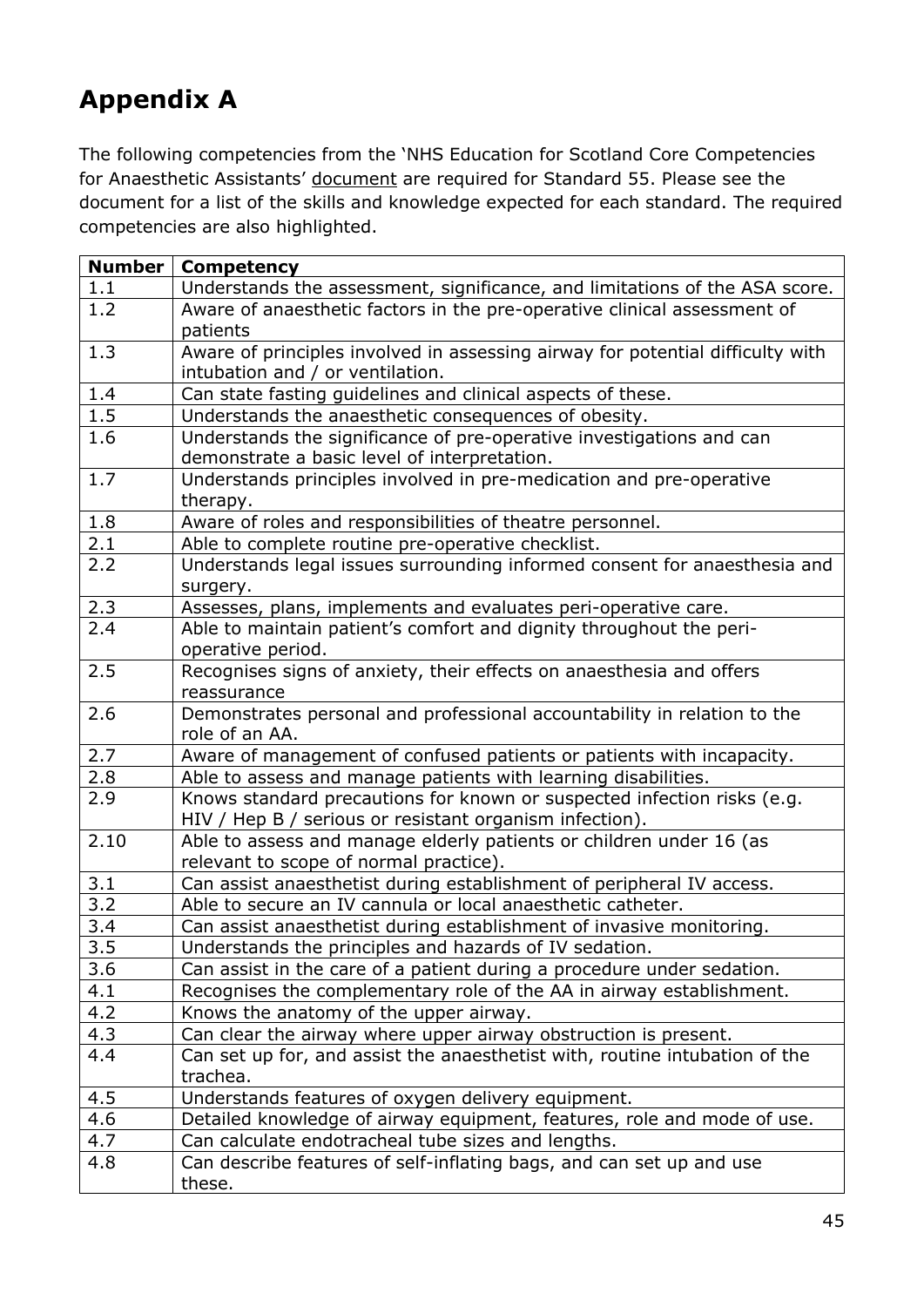| 4.9              | Can set up difficult intubation equipment.                                                |
|------------------|-------------------------------------------------------------------------------------------|
| 4.10             | Knows protocol for unexpected difficult intubation / failed intubation drill.             |
| 4.11             | Participates in Rapid Sequence Induction, including effective cricoid                     |
|                  | pressure.                                                                                 |
| 4.12             | Demonstrates ability to perform either role in two-person bag-mask                        |
|                  | ventilation.                                                                              |
| 4.14             | Can assist with inhalation induction.                                                     |
| 4.15             | Demonstrates ability to place a laryngeal mask airway (LMA) in an adult                   |
|                  | patient.                                                                                  |
| 4.16             | Can assist during cricothyroidotomy.                                                      |
| 4.17             | Can assist in management of patient with unstable cervical spine.                         |
| 5.1              | Able to set up an anaesthetic machine, check it, pass it as safe to use and               |
|                  | record this information appropriately. Includes routine between-case                      |
|                  | checks.                                                                                   |
| 5.2              | Knows the safety features of the anaesthetic machine.                                     |
| 5.3              | Can identify common breathing systems, state their Mapleson classification                |
|                  | and their functional characteristics, check them and pass them as safe to                 |
|                  | use.                                                                                      |
| 5.4              | Understands purpose and features of an Anaesthetic Machine Ventilator.                    |
| $\overline{5.5}$ | Can identify gas cylinders. Knows how to safely handle and store gas                      |
| 5.6              | cylinders.                                                                                |
|                  | Can safely connect and disconnect gas supplies. Can operate emergency                     |
| 5.7              | shut-off valves.<br>Can identify and correct anaesthetic machine problems which may occur |
|                  | during use.                                                                               |
| 5.8              | Demonstrates ability to correctly establish routine monitoring.                           |
| 5.9              | Able to understand anaesthetic charting and trends, perform charting of                   |
|                  | physiological data and describe monitoring status appropriately to the                    |
|                  | anaesthetist.                                                                             |
| 5.10             | Can describe principles of monitoring depth of anaesthesia, including                     |
|                  | clinical aspects of prevention of awareness.                                              |
| 5.11             | Can describe principles of calculating intra-operative blood loss.                        |
| 5.12             | Knowledge of electrical safety (see 6.13).                                                |
| 6.1              | Knows how to manage the systematic introduction and care of new                           |
|                  | anaesthetic equipment.                                                                    |
| 6.2              | Can implement standard precautions for infection control during the                       |
|                  | handling of anaesthesia equipment.                                                        |
| 6.3              | Understands factors to be considered when arranging routine maintenance                   |
|                  | of equipment.                                                                             |
| 6.4              | Can identify and manage faulty or broken equipment.                                       |
| 6.5              | Knows features and management of syringes, needles and other sharps.                      |
| 6.6              | Can set up IV infusion equipment.                                                         |
| 6.7              | Knowledge of the equipment associated with blood and blood product                        |
|                  | transfusion.                                                                              |
| 6.9              | Can describe the principles associated with train-of-four NMJ assessment.                 |
| 6.10             | Is able to set up and apply a train-of-four stimulator.                                   |
| 6.12             | Can measure blood glucose and describe risks associated with abnormal                     |
|                  | values.                                                                                   |
| 6.14             | Can describe anaesthetic aspects of pacemakers and implantable cardiac                    |
|                  | defibrillators (ICD).                                                                     |
| 6.15             | Can assist with the positioning of nasogastric tubes.                                     |
| 7.1              | Knows principles of, and participates in, maintaining normothermia in intra-              |
|                  | operative patient.                                                                        |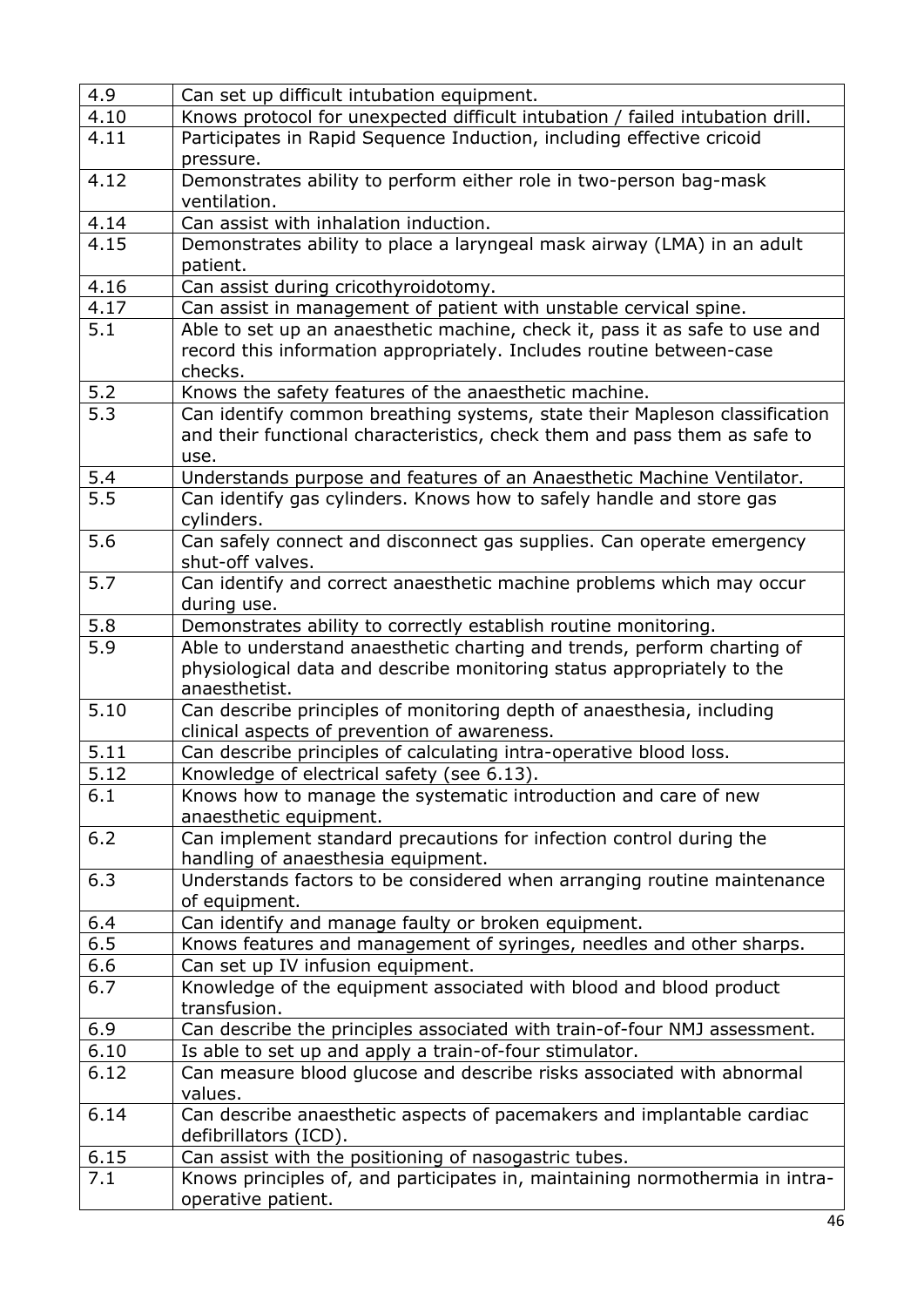| 7.2              | Understands principles of, and participates in, maintaining fluid balance in<br>intra-operative patient.                                      |
|------------------|-----------------------------------------------------------------------------------------------------------------------------------------------|
| 7.3              | Can use the operating table and its attachments.                                                                                              |
| $\overline{7.4}$ | Knows anatomy relevant to, and shares knowledge of, the risks of patient<br>positioning.                                                      |
| 7.5              | Can position patients safely for surgery, including transfer to the operating<br>table using appropriate equipment.                           |
| 7.6              | As part of the peri-operative team, can safely return patient to supine or<br>lateral decubitus position.                                     |
| 7.7              | Understands the risks of deep venous thrombosis, the principles of<br>prophylaxis and the equipment involved.                                 |
| 7.8              | Able to quantify tissue viability, and can implement appropriate strategies<br>to reduce risk.                                                |
| 8.1              | Adheres to approved policies for the secure storage and management<br>of medicines, including controlled drugs.                               |
| 8.2              | Understands principles of rotating drug stocks to minimise waste.                                                                             |
| 8.3              | Knows the hazards of anaesthetic agent pollution.                                                                                             |
| 8.4              | Understands the clinical difference between crystalloids and colloids.                                                                        |
| 8.5              | Understands the principles involved in the safe administration of blood<br>and blood products                                                 |
| 8.6              | Can maintain clear, accurate and complete records of drug use.                                                                                |
| 8.7              | Can calculate dosages and concentrations appropriate for clinical use.                                                                        |
| 8.8              | Understands basic pharmacological principles.                                                                                                 |
| 8.9              | Understands the clinical indications, storage requirements, clinical<br>preparation, labelling and disposal requirements of drugs relevant to |
|                  | anaesthetic practice.                                                                                                                         |
| 8.11             | Able to set up and prepare equipment for target controlled infusion<br>equipment.                                                             |
| 8.12             | Understands the principles of patient controlled analgesia.                                                                                   |
| 8.13             | Can set up patient controlled analgesia equipment.                                                                                            |
| 8.14             | Can set up equipment to deliver nebulised drugs.                                                                                              |
| 8.15             | Can set up equipment for epidural infusion.                                                                                                   |
| 9.1              | Can handover a patient in recovery, summarising relevant clinical features<br>of the patient's pre- and intra-operative care.                 |
| 9.2              | Can systematically assess a patient in recovery using the ABC headings and<br>appropriate monitoring.                                         |
| 9.3              | Can assess post-operative pain.                                                                                                               |
| 9.4              | Can assess post-operative nausea and vomiting.                                                                                                |
| 9.5              | Understands the important conditions which must be met before a patient<br>can be discharged on the day of anaesthesia.                       |
| 9.6              | Can insert an oropharyngeal airway when indicated, and confirm its<br>effectiveness.                                                          |
| 9.7              | Can remove laryngeal mask airway.                                                                                                             |
| 9.8              | Can assist in removal of endotracheal tube.                                                                                                   |
| 17.1             | Can describe the problems associated with anaesthesia in an isolated site.                                                                    |
| 17.4             | Aware of increased risk to patient in remote areas with regard to oxygen<br>supply                                                            |
| 17.6             | Is aware of the Mental Health (Care and Treatment) (Scotland) Act (2003)                                                                      |
| 17.7             | Understands the physical risks for a patient receiving ECT                                                                                    |
| 20.1             | Can describe principles of adult patient preparation and stabilisation prior<br>to transfer.                                                  |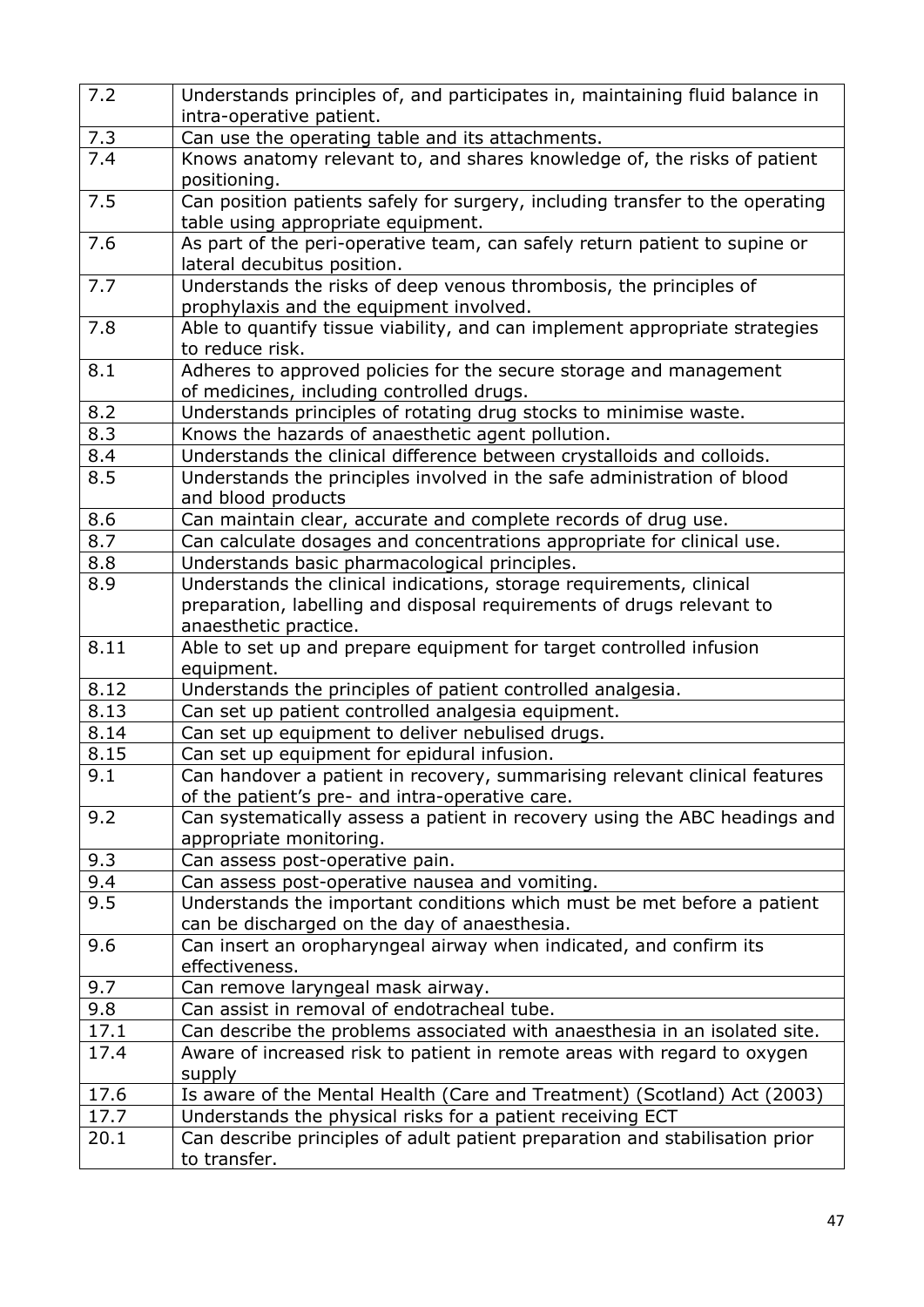| 20.2 | Can describe principles and difficulties of monitoring the critically-ill adult<br>patient during inter-hospital and intra-hospital transfer. |
|------|-----------------------------------------------------------------------------------------------------------------------------------------------|
| 20.3 | Can describe anaesthetic principles of patient transfer by road.                                                                              |
| 20.5 | Understands importance of communication associated with inter-hospital<br>patient transfer.                                                   |

## <span id="page-47-0"></span>**Appendix B**

The following competencies from the 'NHS Education for Scotland Core Competencies for Anaesthetic Assistants' document are required for Standard 55. Please note the NMBI-approved courses for nurses in Ireland does not meet some of the competencies set out in 'Appendix A'. See the document for a list of the skills and knowledge that will need to be evidenced for the remaining competencies. Medical staff (including trainee or career grade anaesthetists) will not routinely meet the competencies in Appendix A and should not be performing this role.

| <b>Number</b>    | <b>Competency</b>                                                               |
|------------------|---------------------------------------------------------------------------------|
| 2.10             | Able to assess and manage elderly patients or children under 16 (as             |
|                  | relevant to scope of normal practice).                                          |
| 4.10             | Knows protocol for unexpected difficult intubation / failed intubation drill.   |
| 4.14             | Can assist with inhalation induction.                                           |
| 5.1              | Able to set up an anaesthetic machine, check it, pass it as safe to use and     |
|                  | record this information appropriately. Includes routine between-case<br>checks. |
| 5.2              | Knows the safety features of the anaesthetic machine.                           |
| 5.3              | Can identify common breathing systems, state their Mapleson classification      |
|                  | and their functional characteristics, check them and pass them as safe to       |
|                  | use.                                                                            |
| 5.4              | Understands purpose and features of an Anaesthetic Machine Ventilator.          |
| $\overline{5.7}$ | Can identify and correct anaesthetic machine problems which may occur           |
|                  | during use.                                                                     |
| 5.11             | Can describe principles of calculating intra-operative blood loss.              |
| 6.7              | Knowledge of the equipment associated with blood and blood product              |
|                  | transfusion.                                                                    |
| 6.9              | Can describe the principles associated with train-of-four NMJ assessment.       |
| 6.10             | Is able to set up and apply a train-of-four stimulator.                         |
| 6.14             | Can describe anaesthetic aspects of pacemakers and implantable cardiac          |
|                  | defibrillators (ICD).                                                           |
| 6.15             | Can assist with the positioning of nasogastric tubes.                           |
| 8.3              | Knows the hazards of anaesthetic agent pollution.                               |
| 8.4              | Understands the clinical difference between crystalloids and colloids.          |
| 8.5              | Understands the principles involved in the safe administration of blood and     |
|                  | blood products                                                                  |
| 8.11             | Able to set up and prepare equipment for target controlled infusion             |
|                  | equipment.                                                                      |
| 8.13             | Can set up patient controlled analgesia equipment.                              |
| 8.15             | Can set up equipment for epidural infusion.                                     |
| 20.3             | Can describe anaesthetic principles of patient transfer by road.                |
| 20.5             | Understands importance of communication associated with inter-hospital          |
|                  | patient transfer.                                                               |